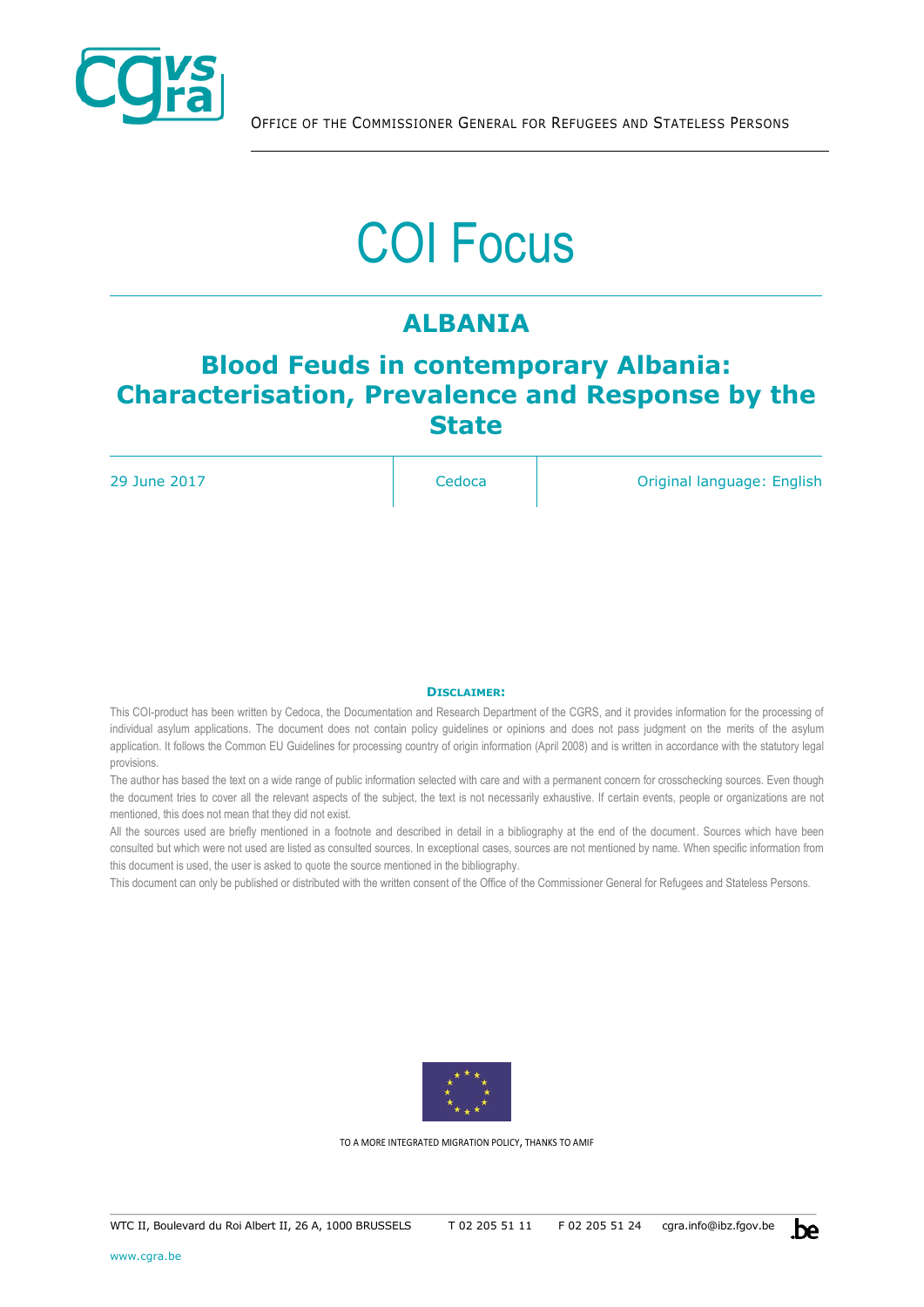

### Contents

| 1.<br>1.1<br>1.2 <sub>1</sub><br>1.3                                        |                                                                              |  |  |  |
|-----------------------------------------------------------------------------|------------------------------------------------------------------------------|--|--|--|
| 2.<br>2.1<br>$2.2^{\circ}$<br>2.3<br>2.4                                    | Blurring the distinction between blood feud killings and revenge killings 12 |  |  |  |
| 3.<br>3.1<br>3.2<br>$3.3^{\circ}$<br>3.4<br>3.5<br>3.6<br>3.7<br>3.8<br>3.9 |                                                                              |  |  |  |
| 4.<br>4.3                                                                   |                                                                              |  |  |  |
| 5.<br>5.1<br>5.2                                                            |                                                                              |  |  |  |
| 6.<br>6.2                                                                   |                                                                              |  |  |  |
| 7.                                                                          |                                                                              |  |  |  |
|                                                                             |                                                                              |  |  |  |
|                                                                             |                                                                              |  |  |  |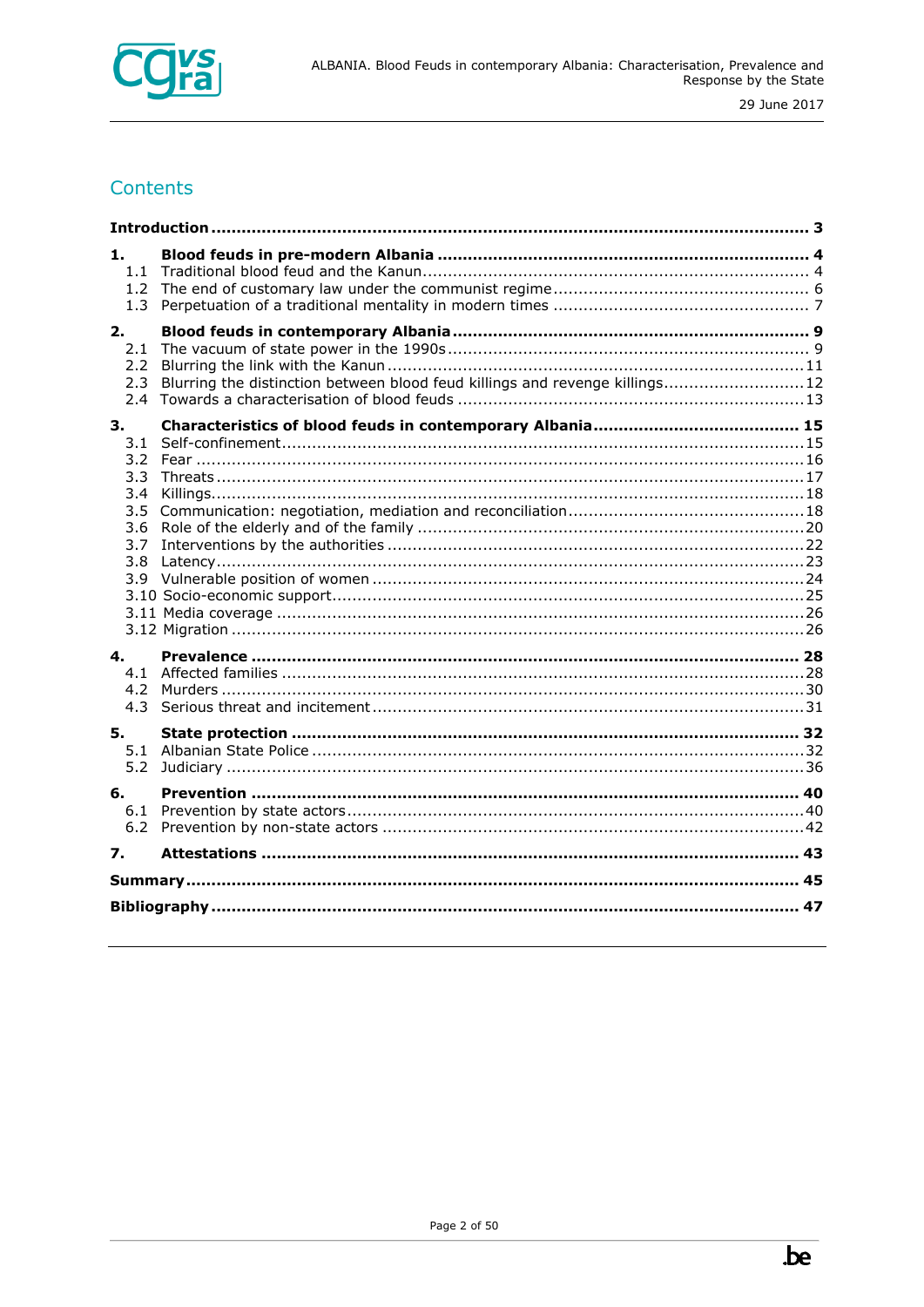

## <span id="page-2-0"></span>**Introduction**

Many Albanian asylum seekers claim that their lives are threatened in Albania because of their involvement in a blood feud. The main goal of this COI Focus was to gather information about the blood feud phenomenon in present-day Albania and about how state and non-state actors are responding to it in terms of protection and prevention.

Cedoca carried out a fact-finding mission to Albania from  $13<sup>th</sup>$  March to 21<sup>st</sup> March 2017 in order to collect information about these questions. Cedoca had meetings in Tirana, Shkodër and Fushë-Arrëz with state and non-state actors that are closely involved in the phenomenon. The information in this report is obtained from Cedoca's interlocutors during the fact-finding mission and is supplemented with information from various international reports, specialized literature and online sources.

The collected information is not presented here in a way as to define or to describe the blood feud phenomenon in contemporary Albania in a generalizing manner. The COI Focus is meant as a tool that can help protection officers to assess both the credibility and the seriousness of a given asylum case.

The first chapter briefly describes the development of blood feud in Albania from the Ottoman times (1385-1912) when it was sanctioned by Albanian customary law (the Kanun) till the end of the communist times (1944-1990) when it was largely suppressed by the authorities.

The second chapter portrays how blood feud developed after the collapse of the communist regime. This chapter describes how the phenomenon has transformed in terms of its blurred relation with the Kanun and it also aims to explain the difficulties when attempting to distinguish contemporary blood feud killings from ordinary revenge killings. Lastly, it provides an overview of attempts by various sources to define blood feud in contemporary Albania.

The third chapter enumerates and describes characteristics that can be observed in contemporary blood feud cases. The list of characteristics is not exhaustive but relevant because the selected characteristics were recurrently put forward by Cedoca's interlocutors during the fact-finding mission and are also described in written COI sources.

The fourth chapter deals with statistics on persons and families currently affected by blood feud, blood feud-related killings and blood feud-related criminal offenses (threats and incitement). This chapter provides the latest official figures from the State Police Directorate and the Prosecutor's Office, and illustrates the perspectives from other interlocutors.

The fifth chapter examines how the Albanian authorities are currently responding to blood feud and blood feud-related killings and crimes. Various protective measures by the Albanian State Police and judiciary are mentioned, as well as a number of impediments with regard to their implementation.

The sixth chapter describes the preventive measures taken by the authorities and by nongovernmental actors as well as the measures that are still needed according to Cedoca's interlocutors.

The seventh and final chapter looks into the problem of false blood feud attestations and explains which measures have been taken by the Albanian authorities with this respect.

This report has been drafted with funding from AMIF (the Asylum and Migration Fund).

In line with Belgium's continuous efforts to contribute to further harmonization of the common European asylum system, this report has been shared with European colleagues via the CGRS's official website and via the EASO Common Portal.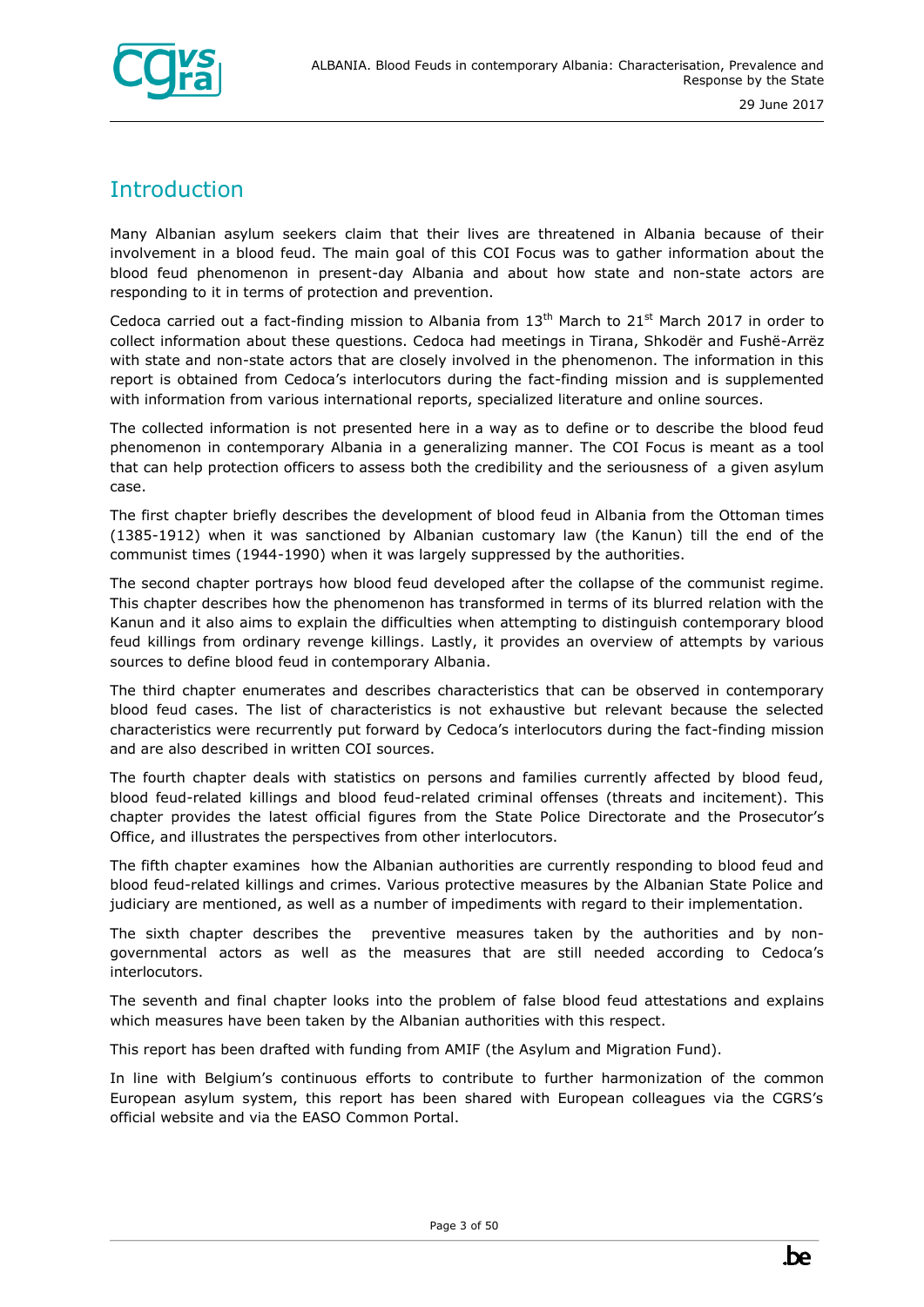

## <span id="page-3-0"></span>1. Blood feuds in pre-modern Albania

#### <span id="page-3-1"></span>1.1 Traditional blood feud and the Kanun

According to general reports, a centrally enforced justice system was virtually absent in Albania throughout the whole Ottoman period (from 1385 till 1912). This was especially the case in the remote and mountainous northern parts of the country where - for more than 500 years - clans and tribes were able to keep and develop their own identity, autonomy and traditional way of life. They regulated their communal life (social and cultural issues) with so-called customary law.<sup>1</sup>

The principles and structural elements (the regulations) of Albanian customary law are traditionally referred to as the Kanun<sup>2</sup>. Different communities and regions, and sometimes villages in Albania, all had their own orally transmitted Kanun. Originally, it was "a set of rules observed in particular and rather small communities and enforced by a council of elders". A nobleman by the name of Lekë Dukagjini codified the regulations of the Kanun for the first time in the  $15<sup>th</sup>$  and the Kanun of Lekë Dukagjini eventually gained a wide area of influence and became the best known. But even after this codification other Kanuns<sup>3</sup> were being used as well. According to the Albanian Institute for Public Affairs (AIPA), the Kanun has never been a single, unitary legal code.<sup>4</sup>

General reports all underline that "the Kanun" regulated the most essential aspects of social conduct within Albanian local communities: family, marriage, the rights of religious institutions, private property, credits and donations, work, claim for damages, justice, the role of the elderly, etc. And, importantly for this COI Focus, the Kanun also regulated the resolution of conflicts and disputes either through violence (*gjakmarrja*<sup>5</sup>) or through mediation (*besa*<sup>6</sup>). The Kanun could be described as the penal law code, the civil law code and public law code all in one same code.<sup>7</sup> Or, as a report by Operazione Colomba concluded: "The Kanun tradition represented the only form of social and legal control, given the absence of alternative normative systems." $8$ 

A number of interlocutors Cedoca spoke to during the fact finding mission confirmed that in premodern Albania blood feud killings were totally accepted by society as long as they were motivated by the stipulations of customary law or "the Kanun":

ł

<sup>8</sup> Operazione Colomba, 17/02/2015, p.5, [url](http://www.operazionecolomba.it/docs/Report_ENG.pdf)

<sup>&</sup>lt;sup>1</sup> Immigration and Refugee Board of Canada, 08/2008, p.4, [url;](http://reliefweb.int/report/albania/report-special-rapporteur-extrajudicial-summary-or-arbitrary-executions-philip-alston) Alston P., 14/03/2011, p.4, url; Korngold Danielle J., 03/2016, p.2, [url;](http://www.google.com/url?sa=t&rct=j&q=&esrc=s&source=web&cd=2&ved=0ahUKEwiX7fj0vczUAhUlJcAKHa5jDHgQFggqMAE&url=http%3A%2F%2Fhistoricaldialogues.org%2Fwp-content%2Fuploads%2F2016%2F03%2Fworking_paper_series_no.8.pdf&usg=AFQjCNG397iuvZLuL6opmjcvBhpFYEN_Ag&sig2=x6sHHvTK8o-KulOo3OiS4w) Migrationsverket, 08/07/2016, [url;](https://goo.gl/g47DZv) United Kingdom: Upper Tribunal (Immigration and Asylum Chamber), 15/10/2012, [url;](http://www.unhcr.org/refworld/docid/507d85452.html) OFPRA, 2013, url

 $2$  Kanun meaning in Albanian "regulation" or "norm

<sup>&</sup>lt;sup>3</sup> such as "the anonymous Kanun of 1868, the proof-sheets of the Kanun prepared by E. Cozzi or the Kanun prepared by the baron of Nopça, as well as manuscripts such as the Kanun of Scanderberg (compiled and coded by Dom Frano Illia), the Kanun of Puka (compiled and coded by Xhemal Meçi), Kanun of Luma (compiled and coded by Shefqet Hoxha), Kanuni of Labëria (compiled by ethnographer Rrok Zojzi)

<sup>&</sup>lt;sup>4</sup> AIPA, 05/2013, p. 18, [url](https://www.researchgate.net/publication/298786990_Effects_of_blood_feuds_on_albanian_girls_and_women)

 $5$  The Albanian term for blood feud, literally meaning 'to take the blood'

<sup>6</sup> Article 854 of Chapter 22 of the Kanun describes *besa*, or truce, as "a period of freedom and security which the family of the victim gives to the murderer and his family, temporarily suspending pursuit of vengeance in the blood-feud until the end of the specified term" cfr. Immigration and Refugee Board of Canada, 08/2008, p.5, [url;](http://irb-cisr.gc.ca/eng/ResRec/NdpCnd/Pages/Albania-BloodFeuds.aspx) Gjeçov, Shtjefën (ed.), *Kanuni i Lekë Dukagjinit, The Code of Lekë Dukagjini,*, Albanian Text Collected and Arranged by Gjeçov, Shtjefën, Translated with an introduction by Leonard Fox, Gjonlekaj Publishing Company, New York, 1989

<sup>&</sup>lt;sup>7</sup> Immigration and Refugee Board of Canada, 08/2008, p.4, [url;](http://reliefweb.int/report/albania/report-special-rapporteur-extrajudicial-summary-or-arbitrary-executions-philip-alston) Alston P., 14/03/2011, p.4, url; Korngold Danielle J., 03/2016, p.2[, url;](http://www.google.com/url?sa=t&rct=j&q=&esrc=s&source=web&cd=2&ved=0ahUKEwiX7fj0vczUAhUlJcAKHa5jDHgQFggqMAE&url=http%3A%2F%2Fhistoricaldialogues.org%2Fwp-content%2Fuploads%2F2016%2F03%2Fworking_paper_series_no.8.pdf&usg=AFQjCNG397iuvZLuL6opmjcvBhpFYEN_Ag&sig2=x6sHHvTK8o-KulOo3OiS4w) Heyns C., 23/04/2013, [url](http://www.ohchr.org/Documents/HRBodies/HRCouncil/RegularSession/Session23/A.HRC.23.47.Add.4_EN.pdf)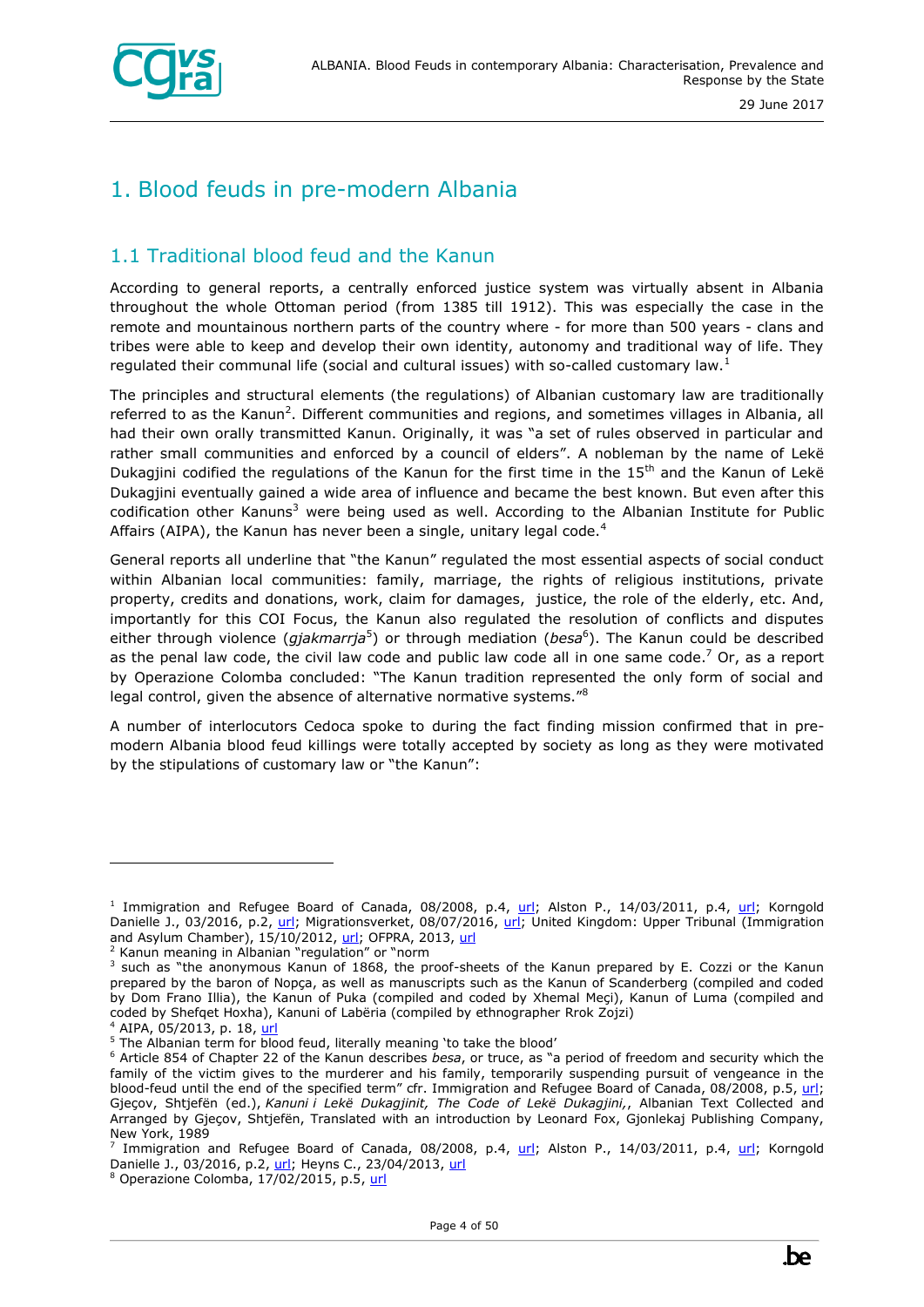

Mentor Kikia, a journalist and civil society activist, stated that "during ages" it was normal and legitimate that revenge killings were done or that the potential targets of such killings continued their lives in isolation. "They could not do anything about it".<sup>9</sup>

According to a source at the Ministry of Internal Affairs, traditional blood feud was generally accepted by society but only as long as it was carried out along strict rules of customary law, "If not, it was just murder".<sup>10</sup>

Also, Luigj Mila of the Justice and Peace Commission of Albania stated that customary law allowed (not obliged) a blood feud murder only in three specific cases: "(1) to revenge a first killing (2) to make up for the killing of a guest; (3) to make someone pay who grabbed your wife." He also explained that traditional blood feud murders were merely allowed "because there were no institutions like prisons" and he claimed that stipulations with regard to traditional blood feud killings were not in the Kanun in order to kill people "but precisely to prevent crimes".<sup>11</sup>

In her study "Gjakmarrja: Albanian Highlander's "Blood Feud" as Social Obligation" Diana Gellçi explains the traditional blood feud phenomenon not from a juridical perspective but from a more anthropological point of view. She stresses that, in the absence of formal state power (like it was the case in Albania under the Ottomans), the individual members' interests were totally subordinated to the group's interests whereas "the group" $12$  took full responsibility for its members. The individual member of the group never acted in his own right. He could only survive as a part of a group that worked as a whole. With regard to his group, the individual member acted and functioned as its representative only. With regard to his fellow group members, he had to follow rules that were based on total equality, reciprocity and solidarity.<sup>13</sup>

Gellçi specifies that the Kanun in Albania, being a full set of obligated transactions, institutions and sanctions by which the individual had to live, was basically designed in order to guarantee the survival of the group. The concept of honour was seen as a crucial institution. The survival of the group depended on its honourable status which itself depended on the honourable status of each of its individual members. In Gellçi's analysis, honour was not only the epitome of the better human values in an individual (wisdom, balance, honesty, respect, friendship, courage, self-dominance,…). Honour was also the essential feature of the relationship between the individual and the group. The maintaining of honour was the engine of all the social, cultural and judicial transactions between the members of the group. A man who had lost his honour was dismissed and automatically became (socially speaking) a dead man. $^{14}$ 

In her study, she links the phenomenon of traditional blood feud with the traditional concept of honour. *Gjakmarrja* could be called the threat of the death penalty for someone who infringed in very specific and grave ways on someone's honour. She claims that *gjakmarrja* was the "kanunical" right and the obligation for the individual to cleanse or restore the group's honour. According to her, it was an integral social obligation. Apart from "honour", Gellçi distinguishes also other cultural institutions in the Kanun like for example "hospitality", "*besa"*. All these concepts were strongly interlinked with each other. $15$ 

<sup>9</sup> Kikia M., Journalist and Executive Director of the Forum for Free Thought (*Forumi i Mendimit të Lirë*), interview, Tirana, 14/03/2017

<sup>&</sup>lt;sup>10</sup> Gjebrea E., Vice-Minister of Interior Affairs, Ministry of Interior Affairs, interview, Tirana, 13/03/2017

<sup>&</sup>lt;sup>11</sup> Mila L., Executive Director, Justice and Peace Commission of Albania, interview, Shkodër, 16/03/2017

 $12$  Group could mean a given Albanian highlander's community as a whole but in the context of blood feud the word "group" is understood as the smallest eligible unit which is subject to inter- and intra-group obligations: *shtepia*-group (plus minus 20 persons living under the same roof) (father, mother, unmarried daughter, sons with brides, grandchildren, parents of the father, widow and unmarried sisters)

<sup>13</sup> Gellçi, 2005, pp. 8, 11

<sup>14</sup> Gellçi, 2005, pp. 25, 27

<sup>15</sup> Gellçi, 2005, pp. 28-29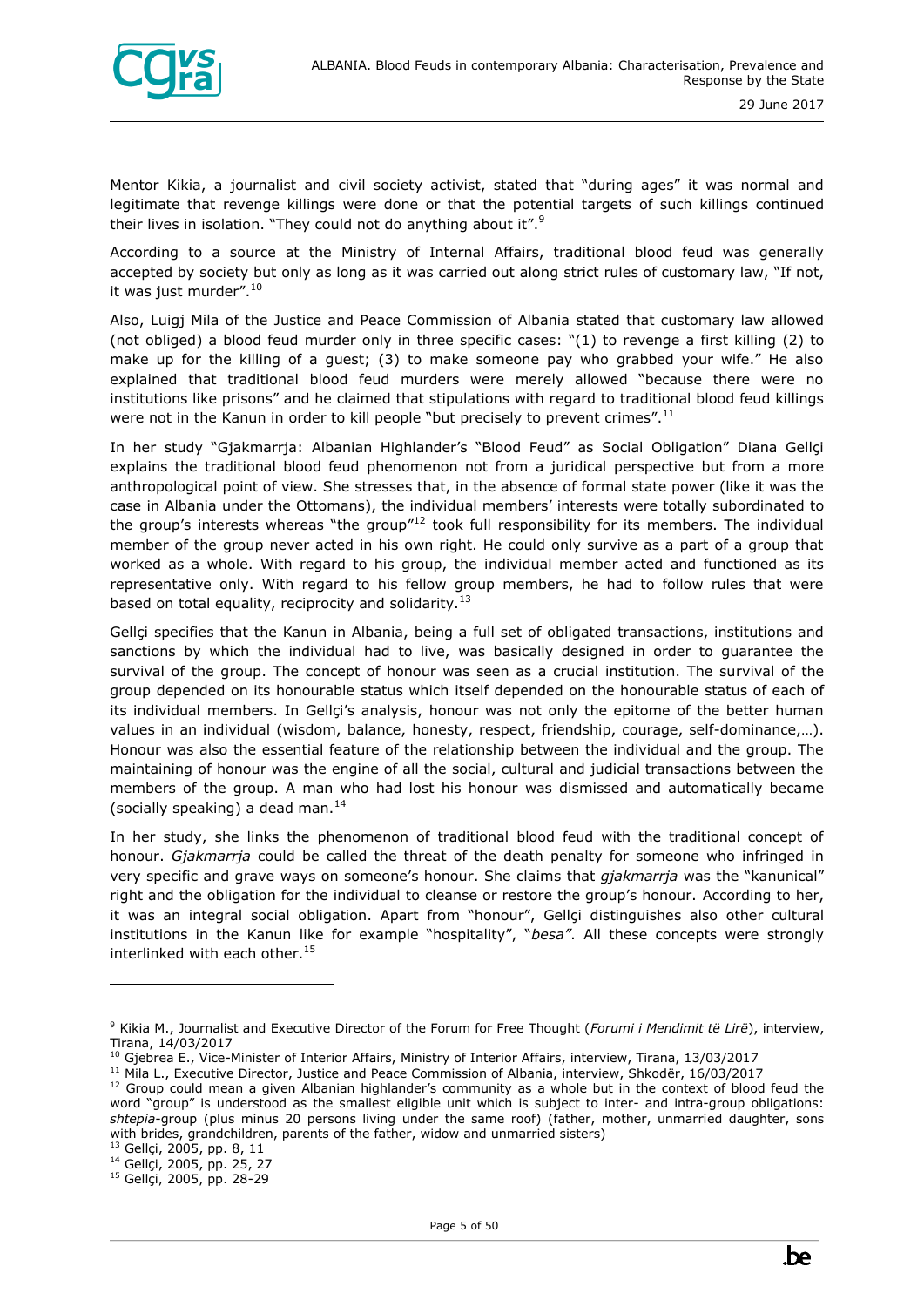

Also according to the report by the Albanian Institute for Public Affairs, traditional blood feud killings were considered as totally legal for ages and they were embedded in a socio-cultural matrix that was known and accepted by all the members of the community.<sup>16</sup>

#### <span id="page-5-0"></span>1.2 The end of customary law under the communist regime

According to the AIPA report Albania was ruled by customary laws until the declaration of the monarchy in early 1928 "despite several attempts for the establishment and implementation of state laws".<sup>17</sup> A report on blood feud in Albania by the OSCE states that the traditional blood feud phenomenon became somewhat less prevalent during the reign of King Zog (1922-1939).<sup>18</sup> However, most reports on blood feud like the reports by the Swedish and French asylum boards note that customary law and the traditional blood feud phenomenon were only halted in a significant way during the communist regime  $(1944-1990).$ <sup>19</sup> An academic paper notes the same: "The communist state did not take into consideration Albanian traditional justice and had a huge impact on every aspect of social life. Influence of the state was felt even in the remote parts of the country, exactly where customary law had enjoyed centuries of undisputed authority. The creation of a strong centralized state, law enforcement, state authority, economic and social coercive strengths measures, the action of a tough criminal legislation etc. made the blood feud and revenge murders to be lower than other types of murders. Criminal codes of 1952 and 1977 predicted the revenge killing as aggravated homicide for which the sentence was up to death, so the blood feud. The blood feud murders in the 1960s went towards total eradication."<sup>20</sup>

According to the AIPA report, "the official attitude of the communist regime was to eradicate customary law and its role in the country's history. Important documents of this kind of traditional law were not republished or made available to the general public. Such documents as the Kanun of Lekë Dukagjini compiled by Shtjefën Gjecovi, and others (crf. supra 2.1) were sealed at the archive of the Institute of Folk Culture, part of the Albanian Academy of Science."<sup>21</sup> The AIPA-report underlines that "during the communist period (1944-1990) the state laws were enforced, leading to a minimization of blood feud cases, in particular because the criminal code condemned killing for blood feuds as a separate form of premeditation."<sup>22</sup>

The OSCE report also notes that the blood feud phenomenon was largely suppressed under the communist regime. $23$ 

All of Cedoca's interlocutors confirmed during the fact-finding mission that the communist regime effectively repressed the traditional blood feud phenomenon. It was explained that the regime reacted in radical ways, not only by imposing the death penalty on a perpetrator of a blood feud killing but also by separating the affected families from each other. They could be banished to different parts of the country. The representative at the Prosecutor General Office also confirmed that the communist regime had "good statistics" concerning the eradication of the phenomenon.<sup>24</sup>

 $16$  AIPA, 05/2013, p. 18 [url](https://www.researchgate.net/publication/298786990_Effects_of_blood_feuds_on_albanian_girls_and_women)

 $17$  AIPA, 05/2013, p. 4 [url](https://www.researchgate.net/publication/298786990_Effects_of_blood_feuds_on_albanian_girls_and_women)

<sup>18</sup> OSCE, 12/2014, p.4

<sup>19</sup> Migrationsverket, 08/07/2016, [url,](https://goo.gl/g47DZv) OFPRA,2013, [url](https://goo.gl/ZijWnj) 

<sup>&</sup>lt;sup>20</sup> Tepshi A., 5/11/2015, p.20[1 url](http://www.mcser.org/journal/index.php/ajis/article/viewFile/8179/7843)

<sup>&</sup>lt;sup>21</sup> AIPA, 05/2013, p. 19 [url](https://www.researchgate.net/publication/298786990_Effects_of_blood_feuds_on_albanian_girls_and_women)

<sup>&</sup>lt;sup>22</sup> AIPA, 05/2013, p. 19 [url](https://www.researchgate.net/publication/298786990_Effects_of_blood_feuds_on_albanian_girls_and_women) <sup>23</sup> OSCE, 12/2014, p.4

<sup>&</sup>lt;sup>24</sup> Director of Cabinet, Prosecutor General Office, interview, Tirana, 13/03/2017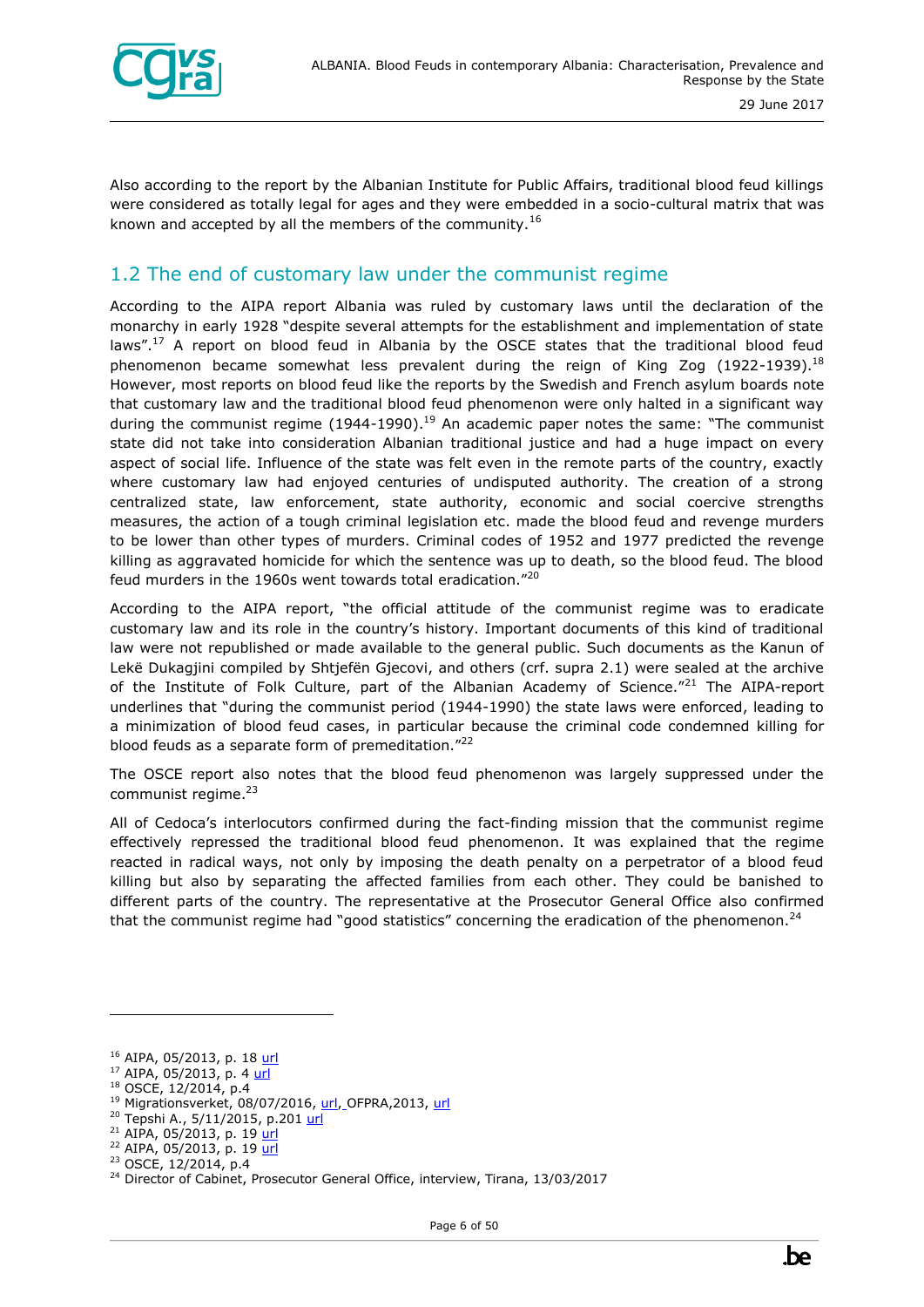

#### <span id="page-6-0"></span>1.3 Perpetuation of a traditional mentality in modern times

During the fact-finding mission many sources indicated that contemporary Albanian society no longer legitimates or accepts blood feud murders as an integral social obligation under customary law.

Mentor Kikia stated: "Most people started to think differently; persons who were self-confined have understood now that they are no longer obligated to stay in their homes. Nowadays they go to the police and say: I have nothing to do with it and I want to live my life."25

Professor Gjuraj (Professor in Sociology and Rector of the European University of Tirana) also confirmed this:

"The younger generation has a different understanding of life. They don't understand what has happened in the past. The meaning of life has changed. They may have heard something about the Kanun but even in the remote villages, only a tiny insignificant number is still in tune with what the old people are saying. Young people are no longer affected by it. This is also because of emigration, studies abroad, internal migration to the urban centres. Their meaning of life has changed significantly. The collective responsibility of the past has changed in favour of individualism. Blood ties are not sacred anymore. Also time has played a role. When you are born in the 1990s, you don't connect anymore with the ancient mentality. There is also the rising awareness of the damage that is done to Albania by the phenomenon." $^{26}$ 

Alfred Koçobashi from the People's Advocate Institution declared:

"Maybe only a tiny fraction of the people still believes in old Kanuns, even when there is a lack of infrastructure and there is no government presence everywhere. I believe the mentality of the people is moving towards the rule of law. There is development. There is communication now. They are not as backward anymore in the remote areas in the North."<sup>27</sup>

However– in spite of the general claims about a new, modern mentality that is no longer sustaining blood feuds – murders have still been committed in the  $21^{st}$  century whereby the Kanun was invoked. It seems that this phenomenon is the result of the perpetuation of a traditional mentality among some sections of Albanian society:

Professor Gjuraj stated that:

ł

"During the communist regime, it was thought that the phenomenon had died out. But in some cases, this was not true. Sometimes old sores or old family issues have remained and revived. It's about cases where it was believed that an ethical issue was to be solved through a traditional blood feud murder. Some people became afraid of their own kids. It was the continuation of the mentality, the influence of the past. It was still there but it was hidden."<sup>28</sup>

An appeal court judge confirmed that in the post-communist era, all of a sudden murders have been committed in the name of blood feud after decades of silence.<sup>29</sup>

<sup>25</sup> Kikia M., Journalist and Executive Director of the Forum for Free Thought (*Forumi i Mendimit të Lirë*), interview, Tirana, 14/03/2017

<sup>&</sup>lt;sup>26</sup> Gjuraj T., Professor in Sociology and Rector of the European University of Tirana, interview, Tirana, 15/03/2017

<sup>27</sup> Koçobashi A., Head on duty, People's Advocate Institution (*Institucioni i Avokatit të Popullit*, the Ombudsman), interview, Shkodër, 17/03/2017

<sup>28</sup> Gjuraj T., Professor in Sociology and Rector of the European University of Tirana, interview, Tirana, 15/03/2017

 $^{9}$  Appeal Court Judge, Shkodër Appeal Court, interview, Shkodër, 17/03/2017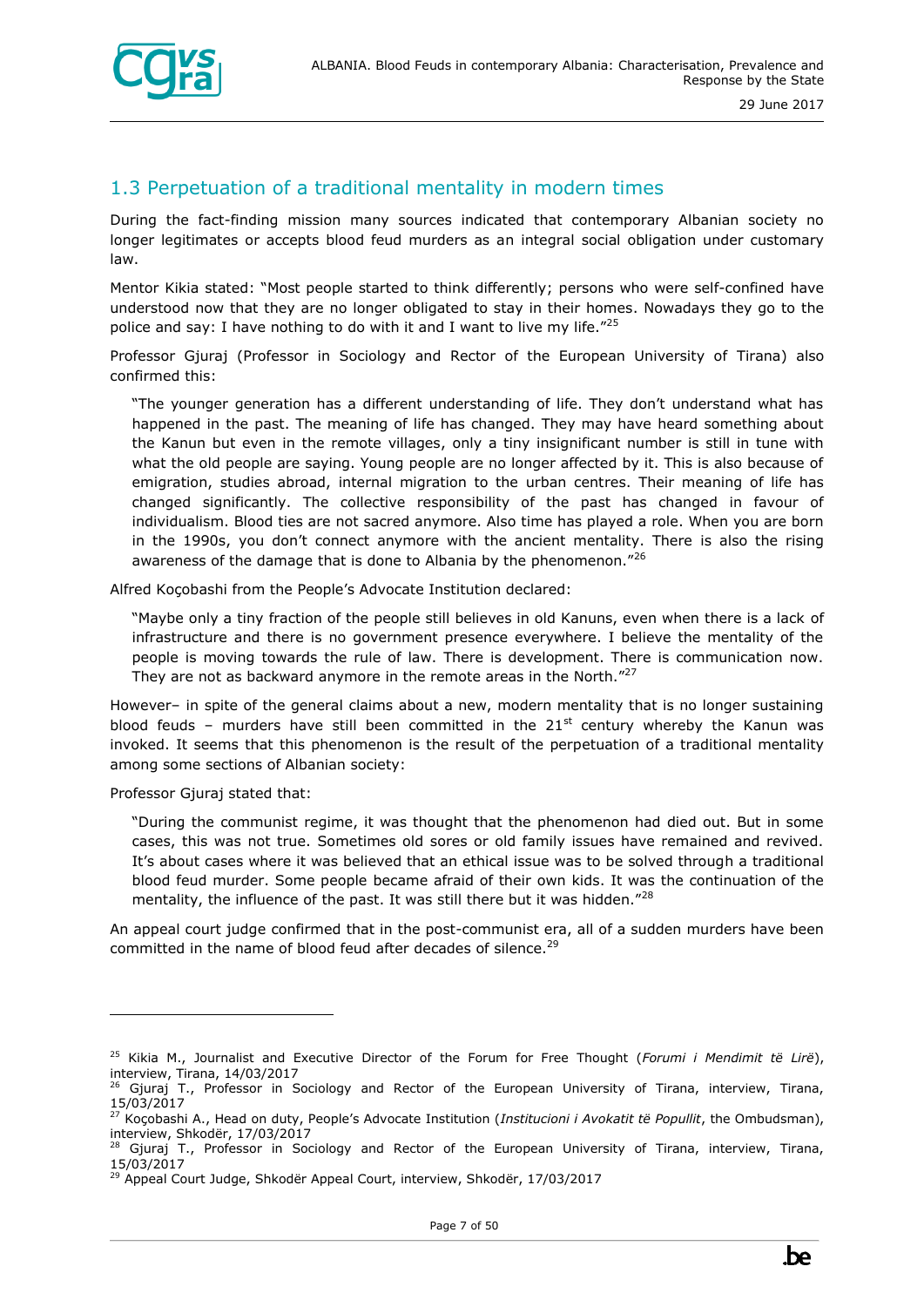

Also according to a source at the Shkodër Regional Police Directorate, the traditional mentality was perpetuated in the mind or consciousness of some people. "Sometimes, there are persons who have never shown any criminal tendency but something was sleeping in their mind and all of a sudden he feels an urge and he will seek for self-judgement."<sup>30</sup>

A priest from a religious congregation in Fushë-Arrëz who has many years' experience in community building (including mediation and reconciliation processes between conflicting families) wrote in an e-mail to Cedoca:

"When something in the direction (of an ethical issue) happens, many Albanians think that the rules of the Kanun are applicable. All the rest – 10 commandments, the Gospel, the universal declaration of human rights, the concept of human values,… – is simply clicked away. So comes that revenge, violence and fear have sometimes evolved into a lethal cycle of murders, even after the communist times."<sup>31</sup>

According to a representative from Operazione Colomba, a catholic charity organisation in Shkodër, the old mentality can at times still exist. "They do believe in collective responsibility and they stay inside. Even if the killer was an uncle or somebody external (a very far cousin for example) they sadly say: 'It's not my fault but I have some responsibility because it's my family'." $32$ 

Luigj Mila explained that although blood feud was condemned for 50 years and customary law texts were put into the archives and sealed off, some people kept a kind of nostalgia for it. They remained emotionally attached to it in a negative way. He explained that the very repressive methods of the communist regime may have stopped the practice of blood feud for a certain period but, generally speaking, the same methods may also have fuelled the current mentality of distrust towards the authorities and the preferences for self-justice among some segments of society: "People were taught that the enemy was everywhere. They were taught to be on guard all the time. They created monsters that could kill you every moment for every reason. There was a culture of distrust. Selfprotection was primordial." <sup>33</sup>

Another source confirmed the importance of the past: "The psychological impact of the dictatorship on the mentality of the people is still underestimated. "Distrust among the people is a very big problem and that has to do with the past."34

The General Director from the Albanian State Police stated that, although society generally does not accept the phenomenon anymore, sometimes it resurfaces as the result of "something which is driven by the past".<sup>35</sup>

With regard to the examples of traditional practices resurfacing in contemporary Albania, Diana Gellçi acknowledges in her study that the once sacred cultural institutions known as honour, *besa* and hospitality may have remained in the mentality but she claims that they have only remained as "cultural fossils". They are practiced only for the sake of culture.

"What has changed is that *gjakmarrja* has been reduced from an integral social transaction to a less integral tradition. As an integral social transaction, *gjakmarrja* traditionally played an institutional role in society, where it was born as social obligation, was culturally elaborated, and

<sup>&</sup>lt;sup>30</sup> Shkodër Regional Police Directorate, interview, Shkodër, 16/03/2017

<sup>&</sup>lt;sup>31</sup> Priest, religious congregation in Fushë-Arrëz, e-mail [translated], 25/04/2017

<sup>32</sup> Operazione Colomba, interview, Shkodër, 17/03/2017

<sup>&</sup>lt;sup>33</sup> Mila L., Executive Director, Justice and Peace Commission of Albania, interview, Shkodër, 16/03/2017

<sup>&</sup>lt;sup>34</sup> Expat living in a village with blood feud-affected families, interview, village in Shkodër municipality, 19/03/2017

<sup>&</sup>lt;sup>35</sup> General Director, Directorate of Albanian State Police, interview, Tirana, 13/03/2017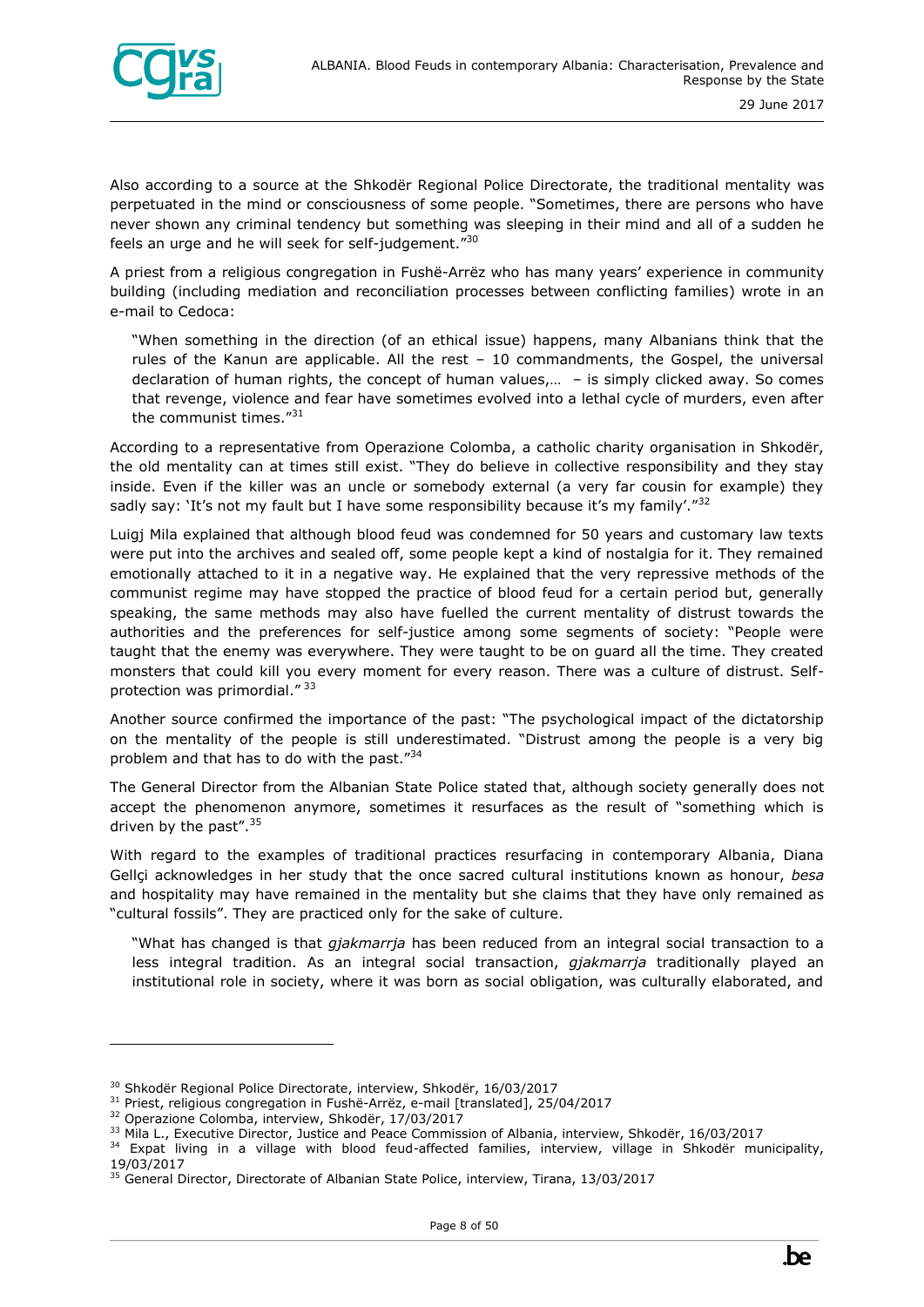

completely matured until it lost its entire function. Finally, what is currently called *gjakmarrja* has little but the name in common with the highlanders' tradition usage. $^{736}$ 

## <span id="page-8-0"></span>2. Blood feuds in contemporary Albania

#### <span id="page-8-1"></span>2.1 The vacuum of state power in the 1990s

After the collapse of communism in 1990 Albania found itself in a difficult transition from an isolated country into a parliamentary democracy.<sup>37</sup> According to Fijnaut and Paoli, "in the first years of transition, the population as well as the mass media and the political system were above all concerned with the state-building and the democratization process." $38$  At the same time, the centralized and planned economy of the communist regime underwent a transition into a capitalist market economy. It needs to be noted that the country had been reduced to desperate poverty when transition began in 1991.<sup>39</sup> The so-called pyramid schemes<sup>40</sup>, that led to economic growth in the first years of their existence, finally collapsed in 1997. Violent riots broke out as Albanians took to the streets to reclaim their invested money and property. In the period following the outbreak of the violence some 2.000 people were killed and the country was left in chaos. The government was brought down and an interim government was put in place. $41$ 

In the context of the political instability and social unrest in the 1990s, Albania was confronted with an outbreak of multiple forms of criminality.<sup>42</sup> An International Monetary Fund (IMF) report details how borrowed funds through the pyramid schemes were used to finance criminal activities like smuggling, illegal emigration, human trafficking, arms trafficking, prostitution and more.<sup>43</sup> A study by Saferworld and the Center for Peace and Disarmament Education in 2005 reveals how after the outburst of violence and protests in 1997 hundreds of thousands of weapons were looted from government stockpiles.<sup>44</sup> This report also shows that corruption and organized crime were major problems in the 1990s and banditry and armed robbery were common after the turbulence of 1997.<sup>45</sup>

According to a report by the Bundesamt für Migration und Flüchtlinge, the opening of Albania to the West enabled local mafia groups to expand their criminal activities (human trafficking, narcotic and extortion businesses) on a broader more international level. These groups are essentially powerful family clans (cfr. infra 3.6 Role of the elderly and of the family) that made use of the chaos after the collapse of the communist period in order to secure themselves high positions in the economy and the administration.<sup>46</sup> The authorities seemed to be unable to counter the situation. Fijnaut and Paoli argue that "scant attention was paid to the new forms of criminality that flourished in Albanian

<sup>&</sup>lt;sup>36</sup> Gellci, 2005, p.9

<sup>37</sup> de Waal C, 2005

<sup>&</sup>lt;sup>38</sup> Fijnaut C., Paoli L., 2007, pp. 540-541, [url](https://goo.gl/Rwirw1)

<sup>39</sup> *Jarvis C, 1999,* [url](https://www.imf.org/external/pubs/ft/wp/1999/wp9998.pdf)

 $40$  Pyramid schemes work on the principle that people invest money (businessmen but also ordinary people by selling their land and houses) and those investors are promised artificially high returns. People hoped to gain quick money through these investments, but those returns are paid by money that was invested by later investors. The schemes started to run into troubles as soon as the number of people who started to ask for their money exceeded the amount of money invested by new investors.

 $41$  Jarvis C., International Monetary Fund (IMF), 12/08/1999, pp. 15, 18, [url](http://www.imf.org/external/pubs/ft/fandd/2000/03/jarvis.htm)

<sup>&</sup>lt;sup>42</sup> Fijnaut C., Paoli L., 2007, pp. 540-541, [url](https://goo.gl/Rwirw1)

<sup>&</sup>lt;sup>43</sup> Jarvis C., International Monetary Fund (IMF), 12/08/1999, p. 8, [url](http://www.imf.org/external/pubs/ft/fandd/2000/03/jarvis.htm)

<sup>44</sup> Saferworld, 12/01/2006, p. 6, [url](http://www.saferworld.org.uk/resources/view-resource/115-turning-the-page)

<sup>45</sup> Saferworld, 12/01/2006, pp. 10, 18, [url](http://www.saferworld.org.uk/resources/view-resource/115-turning-the-page)

<sup>46</sup> Bundesamt für Migration und Flüchtlinge, 4/2014, p.17, [url](https://www.google.com/url?sa=t&rct=j&q=&esrc=s&source=web&cd=1&ved=0ahUKEwjYs9S5wczUAhWCJcAKHX5gCnoQFggkMAA&url=https%3A%2F%2Fwww.bamf.de%2FSharedDocs%2FAnlagen%2FDE%2FPublikationen%2FHerkunftslaenderinformationen%2Falbanien-blickpunkt-2014-10.pdf%3F__blob%3DpublicationFile&usg=AFQjCNGRiblya2u7sF8fM9BghDhVE0XQkw&sig2=3048_Tffl4jcYVUctpKd4w)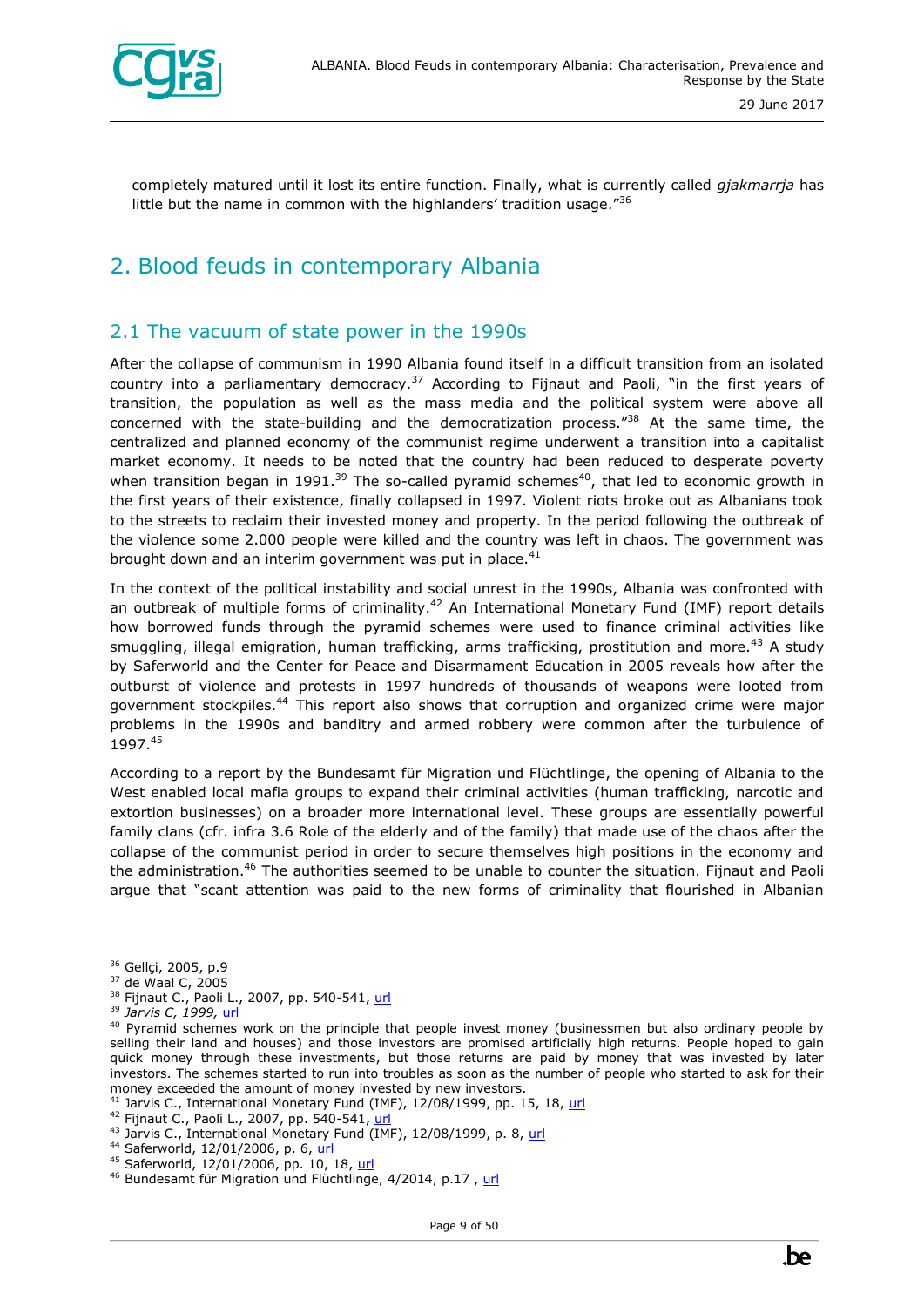

society and to the development of appropriate means of crime control. Criminal law was absolutely outdated and unable to respond to the new crime tendencies and structures."47

A report by Philip Alston, the Special Rapporteur on extrajudicial, summary or arbitrary executions, points at other problems in the Albanian society during the 1990s besides the high prevalence of uncontrolled criminality. Alston explains that the communist regime had abolished nearly all property rights, as all property had been collectivized. When the process of privatization of agricultural land and property began in the post-communist period, problems in the form of property conflicts quickly arose.<sup>48</sup>

Many interlocutors confirmed to Cedoca during the fact-finding mission that the weak government institutions in the 1990s were unable to handle both the different forms of criminality and the property conflicts.

Fran Tuçi, the mayor from Fushë-Arrëz in the north of Albania and member of the Socialist Party (*Partia Socialiste*), said that many things happened with the change of the regime and he argued that "murders occurred not only because of property disputes, but also because of other banal reasons like water trenches or because of masked plundering and banditry." He explained that "from 1990 up to now nothing has been done to getting a certificate of property to show you are the owner of a plot. Only now we have started the reformation where every part of land will be certified and mapped to avoid conflicts".<sup>49</sup>

Luigj Mila stated that:

"Another remarkable change in the 1990s was the fact that people moved from the mountains. This movement was not organized by the state and people settled in informal urban areas. At the same time they got embroiled in property and land disputes as they occupied territories. The authorities were not able to tackle the problem."<sup>50</sup>

A representative of Operazione Colomba explained that Albanian citizens who had not been allowed to move from one place to another during communism did so after its collapse. People who had lived in the mountains in the north moved to urban areas where they started to appropriate land (e.g. Kiras, Bardhaj and Mark Lulaj that are situated in the suburbs of the city of Shkodër). Operazione Colomba, which is very active in these informal areas, calls them the "New Migration Areas".<sup>51</sup>

Many interlocutors also pointed out during the fact-finding mission that the crimes and conflicts that erupted during the 1990s led to a considerable number of murders that have been labelled as blood feuds. According to Mila, nearly all the blood feuds that started after communism have to do with property and land disputes. He explained that the people who got embroiled in disputes over land had come into the urban areas from the mountains and had brought with them the mentality, traditions and nostalgia for the Kanun.<sup>52</sup> According to a representative at the Shkodër Regional Police Directorate almost 100 % of the contemporary blood feuds come from the conflicts in the 1990s.<sup>53</sup> Professor Gjuraj stated that in the 1990s there was a revival of the blood feud phenomenon because of new conflicts due to property disputes, land issues, disputes for petty reasons and problems because of high unemployment among the young generation. He explains: "the issue came

<sup>&</sup>lt;sup>47</sup> Fijnaut C., Paoli L., 2007, pp. 540-541, [url](https://goo.gl/Rwirw1)

<sup>48</sup> Alston P., 14/03/2011, pp. 10-11, [url](http://reliefweb.int/report/albania/report-special-rapporteur-extrajudicial-summary-or-arbitrary-executions-philip-alston)

<sup>49</sup> Tuci F., Mayor, City of Fushë-Arrëz, interview, Fushë-Arrëz, 18/03/2017

<sup>50</sup> Mila L., Executive Director, Justice and Peace Commission of Albania, interview, Shkodër, 16/03/2017 <sup>51</sup> Operazione Colomba, interview, Shkodër, 17/03/2017

<sup>52</sup> Mila L., Executive Director, Justice and Peace Commission of Albania, interview, Shkodër, 16/03/2017

<sup>53</sup> Shkodër Regional Police Directorate, interview, Shkodër, 16/03/2017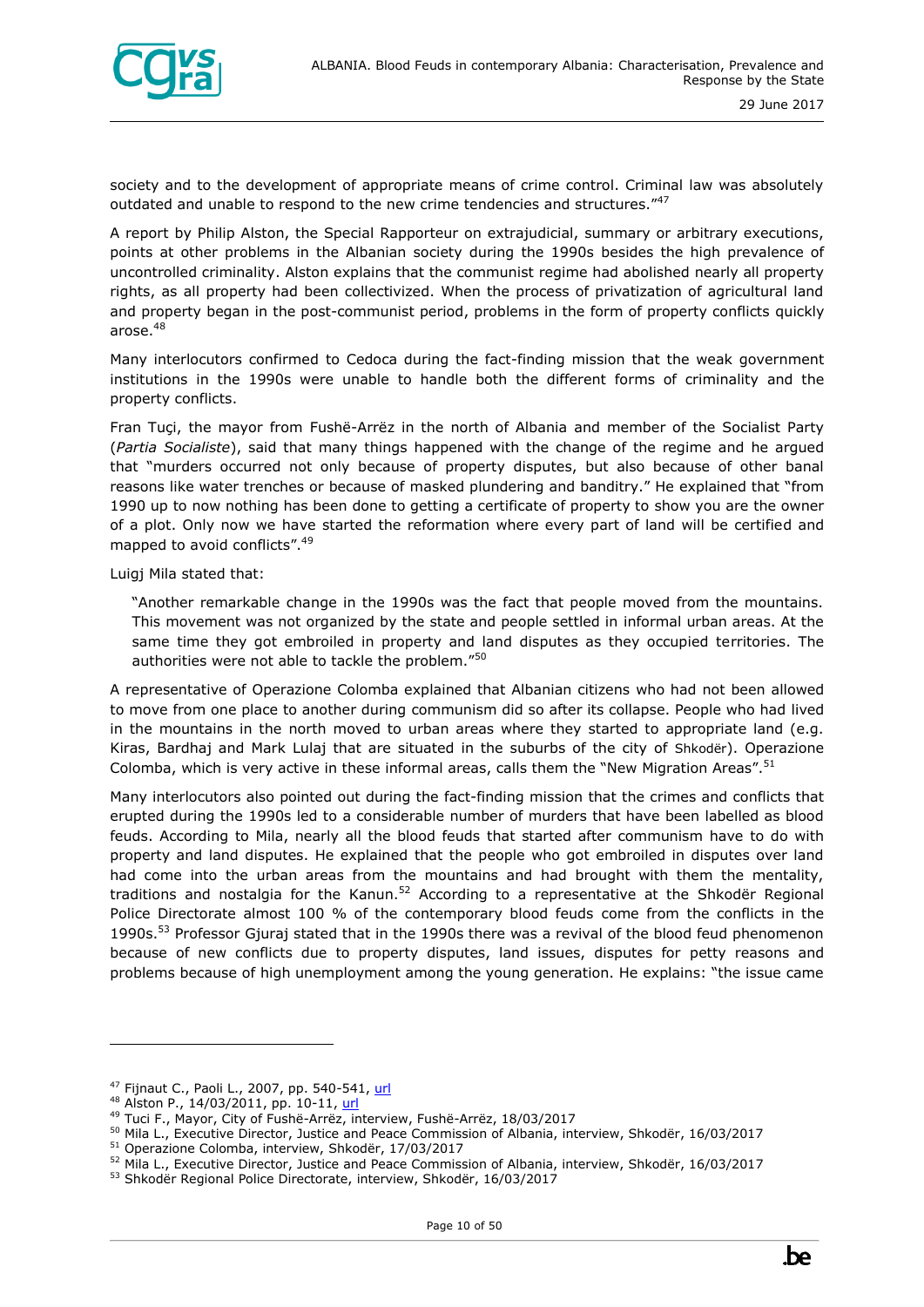

back to the surface in the 1990s and it revived because of the vacuum of state power, the weakness of state structures who were unable to intervene in the interpersonal conflicts of those days."<sup>54</sup>

Similarly, Philip Alston argues in his report that "property disputes have been a major cause of conflicts, including contributing to blood feuds, in the post-communist era."<sup>55</sup> However, as will be explained in the next chapters, these new, contemporary blood feud killings are not to be regarded as a revival of traditional blood feuds. Indeed, it seems that the rules of the Kanun were respected in practically none of these cases (3.2) and that it was nearly always very difficult to distinguish these murders from ordinary revenge killings (3.3).

#### <span id="page-10-0"></span>2.2 Blurring the link with the Kanun

In the AIPA report it is stated that "if the resurfacing of the traditional practice would be seen through the Kanun, the Kanun doesn't exist anymore. The only thing that is left of the Kanun is selfisolation. Nothing else links the present day murders with the Kanun as such".<sup>56</sup>

A report by Operazione Colomba states that "The phenomenon has changed and keeps changing. Nowadays the custom has been altered compared to the rules prescribed in the Kanun."<sup>57</sup>

Mentor Kikia explained that with regard to contemporary blood feud in Albania, the Kanun "no longer makes the lines of conduct: If they would have respected the Kanun to the letter, there would have been less killings in the 1990s." On the other hand, he acknowledged that Kanun-elements like "selfisolation" (cfr. infra 3.1 Self-Confinement) or the element of "negotiation" (cfr. infra 3.5 Communication: negotiation, mediation and reconciliation) can sometimes still be observed in contemporary blood feuds.<sup>58</sup>

Alfred Koçobashi stated that blood feud still occurs "when someone innocent, a third party has to pay the price for the damage a family member has done, but he added that since the 1990s it is not about honour anymore. 80 % is criminal and not related to customary law or medieval common law. It's about mafia-style killings. It's murder cases for other reasons than blood feud, just like they happen elsewhere. It's normal killings or vendetta killings."<sup>59</sup>

Elsa Ballauri from the Albanian Human Rights Group (AHRG) also referred to the transformation of blood feud: "blood feud has changed in the perspective of the so-called ancient codes." She pointed out that nowadays, people are killing even women and children for blood feud, which is not in accordance to the stipulations of the Kanun. "It's not real blood feud like it is written in the Kanun. It has transformed." She also declared: "It's more a justification nowadays because they are committing crimes and they say: 'I did it for blood feud'. But for me, none of the cases after the 1990s is a real blood feud case."<sup>60</sup>

Also Rasim Gjoka from the Foundation for Conflict Resolution and Reconciliation of Disputes (AFCR) explained that "in most of the cases that are referred to with the term blood feud, people use the term blood feud in order to justify their heavy crimes. It is not true blood feud. It's pure criminality." He also said:

<sup>&</sup>lt;sup>54</sup> Gjuraj T., Professor in Sociology and Rector of the European University of Tirana, interview, Tirana, 15/03/2017

<sup>&</sup>lt;sup>55</sup> Alston P., 14/03/2011, p. 10, [url](http://reliefweb.int/report/albania/report-special-rapporteur-extrajudicial-summary-or-arbitrary-executions-philip-alston)

<sup>56</sup> AIPA, 05/2013, p. 22 [url](https://www.researchgate.net/publication/298786990_Effects_of_blood_feuds_on_albanian_girls_and_women)

 $57$  Operazione Colomba,  $\overline{17}/02/2015$ , p.9, [url](http://www.operazionecolomba.it/docs/Report_ENG.pdf)

<sup>58</sup> Kikia M., Journalist and Executive Director of the Forum for Free Thought (*Forumi i Mendimit të Lirë*), interview, Tirana, 14/03/2017

<sup>59</sup> Koçobashi A., Head on duty, People's Advocate Institution (*Institucioni i Avokatit të Popullit*, the Ombudsman), interview, Shkodër, 17/03/2017

<sup>&</sup>lt;sup>60</sup> Ballauri E., Executive Director, Albanian Human Rights Group (AHRG), interview, Tirana, 14/03/2017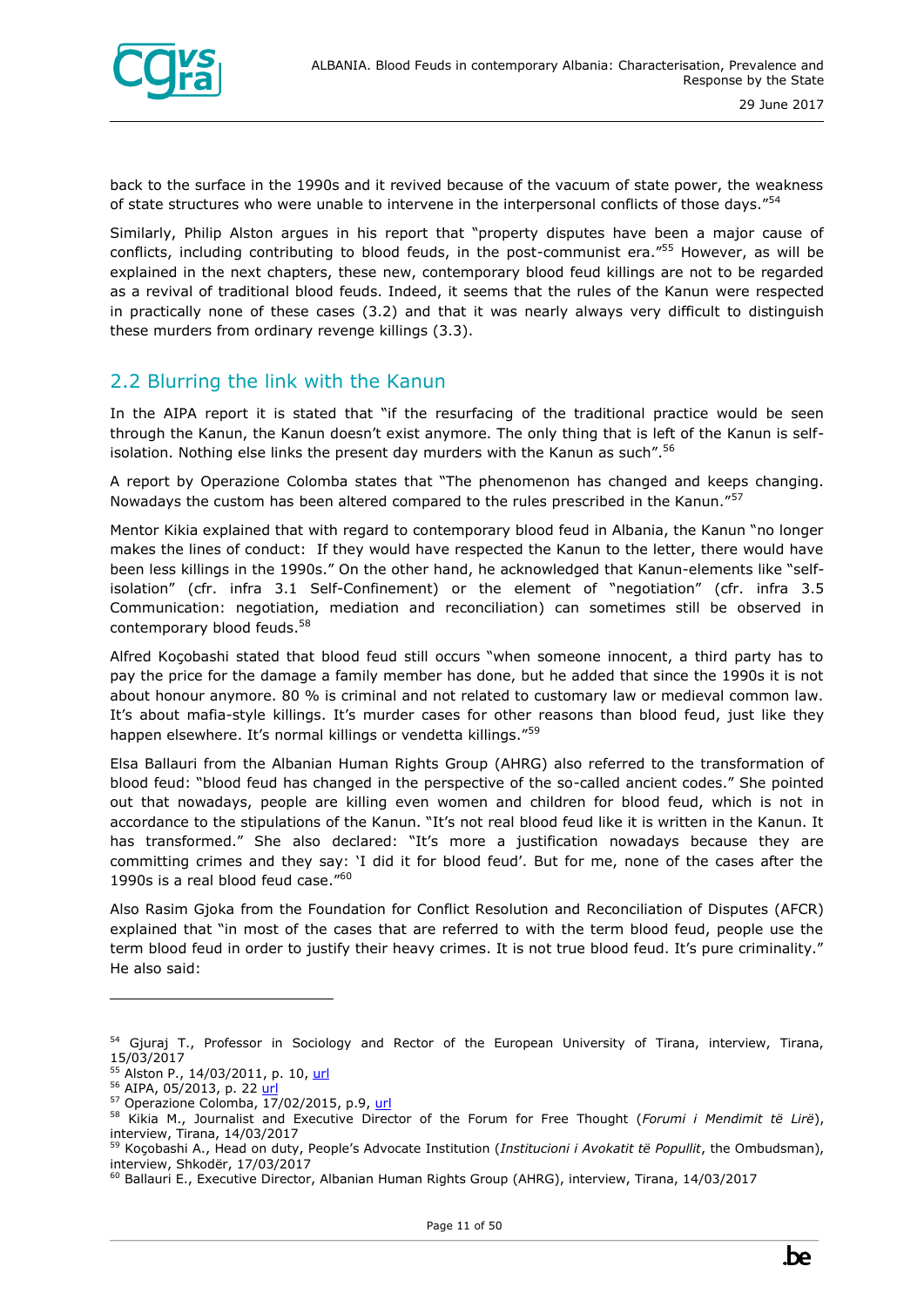

"Nowadays, one cannot know anymore what the other part has in the head. Sometimes they don't care who will be the target. Even women can be a target." With regard to the reconciliation process, Gjoka also stated that the instrument of the Kanun is not there anymore. He concluded that "very few of all these cases are blood feud."<sup>61</sup>

Well known and often cited examples of murders that are referred to as blood feud cases although the rules of the Kanun were not followed are the killing of a child in 2012 and the killing of a pastor in 2010, both in Shkodër. In both cases the Kanun was invoked but at the same time killings were blatant violations of the Kanun rules.

#### <span id="page-11-0"></span>2.3 Blurring the distinction between blood feud killings and revenge killings

Philip Alston points out in his report that the terms blood feud (*gjakmarrja*) and revenge (*hakmarrja)* are nowadays often used interchangeably, meaning any kind of revenge is likely to be labelled as blood feud or *gjakmarrja*. 62

Rasim Gjoka stated that there is confusion in classifying murders in the north of Albania. Influenced by the customary law, there are cases of murders for ordinary reasons, committed to revenge, which are classified as blood feud.<sup>63</sup>

Similarly, Elsa Ballauri stated this:

"In the south many crimes happen but they don't use the term blood feud. There are many cases in which they killed a close friend or a brother but nobody calls it blood feud. The intentions are not because of blood feud. They just want to take revenge. But when the same crimes happen in the north, it is called blood feud."<sup>64</sup>

This observation is also confirmed by Mentor Kikia who stated that a murder that happens in the north of Albania will rather be considered *gjakmarrja* because of the perpetuation of the traditional mentality over there, while the same type of murder in the south of Albania becomes *hakmarrja*. 65

According to the AIPA report, a reason for the blurring between revenge killings and blood feud killings nowadays could be that sometimes ordinary revenge killings start to resemble blood feud killings after some time because of the way some people respond to them mentally:

"despite the lack of canonical grounds, in most cases families hide or isolate themselves, send mediators to negotiate reconciliation, thus entering into a blood feud. Under these circumstances despite the revengeful character of the intent to commit the second murder, parties position themselves in a blood feud situation, which makes the present day phenomenon a hybrid much more complex than the initial one."<sup>66</sup>

The General Director from the Albanian State Police also stated that revenge cases, that most often are the consequence of criminal problems and individual conflicts or disputes, can happen to everyone and everywhere and are very often wrongly labelled as blood feud. But he also warned that cases of revenge killing often transfer into cases of blood feud*.* This happens "as soon as the

<sup>66</sup> AIPA, 05/2013, p. 22, [url](https://www.researchgate.net/publication/298786990_Effects_of_blood_feuds_on_albanian_girls_and_women)

<sup>&</sup>lt;sup>61</sup> Gjoka R., Executive Director, Foundation for Conflict Resolution and Reconciliation of Disputes (AFCR), interview, Tirana, 13/03/2017

<sup>&</sup>lt;sup>62</sup> Alston P., 14/03/2011, p. 5, [url](http://reliefweb.int/report/albania/report-special-rapporteur-extrajudicial-summary-or-arbitrary-executions-philip-alston)

<sup>&</sup>lt;sup>63</sup> Gjoka R., Executive Director, Foundation for Conflict Resolution and Reconciliation of Disputes (AFCR), interview, Tirana, 13/03/2017

<sup>64</sup> Ballauri E., Executive Director, Albanian Human Rights Group (AHRG), interview, Tirana, 14/03/2017

<sup>65</sup> Kikia M., Journalist and Executive Director of the Forum for Free Thought (*Forumi i Mendimit të Lirë*), interview, Tirana, 14/03/2017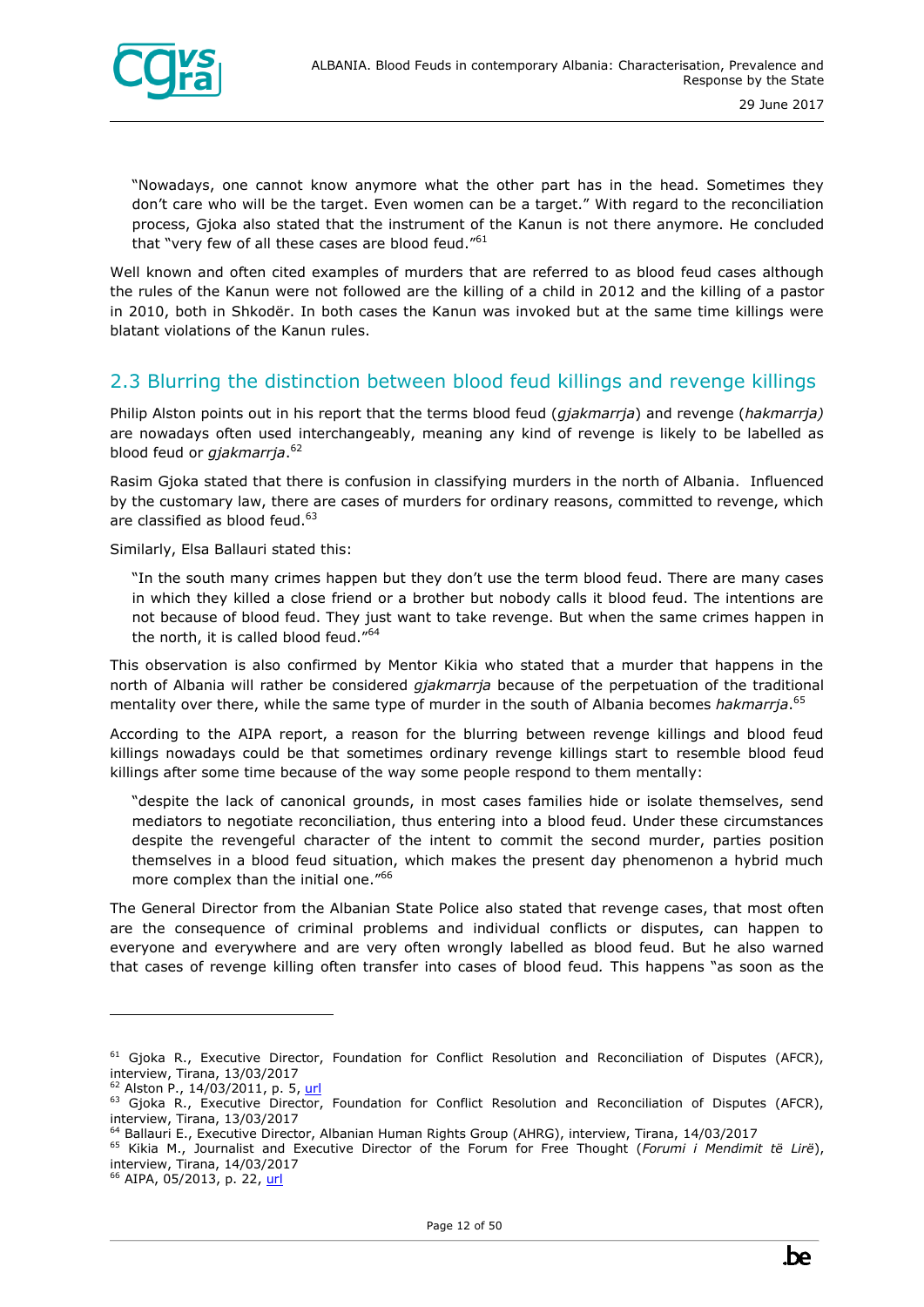

regulating role of the elderly is involved". As prescribed by the Kanun, the elderly sometimes choose a target and the victim will lock himself up.<sup>67</sup>

Rasim Gjoka explained that in the north sometimes "they start with revenge and afterwards it transfers into blood feud". 68

Operazione Colomba in its 2015 report also stresses the difficulties in distinguishing revenge killing from blood feud. Modern blood feuds in Albania are a form of revenge justified by the norms of ancient practices. In fact, modern blood feuds resemble these practices only in their goal of killing the perpetrator of a crime or his family member and in that families isolate themselves in order to protect their lives.<sup>69</sup> During Cedoca's fact-finding mission a representative from Operazione Colomba argued that her organisation labels a number of murders "*gjakmarrja*", even though the same murders are not considered blood feud murders by institutions. "Many institutions do not call the first murder blood feud, but refer to it as "*hakmarrja*", whereas they call the second murder "*gjakmarrja*". However, through media analysis we know of criminal organizations that solve problems nowadays by using the same old mechanisms of taking revenge, including the link of family." She concludes that in many criminal issues "there is mainly a cultural thing".<sup>70</sup>

#### <span id="page-12-0"></span>2.4 Towards a characterisation of blood feuds

Nearly all the sources that Cedoca met during its fact-finding mission focussed on the changes and transformations that the blood feud phenomenon has undergone. But it seems to be very hard to define the phenomenon as it happens today in a clear-cut way. Even the Criminal Code of the Republic of Albania does not provide a legal definition of blood feud, although it contains a number of special provisions in which the word "blood feud" appears.<sup>71</sup> As explicitly mentioned at the Ministry of Internal Affairs, "the difficulty of definition has to do with the nature of what is called blood feud today: The phenomenon has transformed and the transformation is hard to define." $72$ 

When it comes to defining blood feud in contemporary Albania the so-called "UNHCR Position Paper" notes in 2006 that "in general, [….], a blood feud involves the members of one family killing members of another family in retaliatory acts of vengeance which are carried out according to an ancient code of honour and behaviour." Additionally, UNHCR states that "the practice dates back to mediaeval times and is still evident today in a number of places including [i.a.] Albania". The "position paper" defines the aspect "social group" as "family members targeted because of an ancient code" or "male members of a family targeted under a traditional blood feud canon".<sup>73</sup>

Philip Alston has proposed a similar definition in what he calls his "narrowest understanding" of blood feud: "[it] is defined as a premeditated familial avenging of lost blood; that is, where the family of a murdered victim kills a member of the perpetrator's family to restore the honour and blood lost as a result of the initial murder." Expanded with a reference to a broader, more anthropological understanding, Alston defines blood feud also as a "sanctioned killing that cleanses honour with blood to avenge a crime or infringement upon the honour of oneself or one's family."<sup>74</sup>

 $67$  General Director, Directorate of Albanian State Police, interview, Tirana, 13/03/2017

<sup>&</sup>lt;sup>68</sup> Gjoka R., Executive Director, Foundation for Conflict Resolution and Reconciliation of Disputes (AFCR), interview, Tirana, 13/03/2017

<sup>69</sup> Operazione Colomba, 17/02/2015, pp. 7, 14, [url](http://www.operazionecolomba.it/docs/Report_ENG.pdf)

<sup>70</sup> Operazione Colomba, interview, Shkodër, 17/03/2017

 $71$  Criminal Code of the Republic of Albania, 18/06/2015, Article 78/a, 83/a, 83/b, [url](http://rai-see.org/wp-content/uploads/2015/08/Criminal-Code-11-06-2015-EN.pdf)

<sup>72</sup> Ministry of Interior Affairs, interview, Tirana, 13/03/2017

<sup>73</sup> UNHCR, 17/03/2006, p. 1, [url](http://www.refworld.org/pdfid/44201a574.pdf)

<sup>74</sup> Alston P., 14/03/2011, p. 5, [url](http://reliefweb.int/report/albania/report-special-rapporteur-extrajudicial-summary-or-arbitrary-executions-philip-alston)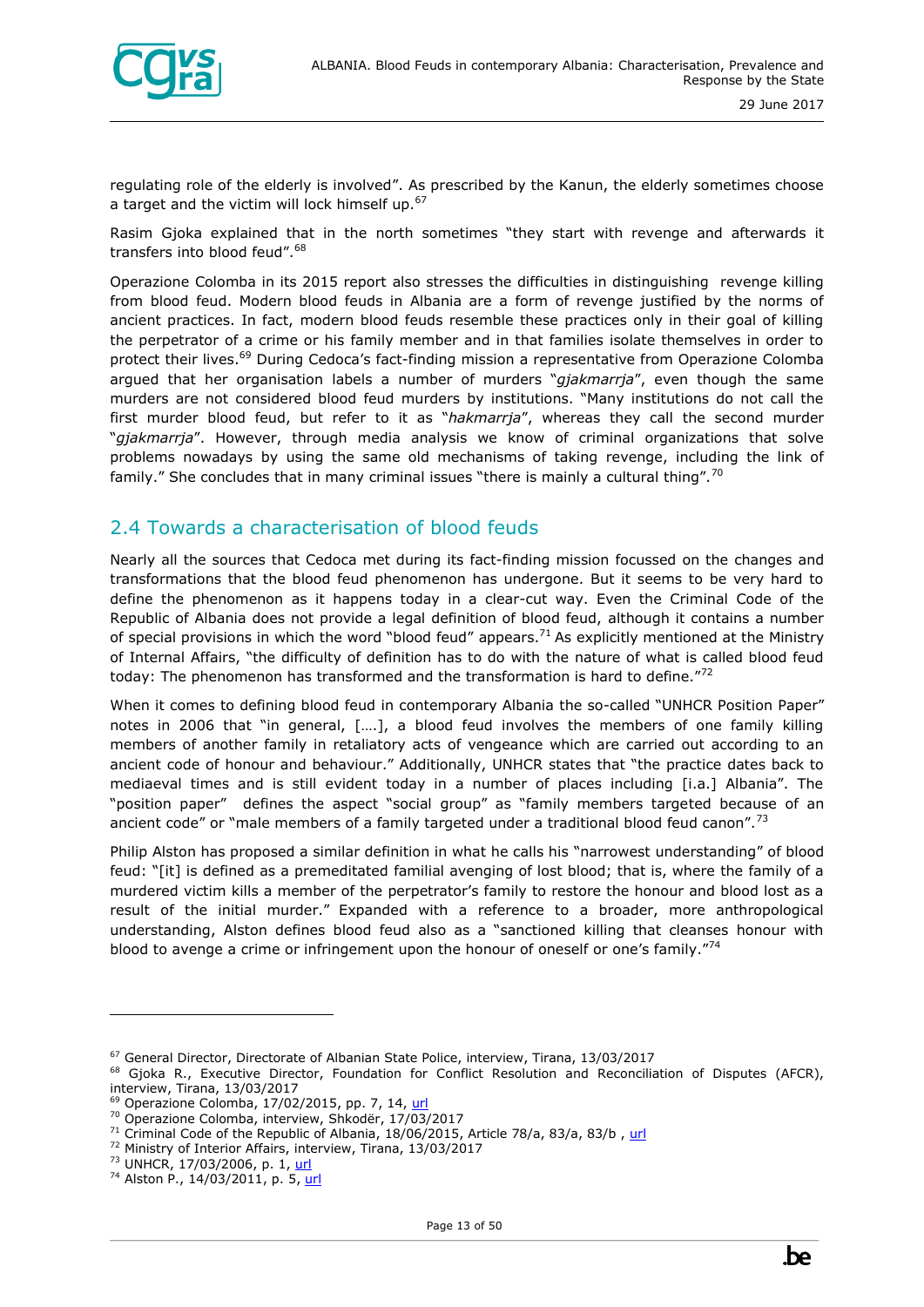

In their definitions, it seems that Alston and the UNHCR are still referring to an ancient (mediaeval) mind-set that functions along the lines of traditional, customary law. However, from the above observations it is understood that the label "blood feud" is nowadays used for a much broader spectrum of completely different situations. Therefore, Alston has also included a broader definition in his report that mirrors the transformation of the blood feud phenomenon in contemporary Albania. He draws the attention to the difficulty "to prove any specific cultural motivation for a particular killing" nowadays. And he classifies blood feud as "any revenge killing (*hakmarrja*) between families as a blood feud regardless of any reference to the need to restore blood and honour or of guidance by any *kanun*-related considerations."<sup>75</sup> With this definition, Alston seems to separate contemporary blood feud killings from the mediaeval concept of honour and he acknowledges the blurring between *gjakmarrja* and *hakmarrja*. Alston also includes in his report a "most questionable" definition that would also count "any initial killing" as blood feud, "because it may, at some point, lead the victim's family to seek revenge against the perpetrator's family".<sup>76</sup>

The AIPA report defines blood feuds in its conclusion as follows: "Blood feuds in modern-day Albania is a hybrid form of revenge killing justified by the norms of primitive practices, but it resembles the latter mainly in the intent to kill the perpetrator or another member of his family and in the fact that families isolate themselves to protect their lives."77

It seems that there is no general agreement about how to define blood feuds in contemporary Albania. Definitions range from "a narrowest understanding" to a "a most questionable definition". Neither does the "UNHCR Position Paper" provide a legal definition of the phenomenon. Instead, a number of "factors" are listed that are "relevant to determining the nature of the risk if the applicant were to be returned". The first "factor" is determining "whether the dispute can be characterized as a blood feud".<sup>78</sup> According to the UNHCR "characterisation" seems to be more appropriate than "definition".

<sup>75</sup> Alston P., 14/03/2011, p. 5, [url](http://reliefweb.int/report/albania/report-special-rapporteur-extrajudicial-summary-or-arbitrary-executions-philip-alston)

<sup>&</sup>lt;sup>76</sup> Alston P., 14/03/2011, p. 5, [url](http://reliefweb.int/report/albania/report-special-rapporteur-extrajudicial-summary-or-arbitrary-executions-philip-alston)

<sup>77</sup> AIPA, 05/2013, p. 51, [url](https://www.researchgate.net/publication/298786990_Effects_of_blood_feuds_on_albanian_girls_and_women)

<sup>&</sup>lt;sup>78</sup> UNHCR, 17/03/2006, p. 2, [url](http://www.refworld.org/pdfid/44201a574.pdf)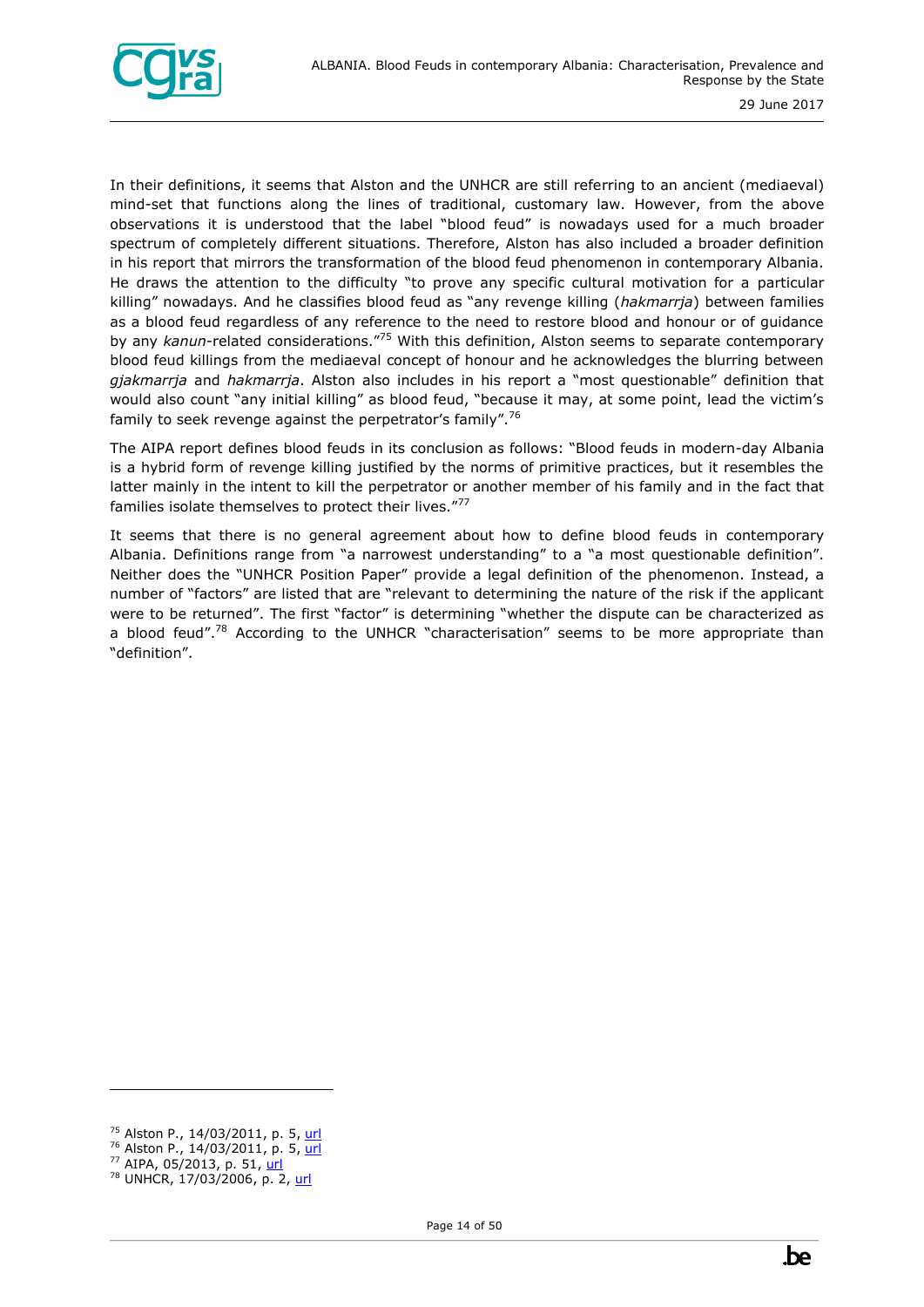

## <span id="page-14-0"></span>3. Characteristics of blood feuds in contemporary Albania

In the previous chapter it was explained that the blood feud phenomenon has been transformed and that contemporary blood feud has little resemblance with traditional blood feud. Blood feuds in contemporary Albania have been described as a hybrid form of revenge killing resulting from a traditional mentality or even any initial killing justified by the norms of ancient practices. In this chapter a number of characteristics are described that, case by case, can variably be observed in contemporary blood feud cases. It is an enumeration of possible characterizing elements that are recurrently described in recent COI reports but it also concerns the characteristics that have been put forward by the interlocutors Cedoca has met during the fact-finding mission.

#### <span id="page-14-1"></span>3.1 Self-confinement

Self-confinement is often referred to as a possible characteristic of contemporary blood feud cases. However, the Albanian State Police makes a clear distinction between blood feud affected families who are confined and those who are not confined.<sup>79</sup> It seems that there are also blood feud affected families who are semi-isolated, which means they come out of their houses occasionally or even regularly.<sup>80</sup>

According to the Shkodër Regional Police Directorate, there are 68 families in the Shkodër region who are permanently living in confinement (cfr. infra 4. Prevalence).<sup>81</sup> With regard to this group, Mentor Kikia stated that they are really isolated and "cannot even go to or imagine to go to Tirana".

Nevertheless, sometimes one or more persons of such a family are allowed to leave the house temporarily after a negotiated agreement (cfr. infra 3.5 Communication: negotiation, mediation and reconciliation). An assistant of a religious congregation in Fushë-Arrëz noted that in a few cases only, people leave their houses for an important reason, "at least if this has been allowed to them".<sup>82</sup>

According to the Shkodër Regional Police Directorate, there are 122 blood feud affected families in the Shkodër region who are not (permanently) living in self-confinement.<sup>83</sup> The representative from the Shkodër Regional Police Directorate argued that people belonging to this group can move freely.<sup>84</sup> A representative from Operazione Colomba declared that all the families they are monitoring belong to this group. Sometimes, people may decide to stay inside their home for some time because of fear (cfr. infra 3.2 Fear). She also explained that in some cases only a small part of the family has to be confined because it was negotiated that only the father, brother or killer have to be at home and not the entire family or clan. Luigj Mila likewise explained that some families only wait for the killer to be released from prison and they do not go after or threaten the rest of the family.<sup>85</sup>

Mentor Kikia argued that there are still 21 confined children in the Shkodër region, based on the statistics he gathered in 2011.<sup>86</sup> According to Rasim Gjoka, presently there are not more than 20-22 children who are not going to school for this reason.<sup>87</sup> According to the Shkodër Regional Police

<sup>79</sup> Shkodër Regional Police Directorate, interview, Shkodër, 16/03/2017

<sup>80</sup> Operazione Colomba, interview, Shkodër, 17/03/2017

<sup>81</sup> Shkodër Regional Police Directorate, interview, Shkodër, 16/03/2017

<sup>82</sup> Pastoral assistant, religious congregation, interview, Fushë-Arrëz, 18/03/2017

<sup>83</sup> Shkodër Regional Police Directorate, interview, Shkodër, 16/03/2017

<sup>84</sup> Shkodër Regional Police Directorate, interview, Shkodër, 16/03/2017

<sup>85</sup> Mila L., Executive Director, Justice and Peace Commission of Albania, interview, Shkodër, 16/03/2017

<sup>86</sup> Kikia M., Journalist and Executive Director of the Forum for Free Thought (*Forumi i Mendimit të Lirë*), interview, Tirana, 14/03/2017

Gjoka R., Executive Director, Foundation for Conflict Resolution and Reconciliation of Disputes (AFCR), interview, Tirana, 13/03/2017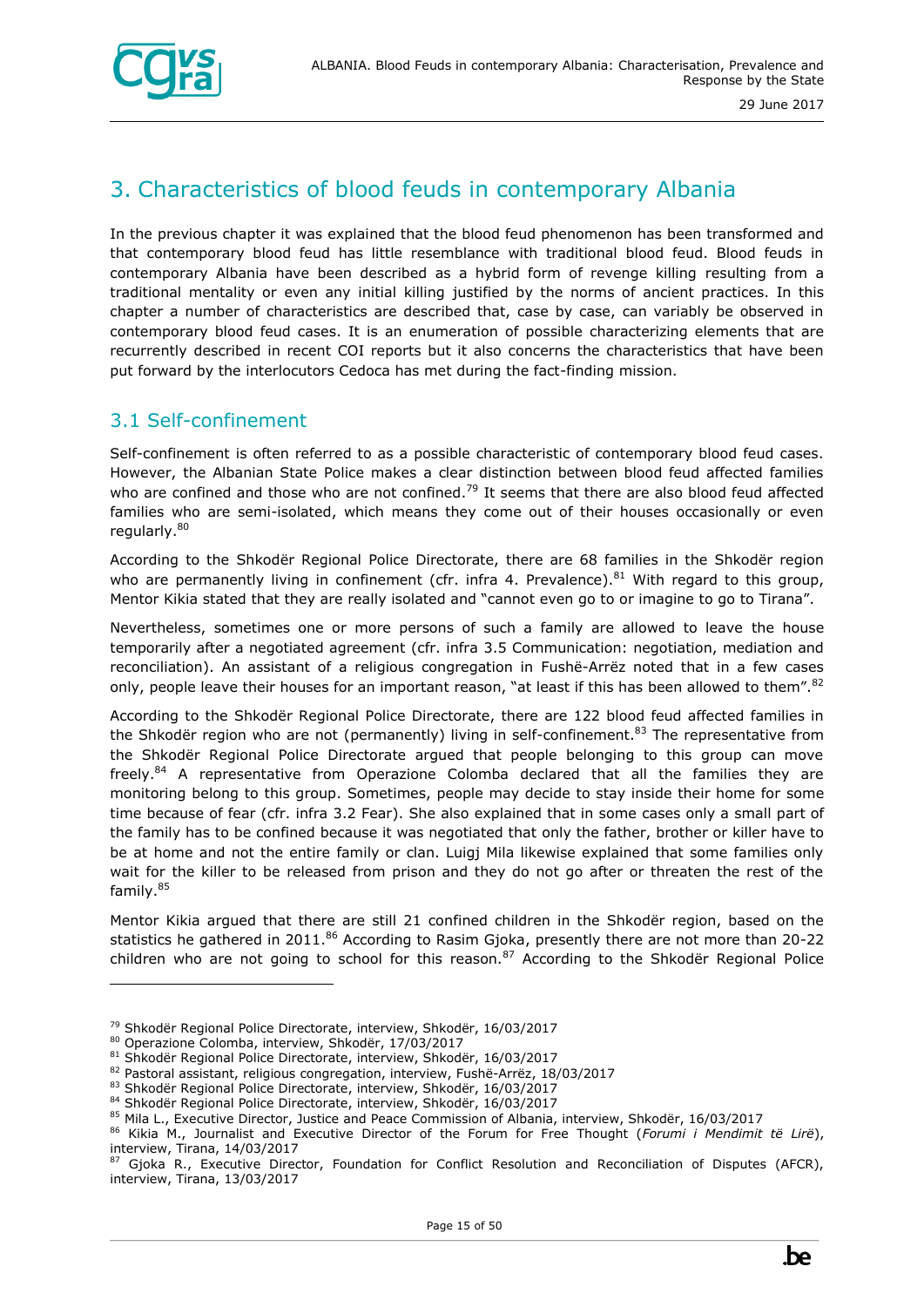

Directorate, there are currently 15 children who do not go to school because of blood feud.<sup>88</sup> Liljana Luani, a volunteer teacher with children in blood feud, referred to the statistics from the Shkodër Police Directorate for the exact number but she remarked that children are sometimes registered at the Education Directorate as if they go to school, but they do not (or do not go regularly), or they are registered as if they are home schooled but in reality they go to school every day (and so-called home school teachers are wrongfully paid for this). 89

Several interlocutors expressed during the fact-finding mission their concern about children in isolation and their school absenteeism. Luigj Mila for example stated that "children in isolation cannot go to school thinking they can be killed. It makes them potential criminals in the future."<sup>90</sup> According to Liljana Luani, the same accounts for children of the enemy family who are not isolated but who grow up in the psychology of revenge.  $91$ 

A representative from Operazione Colomba confirmed the improvements relating to children in isolation and school attendance by saying: "The good thing is that many children, most of them, nowadays go to school. This was an issue in the past. From our experience self-isolation was very common in the past. We had children who spent their entire childhood locked inside. They are teenagers nowadays and they go out. Still, they are risking, but they go outside. It is difficult to understand the level of danger."<sup>92</sup>

Operazione Colomba gave the example of a family with children in (semi-)isolation in a contemporary blood feud situation:

"A murder took place and the guilty person is in prison. His family is living in self-isolation but it is not really self-isolation because the people who are at home are his wife and children. They are free but they are in paranoid isolation. The mother is scared about the male child who goes out to play. These children go to school and the teacher and the police are informed. They know they have to pay extra attention to them (cfr. infra 3.7 Interventions by the authorities)." $93$ 

#### <span id="page-15-0"></span>3.2 Fear

ł

Many interlocutors argued that blood feud affected families are characteristically confronted with a kind of fear which is difficult to explain. An appeal court judge explained that just one threat shortly after an initial murder is enough for a family to stay inside their home. "There's no more pressure but they are convinced that they mustn't leave the place and move freely. The threat is in their mind."<sup>94</sup> Rasim Gjoka likewise argued that "there is no reason in Albania to isolate yourself and to be afraid of killing because a conflict happened some time ago but people are afraid nevertheless."<sup>95</sup> This is also mentioned by a priest from a religious congregation in Fushë-Arrëz who writes in an email to Cedoca that "isolation, the silence [no recurring threats] and the total dependence on the decision of the victim's family create a tough situation for all concerned."<sup>96</sup>

<sup>88</sup> Shkodër Regional Police Directorate, interview, Shkodër, 16/03/2017

<sup>89</sup> Luani L., volunteer teacher with children in blood feud, interview, Shkodër, 16/03/2017

<sup>90</sup> Mila L., Executive Director, Justice and Peace Commission of Albania, interview, Shkodër, 16/03/2017

<sup>91</sup> Luani L., volunteer teacher with children in blood feud, interview, Shkodër, 16/03/2017

<sup>92</sup> Operazione Colomba, interview, Shkodër, 17/03/2017

<sup>93</sup> Operazione Colomba, interview, Shkodër, 17/03/2017

<sup>94</sup> Appeal Court Judge, Shkodër Appeal Court, interview, Shkodër, 17/03/2017

<sup>95</sup> Gjoka R., Executive Director, Foundation for Conflict Resolution and Reconciliation of Disputes (AFCR), interview, Tirana, 13/03/2017

<sup>&</sup>lt;sup>96</sup> Priest, religious congregation in Fushë-Arrëz, e-mail, Fushë-Arrëz, 18/03/2017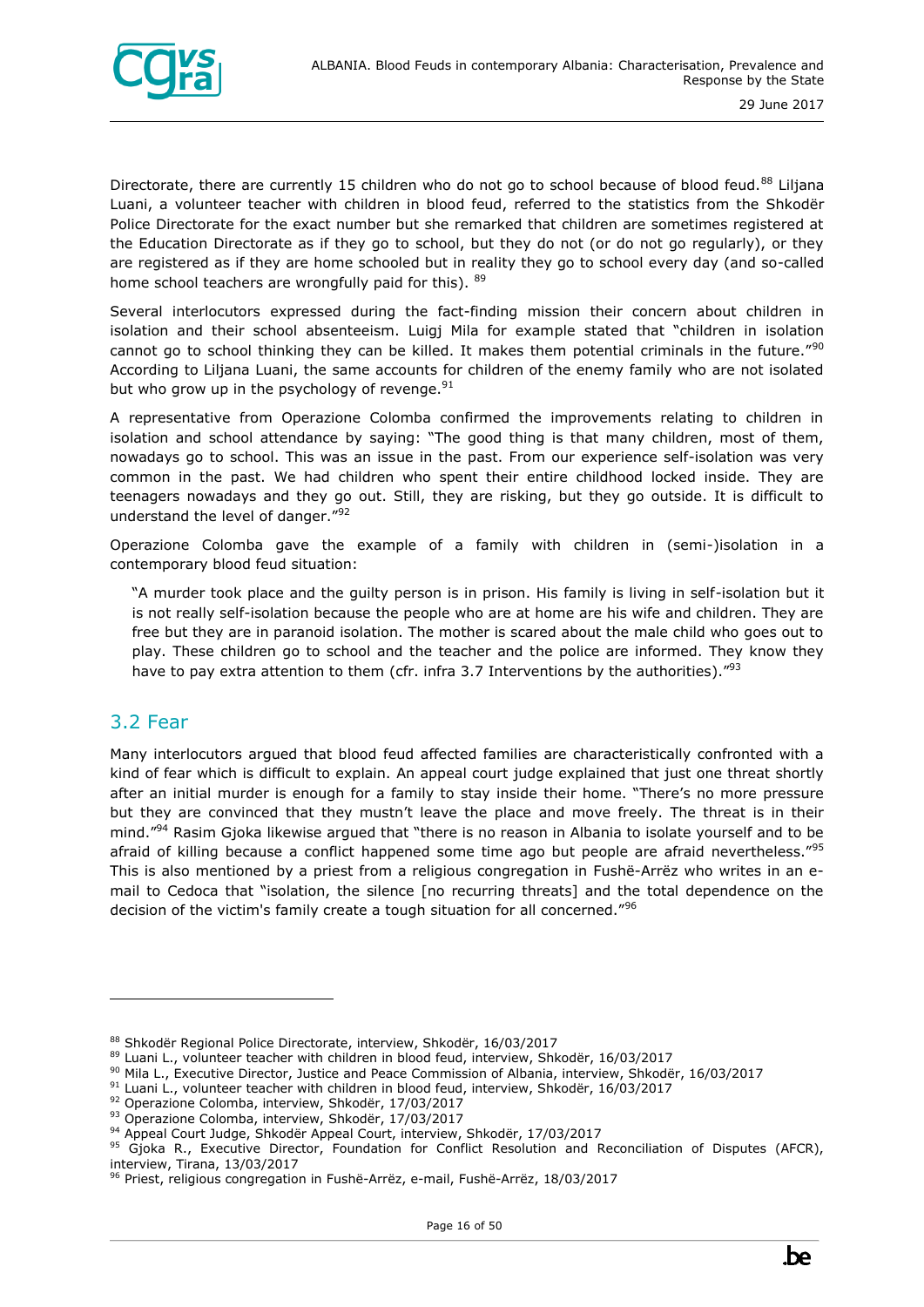

Operazione Colomba confirmed that the blood feud phenomenon has changed over the last couple of years but drew the attention to the fact that even those who are not isolated often live in fear. "An unknown car passing by can be enough for a family to stay inside their homes for a while."<sup>97</sup>

This was confirmed by a priest from a religious congregation in Fushë-Arrëz who declared that in the area where he works there are just a few male family members who are entirely isolated. Most men move freely but they are always afraid something might happen to them.<sup>98</sup>

However, not everyone belonging to a blood feud affected family suffers from fear nowadays. Mentor Kikia explained that, in recent years:

"People started to think differently, the persons who are isolated have understood that they are not obligated to stay in their homes because they have nothing in relation with the other family. One person has killed and he has taken the responsibility. They may still be in contact with the other family but on the other hand, nowadays they go to the police and say: I have nothing to do with it and I want to live my life. $199$ 

According to Mentor Kikia, there are nowadays also a lot of people who feel powerful enough to defy a threat. In such situations, however, they still run a risk.<sup>100</sup> Also according to Luigi Mila, "not everyone is threatened and sometimes someone is simply not afraid."<sup>101</sup>

#### <span id="page-16-0"></span>3.3 Threats

ł

It is often mentioned that a contemporary blood feud case can be characterized by the occurrence or recurrence of threats.<sup>102</sup> Local prosecutors told Cedoca that the relatives of a victim usually do not send direct threats to the target they have in mind: "They will look for a close person from the other family and then they use expressions like 'you owe it to me'."<sup>103</sup> Also an appeal court judge claimed that a threat may be uttered more or less indirectly (e.g. "You must be careful"). Additionally she claimed that such a threat is sometimes uttered only once and afterwards it stays in the minds of the affected persons.<sup>104</sup> A pastoral assistant in Fushë-Arrëz confirmed that a threat is mostly uttered only once and not usually repeated.<sup>105</sup>

Sometimes it happens that a threat is made through Facebook. A representative of Operazione Colomba called it "a contradiction that these contemporary, high-tech media are used for the continuation of a phenomenon that is many ages old".<sup>106</sup>

According to the local prosecutors, a person who has confined him or herself, will never declare before the authorities that he has received a threat.<sup>107</sup> The Director of Cabinet from the General Prosecutor's Office confirmed that very few families who were supposedly in a conflict because of a murder case during the 1990s are prepared to report that they have received threats: "They don't give information. They don't want to collaborate. They are frightened." (cfr. infra 3.8 Latency). She



<sup>97</sup> Operazione Colomba, interview, Shkodër, 17/03/2017

<sup>98</sup> Priest, religious congregation in Fushë-Arrëz, interview, Fushë-Arrëz, 18/03/2017

<sup>99</sup> Kikia M., Journalist and Executive Director of the Forum for Free Thought (*Forumi i Mendimit të Lirë*), interview, Tirana, 14/03/2017

<sup>100</sup> Kikia M., Journalist and Executive Director of the Forum for Free Thought (*Forumi i Mendimit të Lirë*), interview, Tirana, 14/03/2017

<sup>&</sup>lt;sup>101</sup> Mila L., Executive Director, Justice and Peace Commission of Albania, interview, Shkodër, 16/03/2017

<sup>102</sup> Shkodër Regional Police Directorate, interview, Shkodër, 16/03/2017

<sup>103</sup> Regional Prosecutor's Offices of Shkodër, Lezhë, Tropojë and Pukë, interview, Shkodër, 16/03/2017

<sup>104</sup> Appeal Court Judge, Shkodër Appeal Court, interview, Shkodër, 17/03/2017

<sup>105</sup> Pastoral assistant, religious congregation in Fushë-Arrëz, interview, Fushë-Arrëz, 18/03/2017

<sup>106</sup> Operazione Colomba, interview, Shkodër, 17/03/2017

<sup>107</sup> Regional Prosecutor's Offices of Shkodër, Lezhë, Tropojë and Pukë, interview, Shkodër, 16/03/2017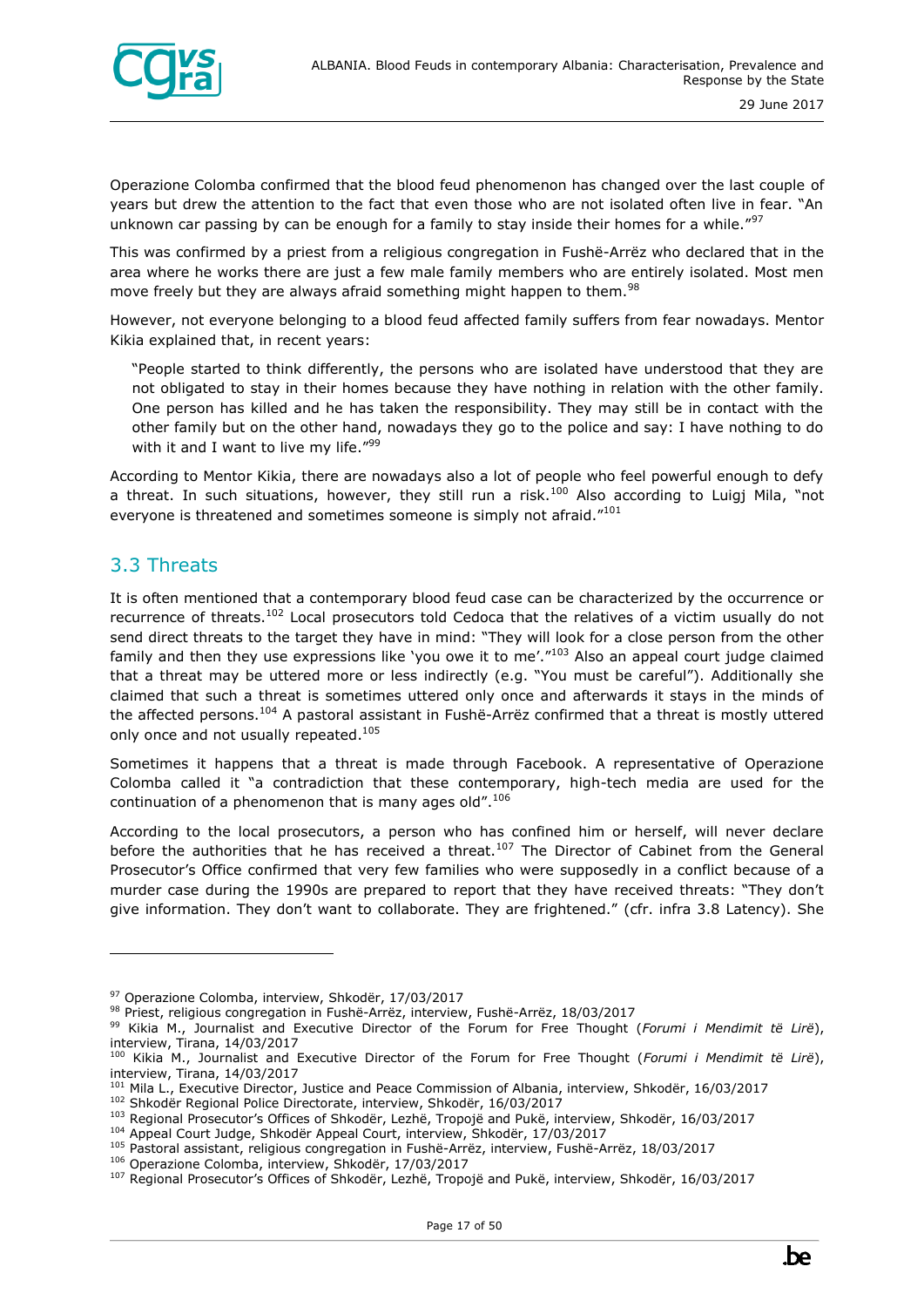

added that the Prosecutor's Office cannot start a case as long as it is not known who is threatening or who is to be called in as a defendant (cfr. infra 5. Protection).<sup>108</sup>

According to a number of local prosecutors from the north, it can occur that some members of a family feel threatened "but they aren't per se": "In reality, it can happen that one person receives a threat and the rest of the family tries to benefit from this. It is not always the confined people that seek for asylum but rather their relatives."<sup>109</sup> Also Mila stated that not everyone is always under threat. Some families only go after the perpetrator of a given crime and they wait until he is released from prison. "It's case by case!"<sup>110</sup>

A threat is something that can have a huge impact on people's lives: According to one source, "some people who feel threatened never travel alone, even today. A threat keeps hanging around easily in Albania. This has also to do with the trauma of the dictatorship. There was a culture of distrust, paranoia and imaginary threats."<sup>111</sup>

Sometimes it also happens nowadays that someone who is threatened ostensibly defies the threat that is made. Several sources have referred to the case of Dritan Prroj, a pastor who had received threats after his uncle had murdered someone in 2005. He went into self-confinement inside Albania and later even moved abroad. When at some point he decided to defy the threats he returned to Shkodër in order to continue his life normally. But he was killed in October 2010, five years after the murder committed by his uncle. $^{112}$ 

#### <span id="page-17-0"></span>3.4 Killings

ł

Official statistics seem to confirm that the number of killings attributed to blood feuds are currently very low (cfr. infra 4. Prevalence). Also according to Mila, "the killings attributed to blood feud are reduced to a minimum nowadays."<sup>113</sup> Nevertheless, the continuation of the chain of killings may still be a characteristic of a contemporary blood feud case.<sup>114</sup> A representative of the OSCE stated: It is still an issue, there are still victims, it's not fading away. As long as one family member remains, they might keep doing it".<sup>115</sup>

Local prosecutors from the North have declared that in contemporary blood feuds it is not only the small circle of immediate relatives of a perpetrator that can become a target of revenge: "The circle of potential targets may extend to the relatives of the relatives. This can happen when the first circle of family members has left the country."<sup>116</sup>

#### <span id="page-17-1"></span>3.5 Communication: negotiation, mediation and reconciliation

Another possible characteristic of a contemporary blood feud is the existence of a permanent line of communication between the families who are in conflict. Mentor Kikia stated: "Between families who live in isolation, there's always communication and negotiation. This element of negotiation can for example lead to a situation where one of the family members is allowed to work or to go to school."

<sup>&</sup>lt;sup>108</sup> Director of Cabinet, Prosecutor General Office, interview, Tirana, 13/03/2017

<sup>109</sup> Regional Prosecutor's Offices of Shkodër, Lezhë, Tropojë and Pukë, interview, Shkodër, 16/03/2017

<sup>110</sup> Mila L., Executive Director, Justice and Peace Commission of Albania, interview, Shkodër, 16/03/2017

<sup>&</sup>lt;sup>111</sup> Expat living in a village with blood feud-affected families, interview, village in Shkodër municipality, 19/03/2017

<sup>112</sup> Koçobashi A., Head on duty, People's Advocate Institution (*Institucioni i Avokatit të Popullit*, the Ombudsman), interview, Shkodër, 17/03/2017

<sup>113</sup> Mila L., Executive Director, Justice and Peace Commission of Albania, interview, Shkodër, 16/03/2017

<sup>114</sup> Mila L., Executive Director, Justice and Peace Commission of Albania, interview, Shkodër, 16/03/2017

<sup>115</sup> Organization for Security and Co-operation in Europe (OSCE), interview, Tirana, 20/03/2017

<sup>116</sup> Regional Prosecutor's Offices of Shkodër, Lezhë, Tropojë and Pukë, interview, Shkodër, 16/03/2017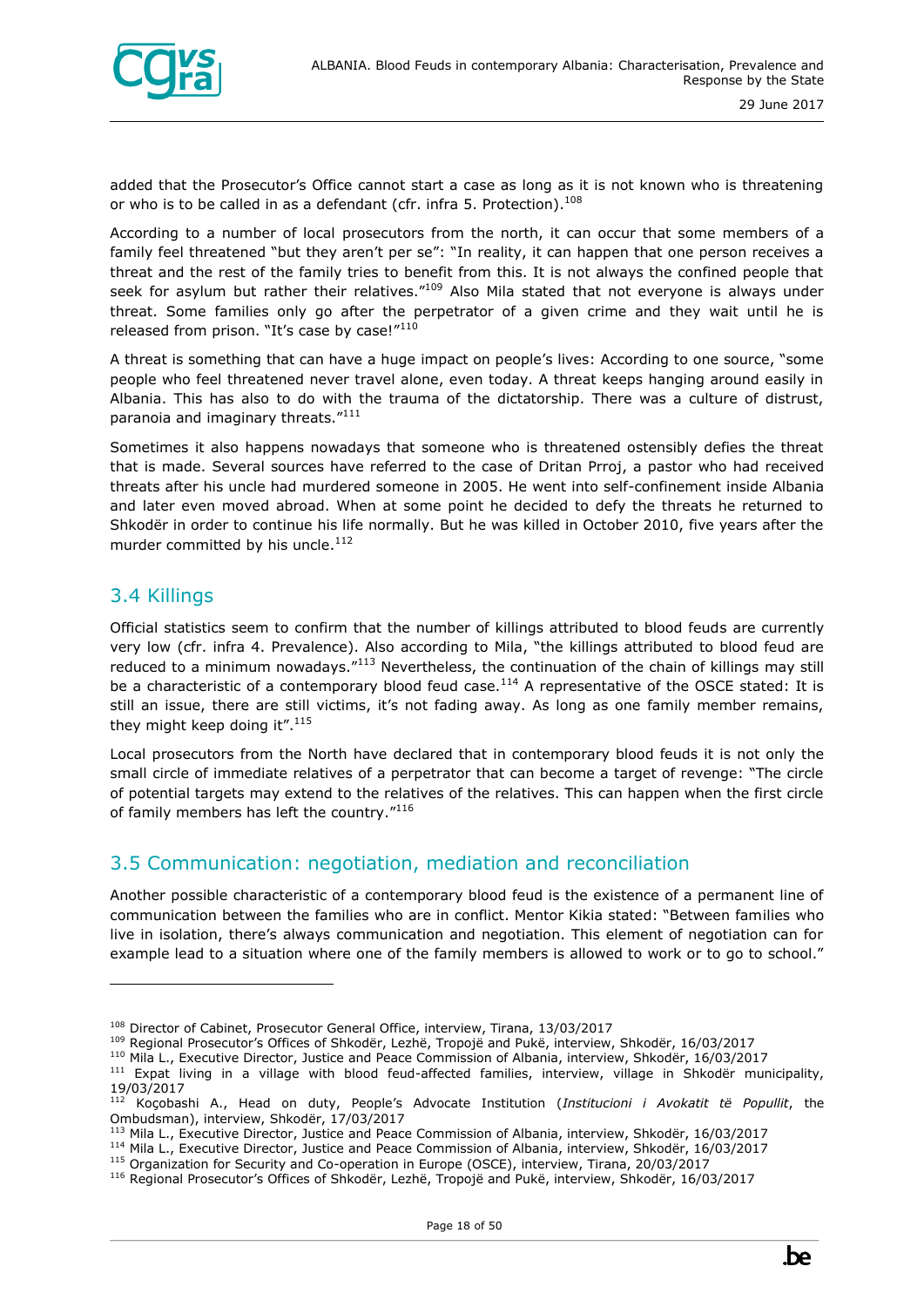

He concluded that "if there is an element of ongoing negotiation, a given situation will rather be considered as a blood feud."117

The mayor of Fushë-Arrëz declared that families in conflict communicate with each other all the time as part of a strategy to protect themselves.<sup>118</sup> Another source in Fushë-Arrëz declared that - as a result of the ongoing communication between two opposing parties of a contemporary blood feud – sometimes the members of a family that live under threat are allowed to leave their homes "on big occasions, like when attending a funeral."<sup>119</sup>

A representative of the AHC gave an example of two families who communicated with each other in order to regulate the rights of a teenage boy. "When I was in high school some time ago, we had a boy in our class who was allowed to come to school. His freedom was negotiated between the two families who lived in blood feud. After his graduation, he immediately left the country. $120$ 

Operazione Colomba gave the example of a family that had communicated after negotiation that "the entire clan is in blood feud with us but just the father, brother or killer have to be at home."<sup>121</sup>

Communication between affected families also can be part of a process of mediation and definitive reconciliation. According to Rasim Gjoka, the process of mediation and conflict resolution has modernized nowadays. While mediators had a decisive role in the past and used the Kanun in order to solve conflicts, mediators nowadays no longer force families to take a decision. Families are invited to talk to each other and sometimes traditional elements are used (*besa*, the elderly) if they can contribute to reaching a peaceful solution. Schools and the church can also play a role in mediation.<sup>122</sup>

The representative from the Shkodër Regional Police Directorate acknowledged the existence of this type of communication between the affected families and he believed that in modern Albanian society "people try to find a solution through talking, dialoque and mitigation".<sup>123</sup> At the local Prosecutor's Office it was stated that "Families nowadays use mediators to lead them towards reconciliation or they try to find the closest and most influential people to the family of the victim in order to find a way to mitigate and reconcile." The prosecutors declared that they prefer not to take part in the mediation and reconciliation process "because the elderly can do it better".<sup>124</sup>

Rasim Gjoka stated that it is easier to find a solution in old cases because these families still communicate with one another. According to this source, reconciliation is more difficult in new cases because families "don't accept communication or negotiation for getting a solution". In recent years the maximum number of successful reconciliations supervised by his organization was 2 to 3, while 15 years ago there were approximately 10 solutions annually.<sup>125</sup> Other interlocutors confirmed that successful and definitive reconciliations have become rare nowadays.<sup>126</sup>

Luigj Mila declared that one of the reasons why reaching a solution is often a long and difficult process is that reconciliation is forever. He added that especially the public part of an agreement

<sup>117</sup> Kikia M., Journalist and Executive Director of the Forum for Free Thought (*Forumi i Mendimit të Lirë*), interview, Tirana, 14/03/2017

<sup>118</sup> Tuci F., Mayor, City of Fushë-Arrëz, interview, Fushë-Arrëz, 18/03/2017

<sup>119</sup> Pastoral assistant, religious congregation in Fushë-Arrëz, interview, Fushë-Arrëz, 18/03/2017

<sup>120</sup> Albanian Helsinki Committee, interview, Tirana, 13/03/2017

<sup>121</sup> Operazione Colomba, interview, Shkodër, 17/03/2017

<sup>&</sup>lt;sup>122</sup> Gjoka R., Executive Director, Foundation for Conflict Resolution and Reconciliation of Disputes (AFCR), interview, Tirana, 13/03/2017

<sup>123</sup> Shkodër Regional Police Directorate, interview, Shkodër, 16/03/2017

<sup>124</sup> Regional Prosecutor's Offices of Shkodër, Lezhë, Tropojë and Pukë, interview, Shkodër, 16/03/2017

<sup>&</sup>lt;sup>125</sup> Gjoka R., Executive Director, Foundation for Conflict Resolution and Reconciliation of Disputes (AFCR), interview, Tirana, 13/03/2017

 $126$  Luani L., volunteer teacher with children in blood feud, interview, Shkodër, 16/03/2017; Pastoral assistant, religious congregation in Fushë-Arrëz, interview, Fushë-Arrëz, 18/03/2017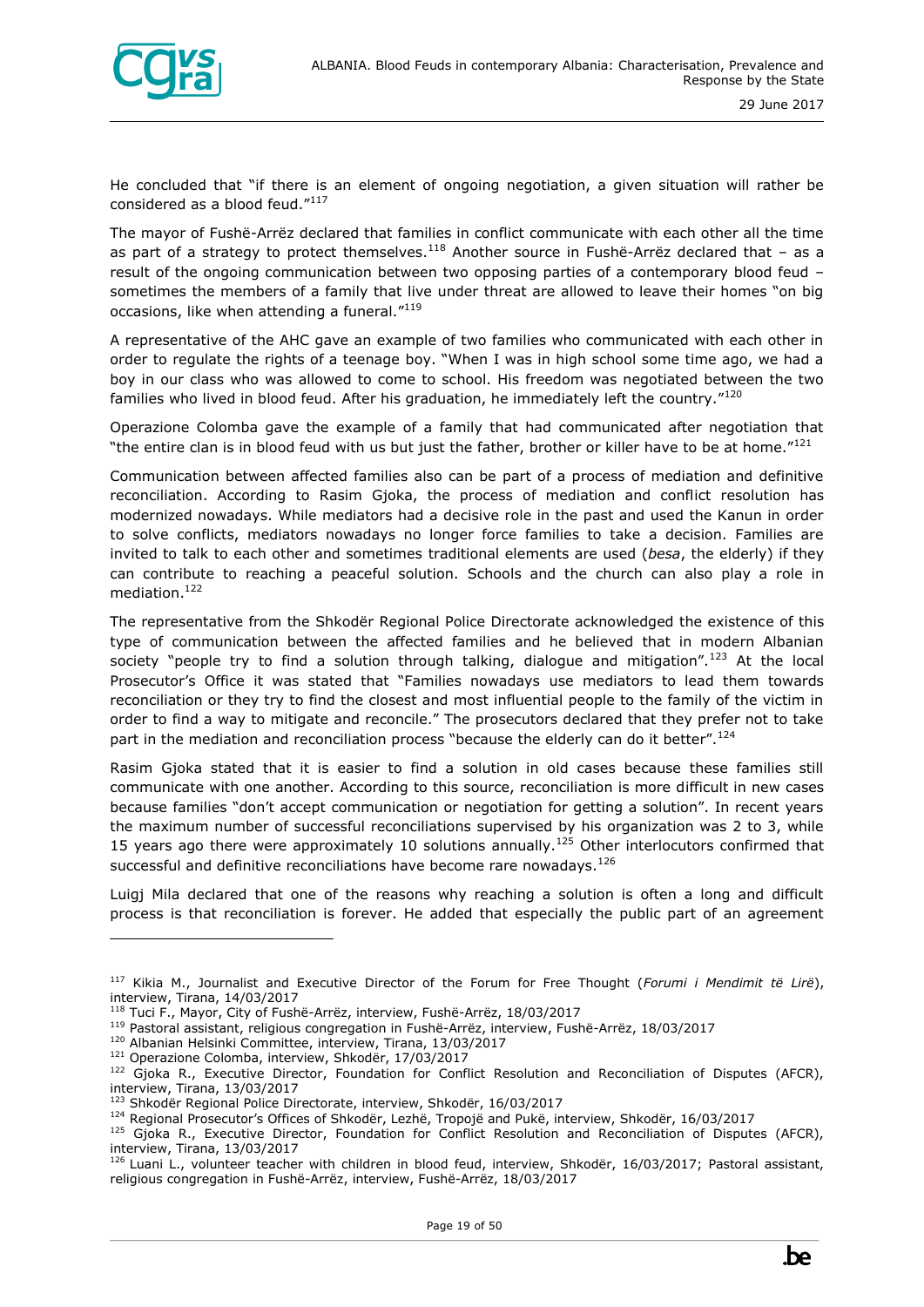

ł

remains an obstacle. "It is difficult for the affected families to overcome their pride in public."<sup>127</sup> This was confirmed by a person from a religious congregation in Fushë-Arrëz who explained that reconciliation is "a public matter" and therefore "a big deal" in Albania. Representatives from Operazione Colomba knew families who have decided not to revenge but they do not want to reconcile officially and communicate this to the other family either.<sup>128</sup>

Sometimes people pay money during the reconciliation process. Some of Cedoca's interlocutors said they know cases in which amounts varying from 30.000 to 50.000 euros were paid to associations (with no legal status) in order to - sometimes partially - resolve their conflict.<sup>129</sup> According to most interlocutors, these associations have mostly deteriorated situations as they kept the money for themselves instead of handing it over to the opposing family.<sup>130</sup> The authorities have been dealing with this problem by pressing charges against some of these associations (cfr. infra 7. Attestations).<sup>131</sup>

Rasim Gjoka declared that in the experience of the mediators of AFCR the monetary compensation for blood has not been applied, considering it an old customary norm.<sup>132</sup> Also Luigj Mila declared that he does not consider money as an element but he acknowledged that he once managed to reach a reconciliation where a family "did not accept money, but was helped to build a house".<sup>133</sup>

Rasim Gjoka stated that there is no difference between Muslims and Catholics in the way they contribute to reconciliation but he claimed that the Catholic church in Shkodër has been very active "to prevent a situation or an escalation of conflicts".<sup>134</sup>

A priest from Fushë-Arrëz describes in an e-mail to Cedoca how he witnessed a reconciliation as recent as 2013. During a holy mass ceremony that was especially organized for the purpose of reconciliation, the two families shook hands and ritually sealed their reconciliation.<sup>135</sup>

Nearly all of Cedoca's interlocutors agree that families are more likely to reconcile when the murderer has been sentenced fairly.<sup>136</sup>

#### <span id="page-19-0"></span>3.6 Role of the elderly and of the family

It seems that a contemporary blood feud can be characterized by the attribution of an important role to the elderly when it comes to regulate the situation. The General Director from the Albanian State Police stated that he qualifies a murder case as a blood feud case when a decisive role has been attributed to the elderly, for example in order to choose the target.<sup>137</sup> Rasim Gjoka underlined the importance of the role of the elderly when it comes to finding a reconciliation: "The elderly have an influence as a supporter from outside or inside a family. Old and wise men, like also the heads of a

<sup>131</sup> Gjebrea E., Vice-Minister of Interior Affairs, Ministry of Interior Affairs, interview, Tirana, 13/03/2017

<sup>127</sup> Mila L., Executive Director, Justice and Peace Commission of Albania, interview, Shkodër, 16/03/2017 <sup>128</sup> Operazione Colomba, interview, Shkodër, 17/03/2017

<sup>&</sup>lt;sup>129</sup> Mila L., Executive Director, Justice and Peace Commission of Albania, interview, Shkodër, 16/03/2017; Pastoral assistant, religious congregation in Fushë-Arrëz, interview, Fushë-Arrëz, 18/03/2017

<sup>130</sup> Gjoka R., Executive Director, Foundation for Conflict Resolution and Reconciliation of Disputes (AFCR), interview, Tirana, 13/03/2017; Regional Prosecutor's Offices of Shkodër, Lezhë, Tropojë and Pukë, interview, Shkodër, 16/03/2017

<sup>&</sup>lt;sup>132</sup> Gjoka R., Executive Director, Foundation for Conflict Resolution and Reconciliation of Disputes (AFCR), interview, Tirana, 13/03/2017

<sup>&</sup>lt;sup>133</sup> Mila L., Executive Director, Justice and Peace Commission of Albania, interview, Shkodër, 16/03/2017 134 Gjoka R., Executive Director, Foundation for Conflict Resolution and Reconciliation of Disputes (AFCR), interview, Tirana, 13/03/2017

<sup>135</sup> Priest, religious congregation in Fushë-Arrëz, e-mail, Fushë-Arrëz, 18/03/2017

<sup>136</sup> Projects' Manager, Albanian Helsinki Committee, interview, Tirana, 13/03/2017; Gjoka R., Executive Director, Foundation for Conflict Resolution and Reconciliation of Disputes (AFCR), interview, Tirana, 13/03/2017

<sup>137</sup> General Director, Directorate of Albanian State Police, interview, Tirana, 13/03/2017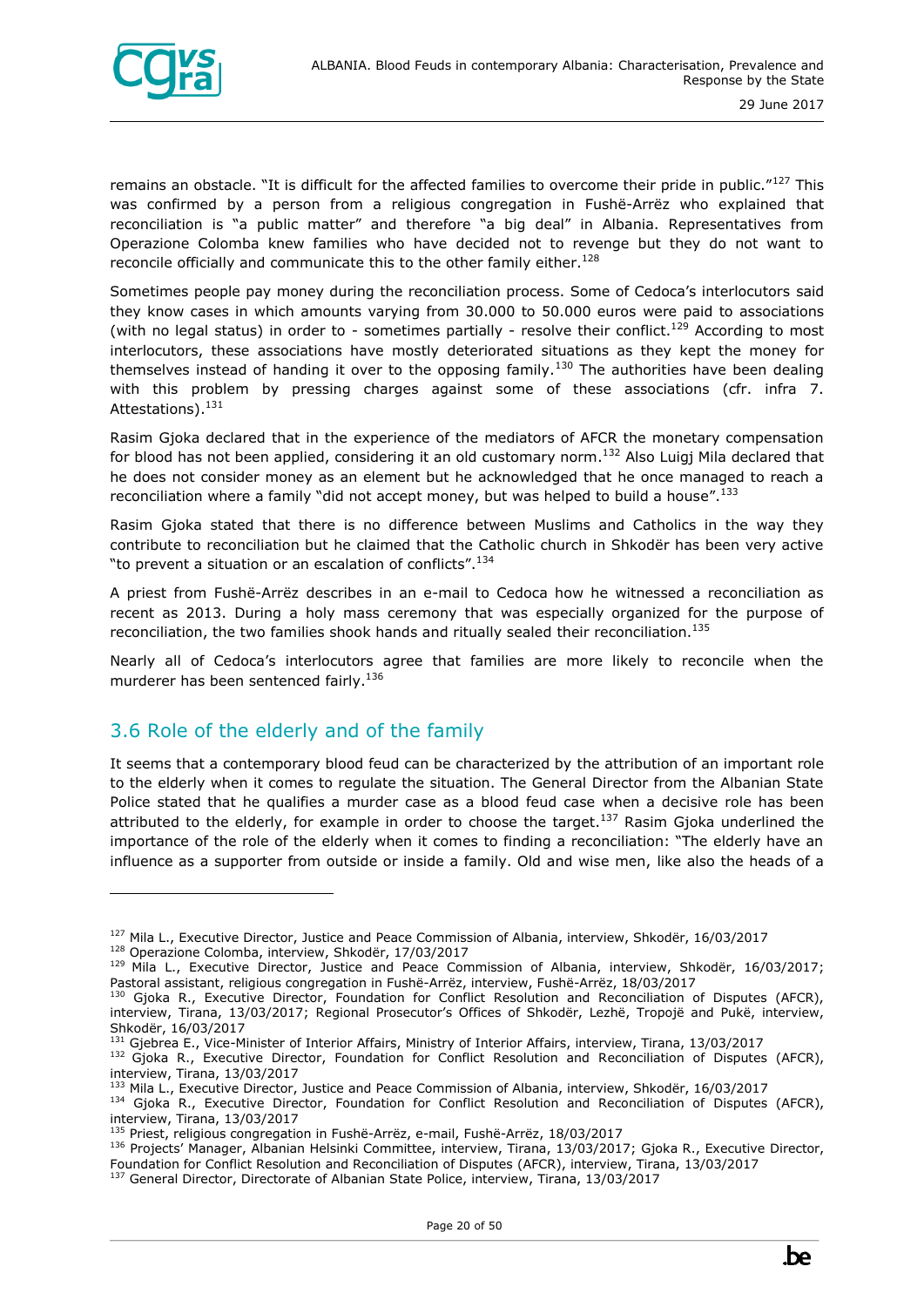

village, are needed as a supporter in the process of communication and negotiation between two parties in a blood feud."<sup>138</sup> Representatives of four local Prosecutors' Offices also declared that the elderly are sometimes very reliable when it comes to reconciling two parties of a contemporary blood feud case: "They can help better than the authorities".<sup>139</sup> According to a report by sociology lecturer and UNHCR Protection Officer Edlira Baka Peco, usually an elder can be approached by families in blood and asked to organize a reconciliation meeting. Although this looks like an old ritual, "similar scenes are being seen in the peripheries of big cities even nowadays". $^{140}$ 

By their very nature, blood feuds have always been characterized by the involvement of the family since, as Alston notes, it is characteristically the nuclear family "that carries the burden of a revenge".<sup>141</sup> Also according to the General Director from the Albanian State Police, a case of contemporary blood feud is invariably a family issue: "It's not about two individuals, the whole family is linked with the issue".<sup>142</sup>

However, Professor Gjuraj pointed out that "the current softening of the phenomenon" (cfr. infra 4. Prevalence) is also a consequence of the changing importance Albanians are attributing to the family unit. According to him, "blood ties are not as sacred anymore as they used to be in the past" and individualism is gaining importance. He claimed that since the 1990s it depends on each case whether a violent dispute turns into a family issue or not.<sup>143</sup> The General Director from the Albanian State Police warned that there are cases nowadays where family members of a victim and a perpetrator do not become involved in the dispute: "Many persons who are embroiled in a violent dispute only have individual problems, their family members have nothing to do with it."<sup>144</sup> And according to Mentor Kikia, it often happens nowadays that family members of a murderer do not isolate themselves because they do not see a given situation as a family issue anymore.<sup>145</sup> Likewise, a representative of the Albanian Helsinki Committee stated that the family of a victim is not always exerting the same pressure anymore to take revenge as used to happen in the past.<sup>146</sup>

Representatives of regional prosecutor's offices confirmed these opinions about the changing involvement of the family but they also stated that there are still cases where even the relatives of the relatives of a perpetrator can become a target of revenge (for example when the perpetrator and his closest family members have emigrated).<sup>147</sup> A representative of the Albanian Helsinki Committee summarized that nowadays you do not know anymore who can become a target, even if "it is usually the murderer himself who is the one they're after". She confirmed that it is uncertain whether the person who wants to take revenge will consider the closeness of the relationship to the murderer as a reason or not.<sup>148</sup> Also Rasim Gjoka confirmed that nowadays you cannot know anymore whom the threatening party has in mind: "Sometimes they apparently don't care who of the opposite family will be the target. Even women can be the target."<sup>149</sup>



<sup>&</sup>lt;sup>138</sup> Gjoka R., Executive Director, Foundation for Conflict Resolution and Reconciliation of Disputes (AFCR), interview, Tirana, 13/03/2017

<sup>&</sup>lt;sup>139</sup> Regional Prosecutor's Offices of Shkodër, Lezhë, Tropojë and Pukë, interview, Shkodër, 16/03/2017

<sup>140</sup> Mediterranean Journal of Social Sciences Vol 5 No 4 (Baka Peco, E), *Blood-Feud- Internally Displacing Because*  of Life Security Threat, p.514, [url](http://www.mcser.org/journal/index.php/mjss/article/view/2241)

<sup>&</sup>lt;sup>141</sup> Alston P., 14/03/2011, [url](http://reliefweb.int/report/albania/report-special-rapporteur-extrajudicial-summary-or-arbitrary-executions-philip-alston)

<sup>&</sup>lt;sup>142</sup> General Director, Directorate of Albanian State Police, interview, Tirana, 13/03/2017

<sup>&</sup>lt;sup>143</sup> Gjuraj T., Professor in Sociology and Rector of the European University of Tirana, interview, Tirana, 15/03/2017

<sup>144</sup> General Director, Directorate of Albanian State Police, interview, Tirana, 13/03/2017

<sup>145</sup> Kikia M., Journalist and Executive Director of the Forum for Free Thought (*Forumi i Mendimit të Lirë*), interview, Tirana, 14/03/2017

<sup>146</sup> Albanian Helsinki Committee, interview, Tirana, 13/03/2017

<sup>147</sup> Regional Prosecutor's Offices of Shkodër, Lezhë, Tropojë and Pukë, interview, Shkodër, 16/03/2017

<sup>148</sup> Albanian Helsinki Committee, interview, Tirana, 13/03/2017

<sup>149</sup> Gjoka R., Executive Director, Foundation for Conflict Resolution and Reconciliation of Disputes (AFCR)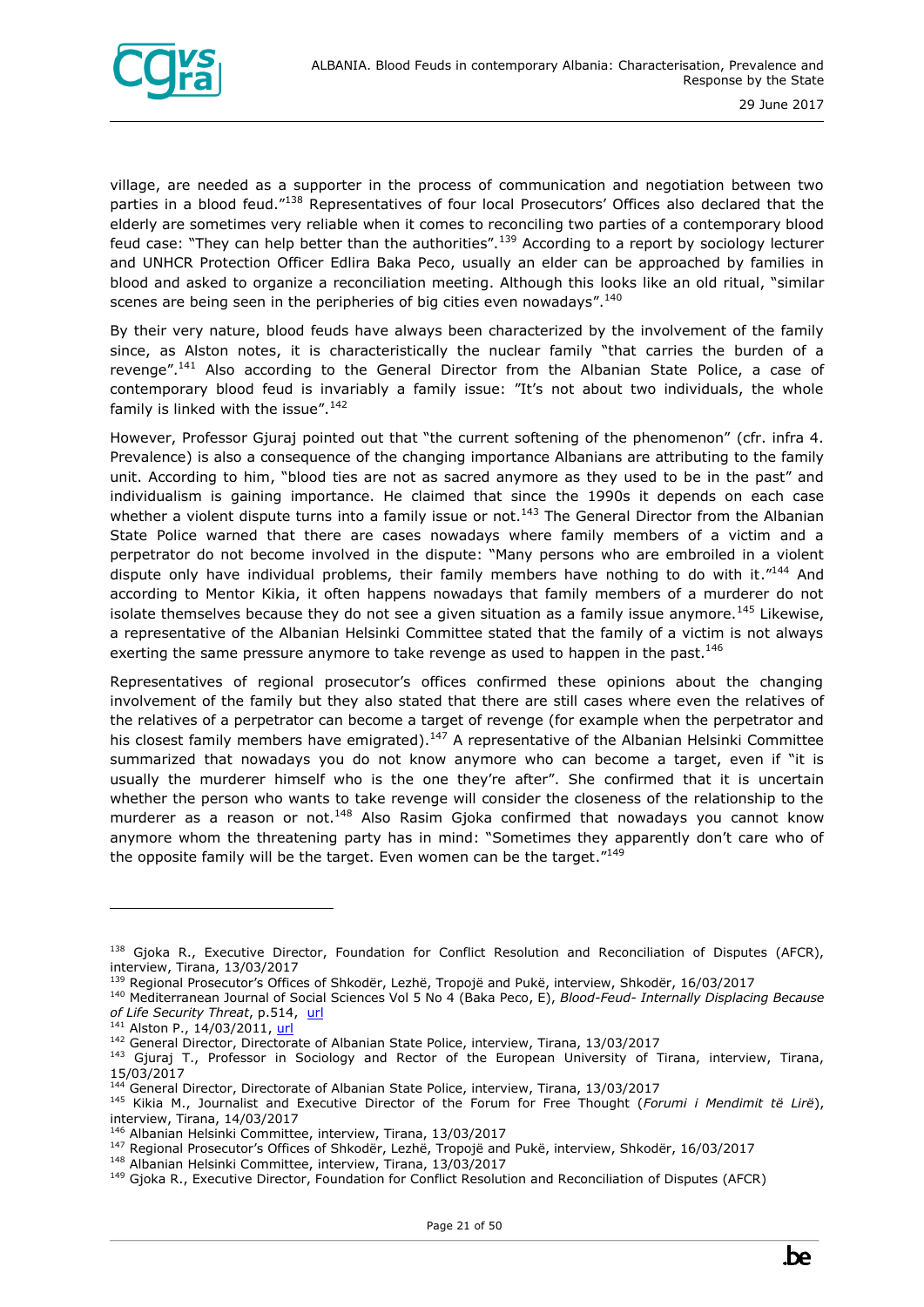

A representative of the OSCE gave an explanation for the complexity of the family link as a characteristic of contemporary blood feuds. He stated that it should always be taken into account that a dispute between members of two families nowadays can cover a dispute between two organized crime groups because organized crime groups in Albania are mostly structured along family ties as well. This implies that the choice of the victims can be determined in the first place by motives that are related to their mafia business.<sup>150</sup>

#### <span id="page-21-0"></span>3.7 Interventions by the authorities

Interventions by the authorities (police and Prosecutor's Office) have become another possible characteristic of contemporary blood feuds. All the consulted experts agreed that the police forces nowadays try to intervene in blood feud situations and that police interventions can be of various kinds (identification, monitoring, prevention, arrest, etc.)(cfr. infra 5. Protection). A representative at the Shkodër Regional Police Directorate declared that his police officers try to supervise the confined families in his district, "by regularly contacting them, by patrolling in the proximity of their houses. Local police officers are tasked to stay near the affected families and to stay in contact with them." With regard to the affected families in his area who are not living in confinement he declared: "we are trying to communicate, mitigate, mediate, negotiate and soothe down." This source declared that "all the affected families know neighbourhood police officers. They have their phone numbers and general emergency numbers."151

Mentor Kikia confirmed that police officers have visited many families in order to identify those who are still affected by blood feud. He also confirmed that many affected families have been provided with the necessary contact details in case they felt an immediate danger. Besides he stated that a lot of people have been arrested after the amendments in the penal code.<sup>152</sup> Police units may also intervene in other ways. In Fushë-Arrëz for example, the police was called in order to provide security for two men who had come from abroad to attend the funeral of their father, who was the last person in the village to be in a blood feud.<sup>153</sup>

In some cases affected families may have been visited by police officers of the Prosecutor's Office who encouraged families to denounce their situation. On this occasion they were asked to formally indicate by whom they were threatened so that a court case could be started (cfr. infra 3.8 Latency).<sup>154</sup> In the years 2013-2014, officers of the prosecutor have gone to "every house where there was a claim linked with blood feud" in order to obtain "enough evidence to start a case". The representative from the Prosecutor's Office explained that 200 families in Shkodër have been approached "which are in conflict because of a murder case since the 1990s."155

Even though there are various ways to file a complaint (in the office, by telephone, by e-mail or through a mobile phone application)<sup>156</sup>, many experts confirmed that people do not easily go to the police or to the prosecutor to denounce or to report a contemporary blood feud case (cfr. infra 3.8 Latency).

<sup>&</sup>lt;sup>150</sup> Organization for Security and Co-operation in Europe (OSCE), interview, Tirana, 20/03/2017

<sup>151</sup> Shkodër Regional Police Directorate, interview, Shkodër, 16/03/2017

<sup>152</sup> Kikia M., Journalist and Executive Director of the Forum for Free Thought (*Forumi i Mendimit të Lirë*), interview, Tirana, 14/03/2017

<sup>153</sup> Pastoral assistant, religious congregation in Fushë-Arrëz, interview, Fushë-Arrëz, 18/03/2017

<sup>154</sup> Director of Cabinet, Prosecutor General Office, interview, Tirana, 13/03/2017

<sup>&</sup>lt;sup>155</sup> Director of Cabinet, Prosecutor General Office, interview, Tirana, 13/03/2017

<sup>156</sup> General Director, Directorate of Albanian State Police, interview, Tirana, 13/03/2017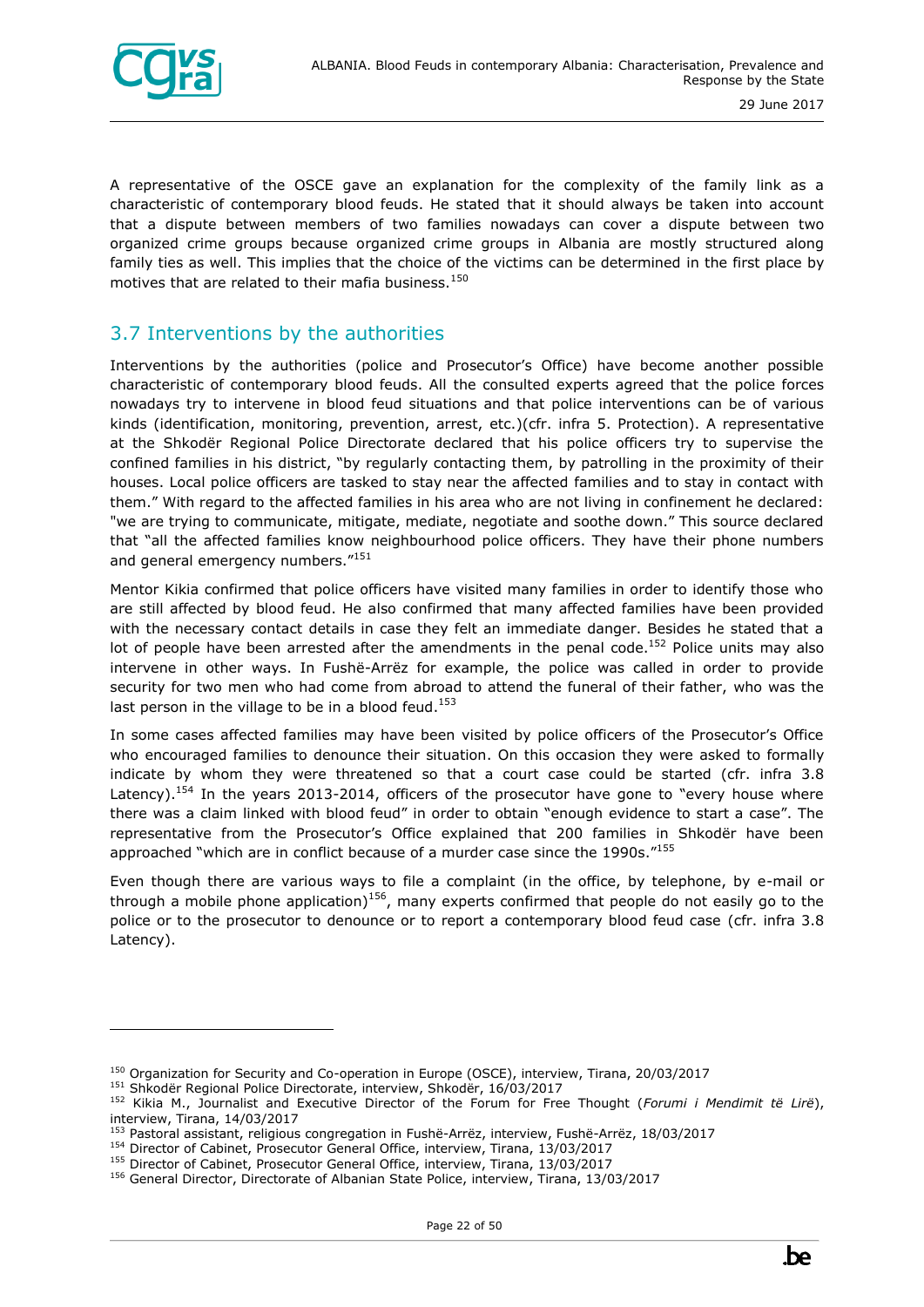

#### <span id="page-22-0"></span>3.8 Latency

Latency refers to the observation that blood feuds in contemporary Albania are often not reported to the authorities by the persons who are involved and to the observation that these persons don't report consciously: According to the Office of the Prosecutor, blood feud affected families generally refuse to denounce, collaborate or to give information. A representative from the Prosecutor's General Office in Tirana even stated that there is "a problem of denunciation". She explained that it is important to denounce because "we cannot start a case if we don't know who's threatening, when we don't know who to call a defendant."<sup>157</sup> A representative of the OSCE stated that the functioning of the authorities is less problematic nowadays, but what is more problematic is the fact that blood feud cases are not reported, that they remain hidden.<sup>158</sup>

A variety of reasons have been put forward as to why people do not contact the authorities or refuse to collaborate with them.

One of the most cited reasons seems to be that it is part of the traditional mentality, that it is a cultural issue to keep away private conflicts out of sight of the authorities. A representative from the Shkodër Regional Police Directorate said that the traditional mentality is "sleeping somewhere in the minds and conscience". He also explained that those who seek self-justice come from remote and isolated areas and that they are "lacking information or cultural background and they do not know how the police works and do not know how to file a complaint."159 Operazione Colomba confirmed this by saying that many people who moved from the mountains do not know who to approach and how to get a lawyer. "Their basic instinct is to take revenge themselves. They also fear that the existing conflict might escalate if the authorities are contacted."<sup>160</sup> Luigi Mila argued that families who are (self-)isolated do not even consider the police as an authority. He claimed that people from remote mountainous regions in particular "do not accept the State as a right partner to condemn an aggressor."<sup>161</sup> Other sources pointed at the influence the old generation still have on young people. Liljana Luani, a volunteer teacher with children who are affected by blood feud, referred to the role of mothers in situations of blood feud. She argued that "mothers play the main role in fighting blood feud. They are the first teacher for children and can teach them the meaning of tolerance but they can urge for revenge as well." In addition, she also blamed men and their pride. "Men are so proud and they want to solve things themselves."<sup>162</sup> Also Rasim Gjoka stated that the traditional community surrounding a family can have a negative influence.<sup>163</sup>

A second reason that is given for the latency of the phenomenon is that there remains a general distrust of the authorities based on what has happened in the past. Tonin Gjuraj and Rasim Gjoka believed that in the past people took the law into their own hands because they did not agree with court decisions or because the author of the crime was not even arrested by the police.<sup>164</sup> Rasim Gjoka stated that people may nowadays still avoid contacting the authorities and seek self-justice because of a lack of trust in the authorities. $165$ 

<sup>&</sup>lt;sup>157</sup> Director of Cabinet, Prosecutor General Office, interview, Tirana, 13/03/2017

<sup>&</sup>lt;sup>158</sup> Organization for Security and Co-operation in Europe (OSCE), interview, Tirana, 20/03/2017

<sup>159</sup> Shkodër Regional Police Directorate, interview, Shkodër, 16/03/2017

<sup>160</sup> Operazione Colomba, interview, Shkodër, 17/03/2017

<sup>&</sup>lt;sup>161</sup> Mila L., Executive Director, Justice and Peace Commission of Albania, interview, Shkodër, 16/03/2017

<sup>&</sup>lt;sup>162</sup> Luani L., volunteer teacher with children in blood feud, interview, Shkodër, 16/03/2017

<sup>163</sup> Gjoka R., Executive Director, Foundation for Conflict Resolution and Reconciliation of Disputes (AFCR), interview, Tirana, 13/03/2017

<sup>164</sup> Gjoka R., Executive Director, Foundation for Conflict Resolution and Reconciliation of Disputes (AFCR), interview, Tirana, 13/03/2017; Gjuraj T., Professor in Sociology and Rector of the European University of Tirana, interview, Tirana, 15/03/2017

<sup>165</sup> Gjoka R., Executive Director, Foundation for Conflict Resolution and Reconciliation of Disputes (AFCR), interview, Tirana, 13/03/2017; Operazione Colomba, interview, Shkodër, 17/03/2017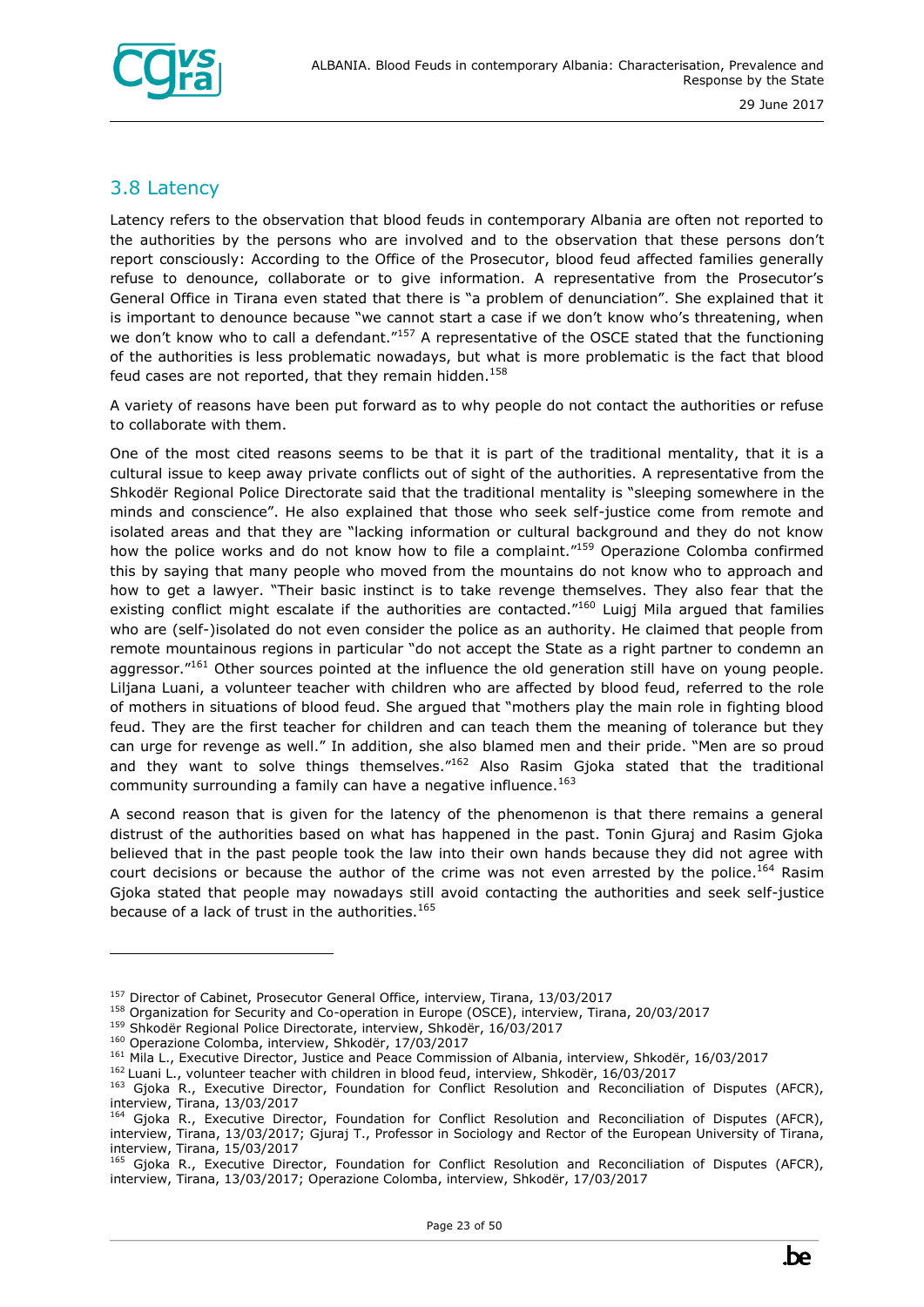

Elsa Ballauri also mentioned the fact that people do not go to the police because in the past nothing had been done after they had filed a complaint. She remarked that people still have the idea that the institutions are not functioning. Regarding this she argued there is a possibility the police will take sides in a conflict because of corruption and bribery (cfr. infra 5. Protection). She also stated that people may feel more insecure after filing a complaint because their enemies are more likely to be more angry with them.<sup>166</sup> Liljana Luani explained that in most cases people do not go to the police because they do not want the situation to further deteriorate.<sup>167</sup>

Another reason why people do not report a blood feud case to the authorities is that they fear to be prosecuted themselves. Liljana Luani stated that "they don't go to the police because they might be sentenced themselves." A representative of an international organization in Tirana stated that people sometimes do not go to the police because they have done something unlawfully themselves." $168$ This was confirmed by Mirela Arqimandriti, head of the Tirana based Gender Alliance for Development Center (GADC), who stated that sometimes people do not go to court to file a case because they have done something wrong themselves. They may want to keep the police out of their drugs business or property issues.<sup>169</sup>

#### <span id="page-23-0"></span>3.9 Vulnerable position of women

Although they are not supposed to be targeted according to the Kanun, women and girls have become victims of contemporary blood feuds.<sup>170</sup> According to the Shkodër Regional Police Directorate, these have mostly been cases of collateral damage.<sup>171</sup> But women can also be perpetrators of blood feud crimes. Statistics from the Ministry of Justice show that 7 women have been sentenced for blood feud murders between 2005 and 2015, whereas for the same period 128 men were sentenced for the same offences.<sup>172</sup>

Apart from their direct involvement as a victim or a perpetrator, a recurring characteristic aspect of contemporary blood feuds is that women in the affected families easily find themselves in a vulnerable position and are subjected to domestic violence.<sup>173</sup> According to the AIPA report, these women place themselves in a position of dependence even though they are responsible to maintain the family. The same report remarks that "these women live under the pressure of psychological, physical and sexual violence of males", but they do not denounce them because they "justify this violence as a result of their husbands' or sons' circumstances". $174$ 

According to Mentor Kikia, the Albanian police has become more accessible and helpful to women over the last few years.<sup>175</sup> Mirela Argimandrita confirmed that the police has improved its abilities to receive complaints regarding domestic violence as a result of strengthened legislation against domestic violence and a series of specific trainings that were recently organised in each district. She claimed that the police has become more sensitive now although she does not exclude that isolated



<sup>166</sup> Ballauri E., Executive Director, Albanian Human Rights Group (AHRG), interview, Tirana, 14/03/2017

<sup>167</sup> Luani L., volunteer teacher with children in blood feud, interview, Shkodër, 16/03/2017

<sup>168</sup> International organization in Tirana, interview, Tirana, 20/03/2017

<sup>169</sup> Arqimandriti M., Executive Director, Gender Alliance for Development Center (GADC), interview, Tirana, 20/03/2017; International organization in Tirana, interview, Tirana, 20/03/2017

 $170$  Gjoka R., Executive Director, Foundation for Conflict Resolution and Reconciliation of Disputes (AFCR), interview, Tirana, 13/03/2017; Ballauri E., Executive Director, Albanian Human Rights Group (AHRG), interview, Tirana, 14/03/2017; Regional Prosecutor's Offices of Shkodër, Lezhë, Tropojë and Pukë, interview, Shkodër, 16/03/2017

<sup>&</sup>lt;sup>171</sup> Shkodër Regional Police Directorate, interview, Shkodër, 16/03/2017

<sup>172</sup> Open Data, 2017, [url](http://open.data.al/en/lajme/lajm/id/1918/titull/Criminal-proceedings-against-murder-threats-and-incitement-of-revenge-and-blood-feud-during-2005-2015)

<sup>&</sup>lt;sup>173</sup> Luani L., volunteer teacher with children in blood feud, interview, Shkodër, 16/03/2017

<sup>&</sup>lt;sup>174</sup> AIPA, 05/2013, p. 8 [url](https://www.researchgate.net/publication/298786990_Effects_of_blood_feuds_on_albanian_girls_and_women)

<sup>175</sup> Kikia M., Journalist and Executive Director of the Forum for Free Thought (*Forumi i Mendimit të Lirë*), interview, Tirana, 14/03/2017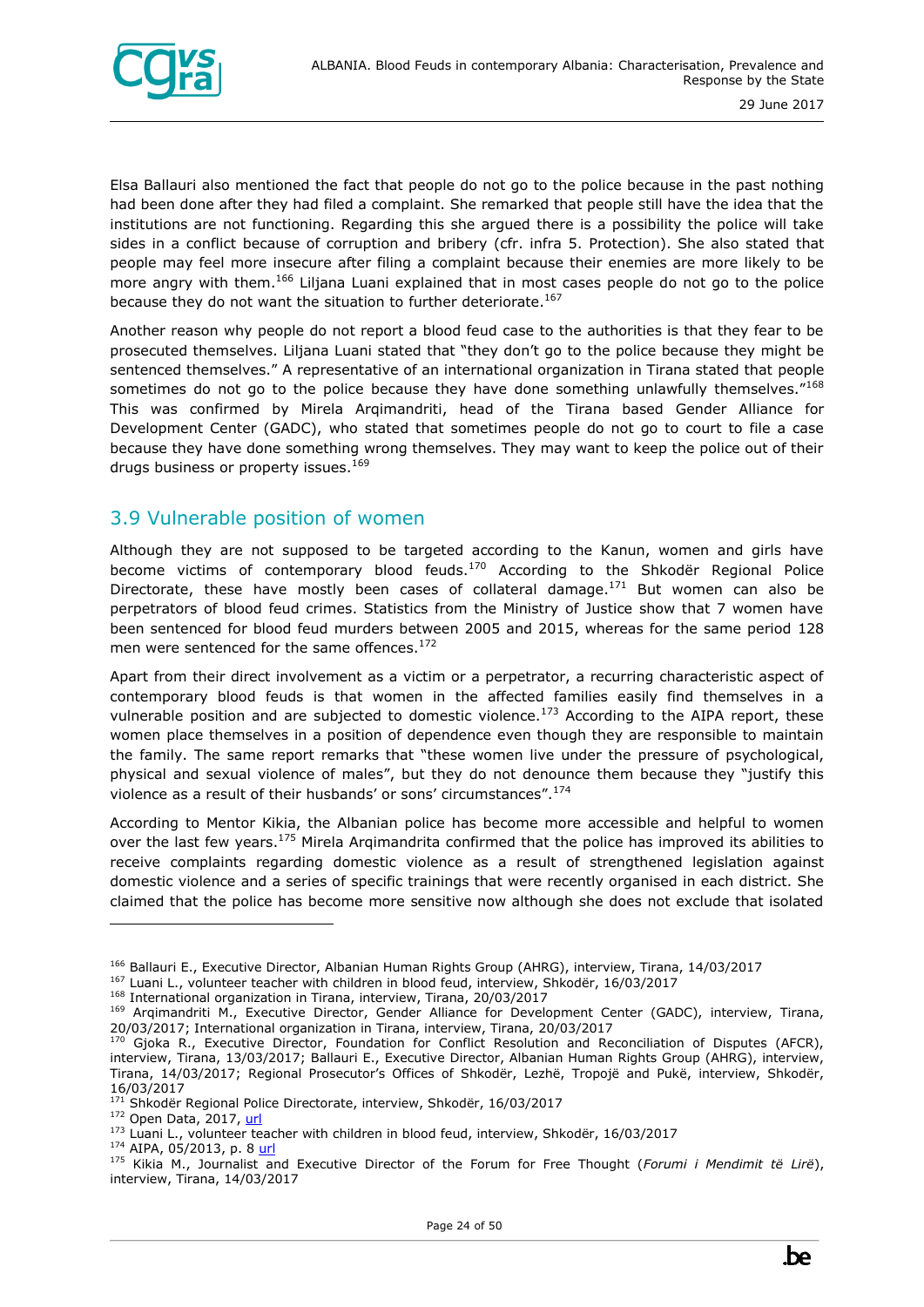

cases of ignorance and unprofessionalism in this domain still may occur. "But in these cases there are other contact points now that are trained to receive complaints."<sup>176</sup>

The representative from the Shkodër Regional Police Directorate claimed that female victims of any kind of violence now have the possibility to talk to a female police officer if they wish to. He added that the Albanian police counts a lot of female police officers and that there are implemented rules and procedures with regard to the treatment of women that police officers have to follow.<sup>177</sup> The representative from the Shkodër Regional Police Directorate stated that there now is a zero tolerance policy towards domestic violence. But he noted that women do not always file a complaint because of socio-economic and cultural factors. "But if a woman declares she is a victim of domestic violence or when the police are aware of this, the police will act without hesitation."<sup>178</sup>

There are also a number of non-governmental initiatives for women affected by blood feud in and around Shkodër. Liljana Luani in cooperation with the Ministry of Social Welfare and Youth and the Directorate of Social Services is providing professional courses<sup>179</sup> for women in blood feud. Women are picked up from their homes and brought to the place where these courses are given. Afterwards they are dropped off at their houses again. The aim of these courses, is to teach women a profession which will allow them to start working afterwards. These women are also offered psychological support. Liljana Luani remarked that one of the biggest challenges was to change their husbands' mentality in order to let the women leave their houses and follow the courses. According to Liljana Luani, many changes can now be observed with regard to these women's behaviour towards their husbands and children.<sup>180</sup>

#### <span id="page-24-0"></span>3.10 Socio-economic support

The AIPA report states that is it difficult for families in blood feud to qualify for financial support because of structural problems (place of residence or legal status). <sup>181</sup> According to Fran Tuci, the mayor of Fushë-Arrëz, financial or economic assistance for blood feud affected families is absent or reduced to a minimum. He argued that he can only offer some pocket money from time to time to those affected by blood feud. But he claimed that he tries to raise awareness among businesses and NGOs to prioritize people affected by blood feud when hiring new employees.<sup>182</sup>

There are however some initiatives that provide socio-economic support to blood feud affected families. It is not provided on a very large scale, but, according to Liljana Luani and a representative of Operazione Colomba, some families have the opportunity to benefit from it. Families can either be contacted by organizations who provide aid or contact these organizations themselves.<sup>183</sup>

Liljana Luani has initiated a lot of aid to blood feud affected families in and around Shkodër. Apart from home-schooling she has also facilitated an agreement between the Directorate of Electricity and the Directorate of Social Services in Shkodër on the provision of free electricity for the affected families. The eligible families were identified after a survey done by Liljana Luani in cooperation with

<sup>181</sup> AIPA, 2013, p. 52

<sup>176</sup> Arqimandriti M., Executive Director, Gender Alliance for Development Center (GADC), interview, Tirana, 20/03/2017

<sup>&</sup>lt;sup>177</sup> Shkodër Regional Police Directorate, interview, Shkodër, 16/03/2017

<sup>178</sup> Shkodër Regional Police Directorate, interview, Shkodër, 16/03/2017

<sup>&</sup>lt;sup>179</sup> In the first phase 26 women attended these courses. In the next phase women from other areas will be given the opportunity to attend these courses. The courses (sewing, cooking, hair styling, cleaning, psychological training) started at 13.00 in the afternoon.

<sup>&</sup>lt;sup>180</sup> Luani L., volunteer teacher with children in blood feud, interview, Shkodër, 16/03/2017

<sup>182</sup> Tuci F., Mayor, City of Fushë-Arrëz, interview, Fushë-Arrëz, 18/03/2017

<sup>&</sup>lt;sup>183</sup> Luani L., volunteer teacher with children in blood feud, interview, Shkodër, 16/03/2017, Operazione Colomba, interview, Shkodër, 17/03/2017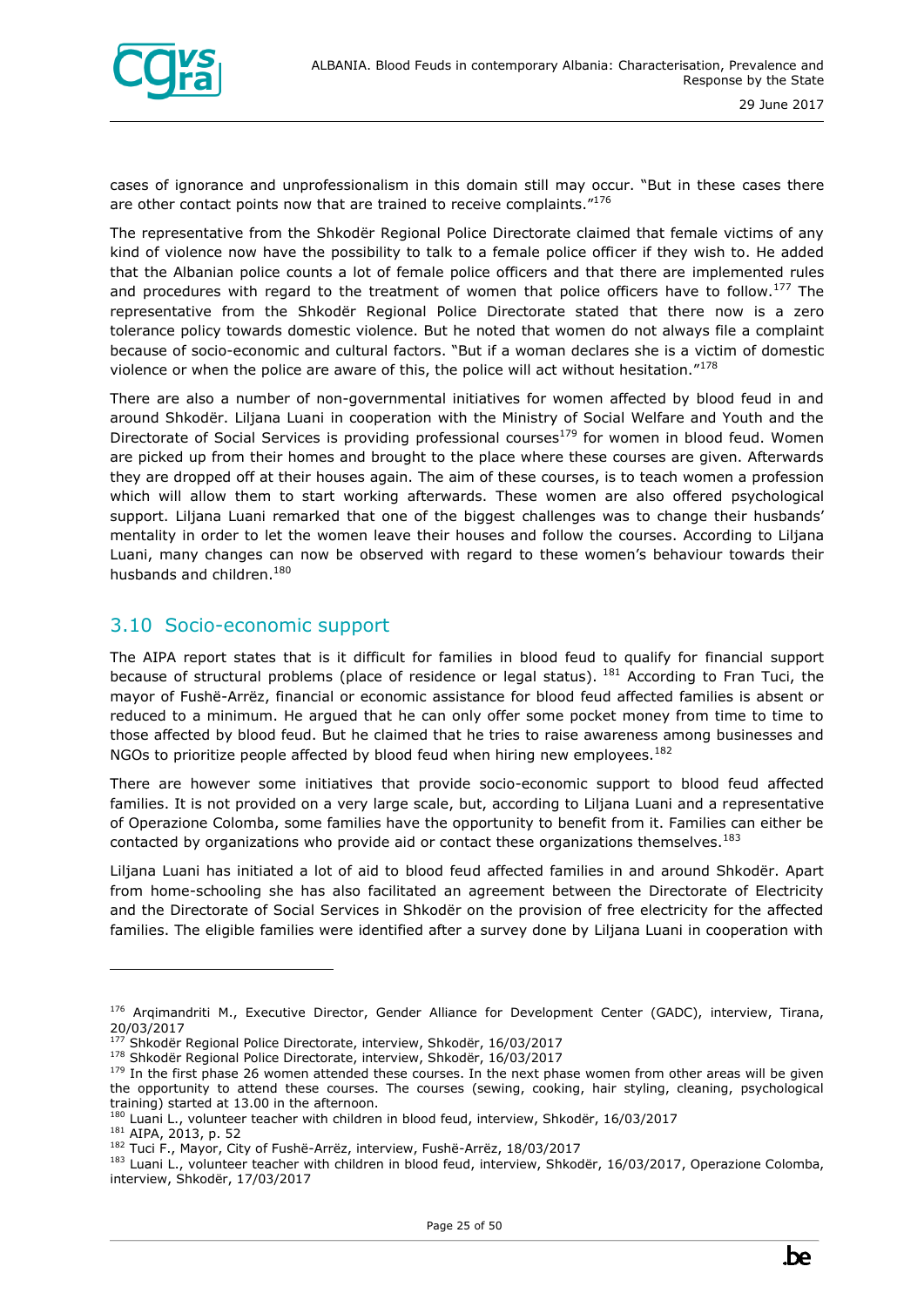

the Albanian police in the summer of 2016.<sup>184</sup> Liljana Luani also noted that the Directorate of Electricity has started to hire women affected by blood feud in their offices.<sup>185</sup>

According to Alfred Koçobashi, the representative of the national Ombudsman in Shkodër, the Ministry of Education is still running the Second Chance program that offers home-schooling to children in blood feud, even if it is largely underfunded.<sup>186</sup> Besides, the Directorate of Education has contributed a lot by providing school equipment (computers) to isolated children according to Liljana Luani.<sup>187</sup> Operazione Colomba organizes sports and other activities for children affected by blood feud in the Shkodër region. These children would otherwise not be able to afford them because of their problems. These youngsters are also given the possibility to talk with Operazione Colomba's volunteers about their situation.<sup>188</sup> According to Operazione Colomba finding a regular job is very difficult for people affected by blood feud because they cannot afford to be at the same place every day for a long time. Besides, employers also fear something might happen at work if they hire someone who is involved in a blood feud.<sup>189</sup>

Some sources also have indicated that blood feud affected families sometimes benefit from charity initiatives in the form of food and clothes gifts. Such initiatives have typically taken place around Christmas time.<sup>190</sup>

#### <span id="page-25-0"></span>3.11 Media coverage

Another possible characteristic of a contemporary blood feud case may be its coverage in the media. Many sources have claimed that the Albanian media tend to exaggerate the blood feud phenomenon.<sup>191</sup> The Vice Minister of Internal Affairs even claimed that the press is sometimes involved in cases where people falsely claim to be involved in a blood feud.<sup>192</sup> Mentor Kikia agreed that the media tend to exaggerate. "For the sensationalist media blood feud is just a beautiful story that sells well." But he pointed out that the media coverage can be regarded as something positive as well. "It breaks the taboo. It forces the authorities to deal with the issue. If everybody remained silent, the phenomenon would never stop."<sup>193</sup>

#### <span id="page-25-1"></span>3.12 Migration

ł

In a study about blood feud and internal displacement, Edlira Baka Peco concludes that "when mediation seems not to be effective, then migration enters as a substituting tool of regularizing the situation".<sup>194</sup> Indeed, an often recurring characteristic in contemporary blood feud cases seems to be that the affected families try to move away from the place where they are living (either abroad or

<sup>&</sup>lt;sup>184</sup> Luani L., volunteer teacher with children in blood feud, interview, Shkodër, 16/03/2017

<sup>&</sup>lt;sup>185</sup> Luani L., volunteer teacher with children in blood feud, interview, Shkodër, 16/03/2017

<sup>186</sup> Koçobashi A., Head on duty, People's Advocate Institution (*Institucioni i Avokatit të Popullit*, the Ombudsman), interview, Shkodër, 17/03/2017

<sup>&</sup>lt;sup>187</sup> Luani L., volunteer teacher with children in blood feud, interview, Shkodër, 16/03/2017

<sup>188</sup> Operazione Colomba, interview, Shkodër, 17/03/2017

<sup>189</sup> Operazione Colomba, interview, Shkodër, 17/03/2017

<sup>190</sup> Kikia M., Journalist and Executive Director of the Forum for Free Thought (*Forumi i Mendimit të Lirë*), interview, Tirana, 14/03/2017, Operazione Colomba, interview, Shkodër, 17/03/2017

<sup>&</sup>lt;sup>191</sup> Director of Cabinet, Prosecutor General Office, interview, Tirana, 13/03/2017

<sup>192</sup> Gjebrea E., Vice-Minister of Interior Affairs, Ministry of Interior Affairs, interview, Tirana, 13/03/2017

<sup>193</sup> Kikia M., Journalist and Executive Director of the Forum for Free Thought (*Forumi i Mendimit të Lirë*), interview, Tirana, 14/03/2017

<sup>194</sup> Mediterranean Journal of Social Sciences Vol 5 No 4 (Baka Peco, E), *Blood-Feud- Internally Displacing Because of Life Security Threat*, p. 515, [url](http://www.mcser.org/journal/index.php/mjss/article/view/2241)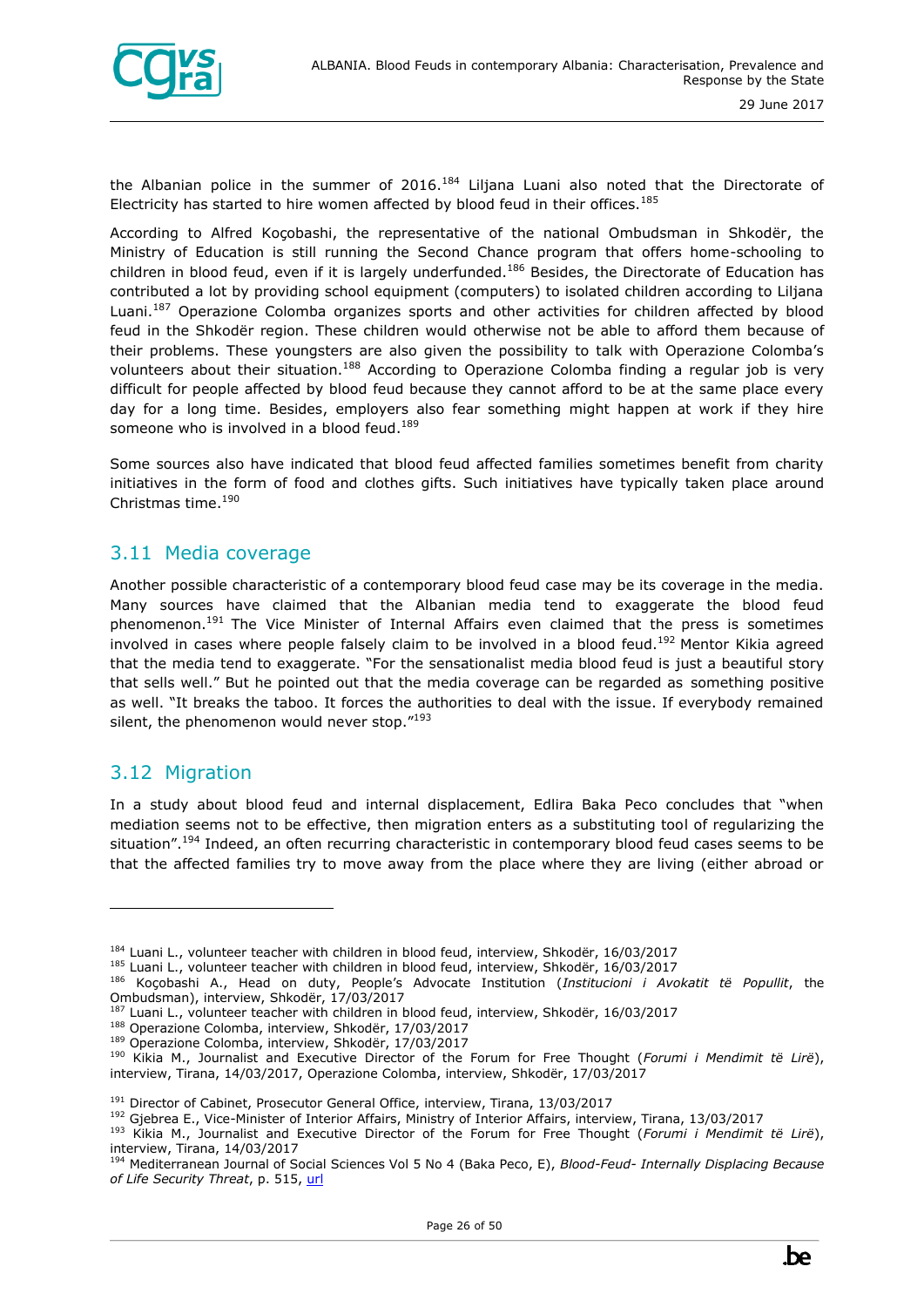

inside Albania). Emigration is even seen as a reason for the decrease of the phenomenon (cfr. infra 4. Prevalence):

According to Mentor Kikia, there are currently fewer people who suffer from blood feud in Albania because (among other reasons) many families have left the country.<sup>195</sup> This is confirmed by an appeal court judge, by Elona Gjebrea (Vice-Minister of Interior Affairs) and by Elsa Ballauri, all of whom cite emigration from Albania as one of the reasons for the present decrease in murders.<sup>196</sup> Liljana Luani said she personally knows Albanians who were living in self-confinement and who eventually left the country with their entire family.<sup>197</sup> Fran Tuçi noted that many affected families have emigrated from Fushë-Arrëz. He claimed that "leaving the country was the only way to be protected."<sup>198</sup> According to an assistant of a religious congregation in Fushë-Arrëz, all the blood feud affected families in the village have left the area: "All the people are gone now, only some women have stayed." He explained that "it's impossible to stay inside the house all the time." According to this source, people leave one or two years after an incident but he also gave the example of a family that moved out of Fushë-Arrëz in 2010 under police protection the night after one of their relatives had committed a murder.<sup>199</sup> The incident was confirmed by other sources.<sup>200</sup>

Some of the affected families have moved inside Albania. With regard to the aspect of internal migration, the AIPA report notes that "The conflict situation has reduced these families to poverty and has forced them to migrate from their villages, communities, and cities. They display numerous social and health problems and have very little or no contact with the outside world".<sup>201</sup>

The mayor of Fushë-Arrëz explained that only the poor have remained in the country: "They have moved to urban areas like Durrës."<sup>202</sup> Operazione Colomba is monitoring a number of blood feud affected families that have moved from the mountains into the so-called "New Migration Areas" in and around the city of Shkodër.<sup>203</sup>

According to multiple sources, some of the affected families are not particularly safer after having moved away from where they were living. The Director of the Prosecutor's Office stated that for the affected families "the fear can be everywhere".<sup>204</sup> Also a representative of the Albanian Helsinki Committee warned that in the case of a contemporary blood feud situation, a potential victim will not necessarily be safe after having moved inside Albania. He explained that "each country is a village" nowadays.<sup>205</sup> Mentor Kikia claimed that some of the isolated families cannot even dream of moving to Tirana either because they are either too poor to move outside or because nowhere is safe for them.<sup>206</sup> Elsa Ballauri confirmed that there are situations where moving is not an option because the potential targets will surely be followed, even abroad if necessary.<sup>207</sup> Luigi Mila, Alfred Kocobashi

<sup>197</sup> Luani L., volunteer teacher with children in blood feud, interview, Shkodër, 16/03/2017

<sup>199</sup> Priest, religious congregation in Fushë-Arrëz, interview, Fushë-Arrëz, 18/03/2017 <sup>200</sup> Tuci F., Mayor, City of Fushë-Arrëz, interview, Fushë-Arrëz, 18/03/2017



<sup>195</sup> Kikia M., Journalist and Executive Director of the Forum for Free Thought (*Forumi i Mendimit të Lirë*), interview, Tirana, 14/03/2017

<sup>196</sup> Appeal Court Judge, Shkodër Appeal Court, interview, Shkodër, 17/03/2017; Gjebrea E., Vice-Minister of Interior Affairs, Ministry of Interior Affairs, interview, Tirana, 13/03/2017; Ballauri E., Executive Director, Albanian Human Rights Group (AHRG), interview, Tirana, 14/03/2017

<sup>198</sup> Tuci F., Mayor, City of Fushë-Arrëz, interview, Fushë-Arrëz, 18/03/2017

<sup>&</sup>lt;sup>201</sup> AIPA, 05/2013, p. 9, [url](https://www.researchgate.net/publication/298786990_Effects_of_blood_feuds_on_albanian_girls_and_women)

<sup>&</sup>lt;sup>202</sup> Tuci F., Mayor, City of Fushë-Arrëz, interview, Fushë-Arrëz, 18/03/2017

<sup>203</sup> Operazione Colomba, interview, Shkodër, 17/03/2017

<sup>&</sup>lt;sup>204</sup> Director of Cabinet, Prosecutor General Office, interview, Tirana, 13/03/2017

<sup>205</sup> Operazione Colomba, interview, Shkodër, 17/03/2017

<sup>206</sup> Kikia M., Journalist and Executive Director of the Forum for Free Thought (*Forumi i Mendimit të Lirë*), interview, Tirana, 14/03/2017

<sup>&</sup>lt;sup>207</sup> Ballauri E., Executive Director, Albanian Human Rights Group (AHRG), interview, Tirana, 14/03/2017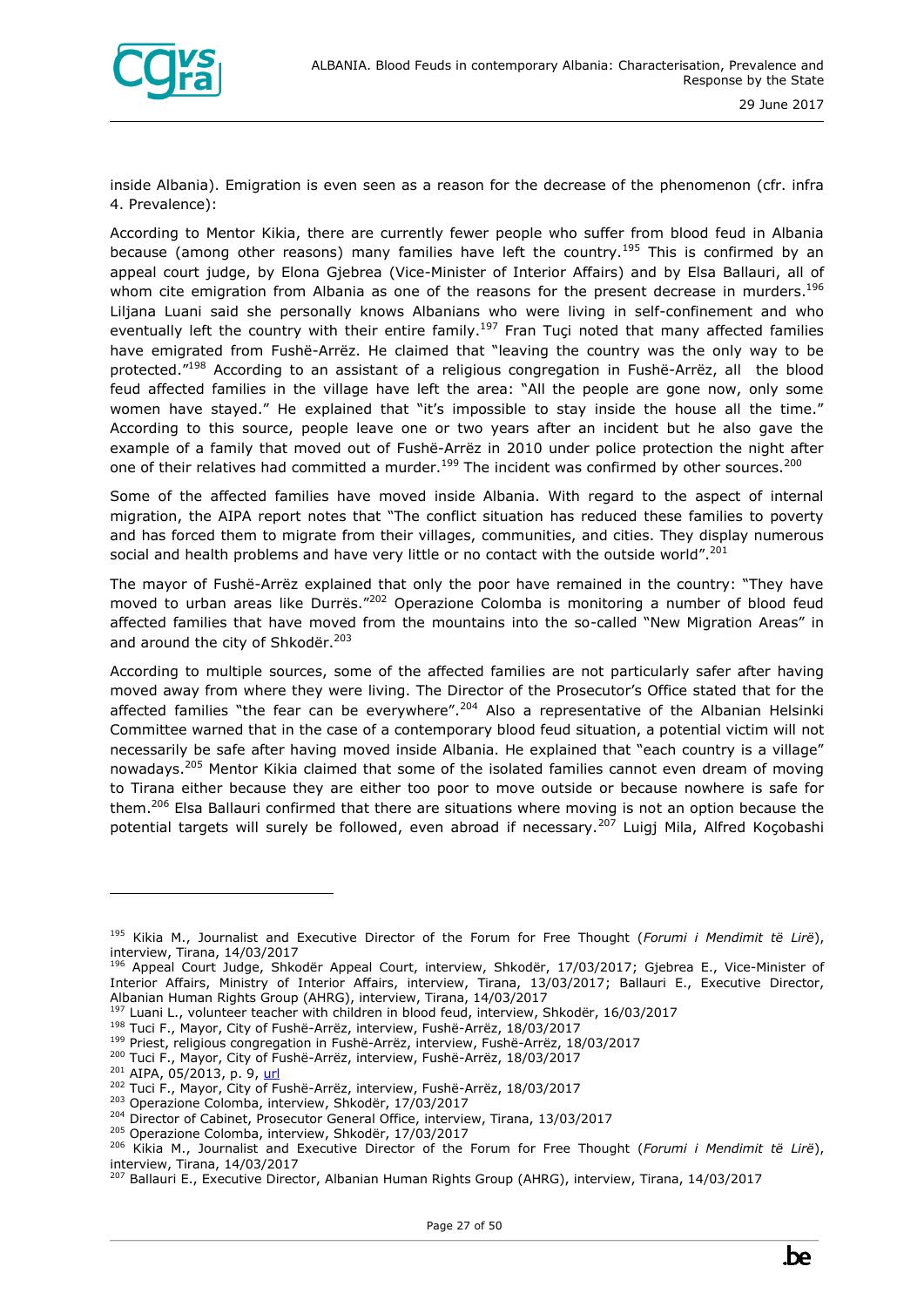

and a representative of the OSCE likewise claimed that the blood feud mentality, insofar as it still prevails, does not know any limits of time and place.<sup>208</sup>

## <span id="page-27-0"></span>4. Prevalence

ł

#### <span id="page-27-1"></span>4.1 Affected families

An OSCE-representative stated that blood feud remains an issue in Albania: "As long as one family member remains, some people might keep doing it. And there are still victims seeking justice. The thing is not fading away here."<sup>209</sup> However, all of Cedoca's interlocutors agree that the number of people affected by blood feud is gradually decreasing. The Albanian State Police stated that, according to their current registers, 60 families in total are suffering from blood feud (nearly all in the north). These families altogether count 143 individuals, including 40 children.<sup>210</sup>

At the Regional Police Directorate in Shkodër it was stated that in 2016 there were 68 confined families registered in the Shkodër region: Shkodër municipality (61 confined families), Vau i Dejës municipality (3 confined families), Malësi e Madhe municipality (4 confined families), Fushë-Arrëz and Pukë municipalities (0 confined families). The representative at the police directorate remarked that "some of these 68 families have gone abroad or have moved inside Albania".<sup>211</sup>

Still, according to the representative at the Regional Police Directorate in Shkodër, there are another 122 families who are in blood feud but not confined in the Shkodër region. He claimed that these families move freely. Shkodër municipality counts 74 families, Vau i Dejës municipality counts 20 families, Malësi e Madhe municipality 28 families and Fushë-Arrëz and Pukë municipalities have none. Still, according to the representative at the Shkodër Regional Police Directorate, there are currently 15 children who are not attending school because of blood feud.<sup>212</sup> He also remarked that there are 13 families who reconciled in 2015-2016. $213$ 

Nearly all of Cedoca's non-governmental contacts referred to police statistics when asked about the number of people currently involved in a blood feud. Rasim Gjoka's AFCR does not count more than 50-55 families (121 persons) affected by blood feud. His information is based on the work of his network of mediators who are in contact with the local police and public institutions in the Shkodër region. 214

According to Rasim Gjoka, there are also improvements regarding school attendance (cfr. supra 3.1 Self-Confinement). A few years ago there were "not more than 100 children who did not go to school because of blood feud, even though the media reported figures exceeding 2000. Currently the number is reduced to 20-22 children who are not going to school because of blood feud."<sup>215</sup>

<sup>&</sup>lt;sup>208</sup> Mila L., Executive Director, Justice and Peace Commission of Albania, interview, Shkodër, 16/03/2017; Koçobashi A., Head on duty, People's Advocate Institution (*Institucioni i Avokatit të Popullit*, the Ombudsman), interview, Shkodër, 17/03/2017; Organization for Security and Co-operation in Europe (OSCE), interview, Tirana, 20/03/2017

<sup>&</sup>lt;sup>209</sup> Organization for Security and Co-operation in Europe (OSCE), interview, Tirana, 20/03/2017

<sup>&</sup>lt;sup>210</sup> General Director, Directorate of Albanian State Police, interview, Tirana, 13/03/2017

<sup>211</sup> Shkodër Regional Police Directorate, interview, Shkodër, 16/03/2017

<sup>212</sup> Shkodër Regional Police Directorate, interview, Shkodër, 16/03/2017

<sup>213</sup> Shkodër Regional Police Directorate, interview, Shkodër, 16/03/2017

<sup>&</sup>lt;sup>214</sup> Gjoka R., Executive Director, Foundation for Conflict Resolution and Reconciliation of Disputes (AFCR), interview, Tirana, 13/03/2017

<sup>&</sup>lt;sup>215</sup> Gjoka R., Executive Director, Foundation for Conflict Resolution and Reconciliation of Disputes (AFCR), interview, Tirana, 13/03/2017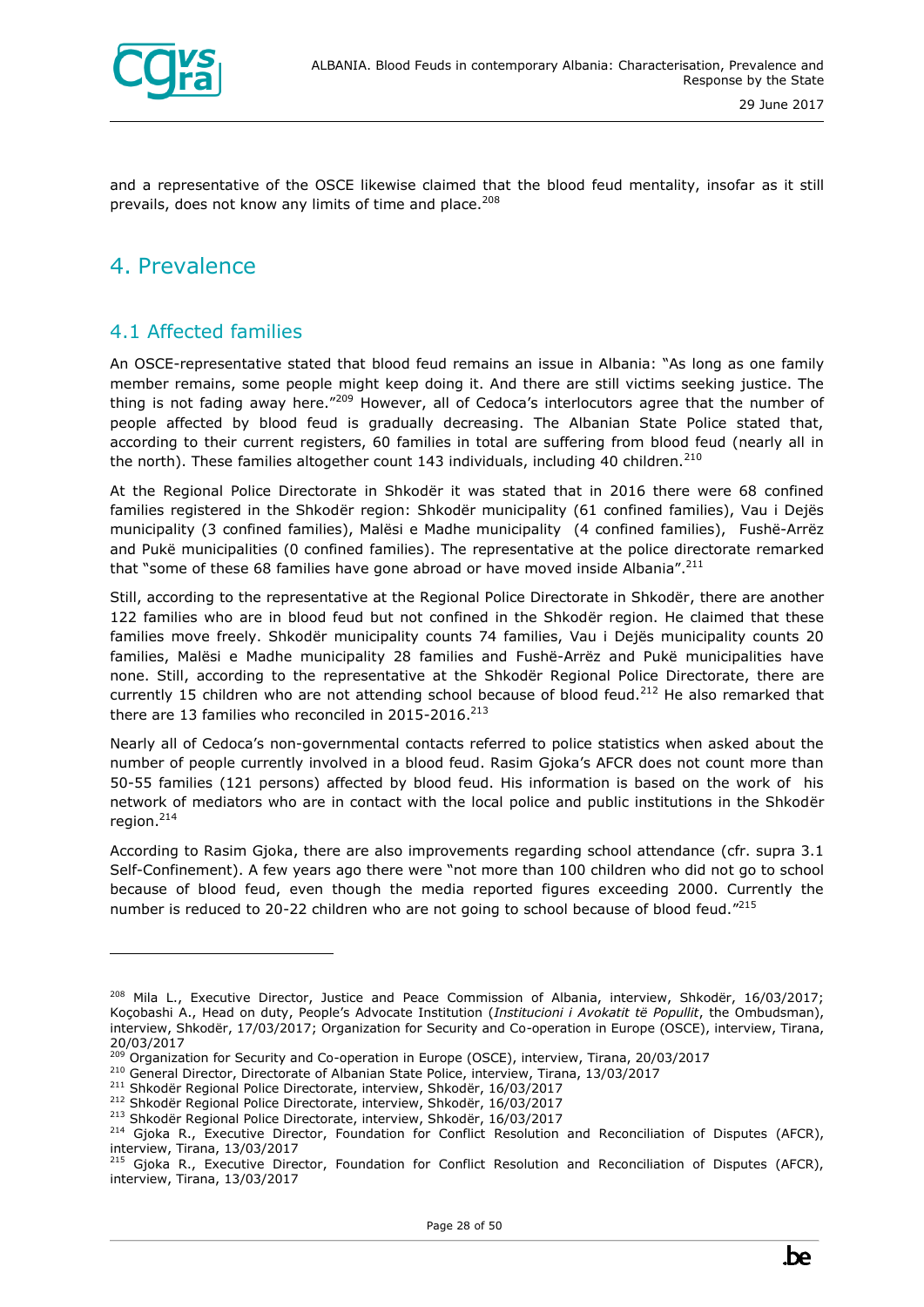

Mentor Kikia, who conducted a study on confined people in 2012, stated that the families identified by the police at that time corresponded in general with his own list. Mentor Kikia concluded that the government and police are nowadays aware of the cases.<sup>216</sup>

Liljana Luani confirmed that the police is updating its information on families affected by blood feud. In the summer of 2016 she "fruitfully" collaborated with the state police to identify families who are in a blood feud but who were not included in the police statistics and to adapt information on formerly isolated families.<sup>217</sup>

At the Prosecutor's Office, the statistics on families who suffer from blood feud are based on a field study from 2013-2014. During this field study, officers from the Prosecutor's Office visited 200 families in the district of Shkodër who were known to be in a conflict for a murder case after the 1990s. Out of these 200 families, 25 families agreed to report to the authorities. Those 25 families consist of 30 persons and are confined.<sup>218</sup>

The Prosecutor's Office has not updated its information on the prevalence of blood feud but has access to the police registers that are mentioned above. The Prosecutor's Office is informed about new cases only when a complaint has been registered or when there has been a referral by the police about a new case. "Each referral becomes a case and is added to the statistics of the Prosecutor's Office."<sup>219</sup>

The AHC representative stated that he has the impression that the number of families in blood feud has reduced and that the General Prosecutor has the right figures "from a legal point of view."<sup>220</sup> The representative at the Prosecutor's Office explained this by pointing out that their figures (as opposed to the police figures) only comprise those cases where there was a denunciation and where a court case could be filed.<sup>221</sup>

The table below compiles the most recent data on families affected by blood feud in Albania.

|                                       | <b>Mentor</b><br><b>Kikia</b><br>$(2009)^{222}$ | <b>Religious</b><br><b>institutions</b><br><b>Shkodër</b><br>$(2014)^{223}$ | <b>Prosecutor</b><br>'s Office<br>$(2014)^{224}$ | People's<br><b>Advocate</b><br>$(2015)^{225}$ | <b>CNR</b><br>$(2016)^{226}$ | <b>State</b><br><b>Police</b><br><b>Directorat</b><br>e $(2017)^{227}$ | <b>AFCR</b><br>(2017) |
|---------------------------------------|-------------------------------------------------|-----------------------------------------------------------------------------|--------------------------------------------------|-----------------------------------------------|------------------------------|------------------------------------------------------------------------|-----------------------|
| <b>Families in blood</b><br>feud      |                                                 | 238                                                                         |                                                  | 200                                           |                              | 122<br>(not confined)                                                  |                       |
| <b>Confined families</b>              | 84                                              | 138                                                                         | 25                                               | 60                                            | 398                          | 60                                                                     | $50 - 55$             |
| <b>Confined</b><br><b>individuals</b> |                                                 |                                                                             | 30                                               | 145                                           |                              | 143                                                                    | 121                   |
| <b>Confined children</b>              | 21                                              | 15                                                                          |                                                  | 40                                            | 198                          | 40                                                                     | $20 - 22$             |

<sup>216</sup> Kikia M., Journalist and Executive Director of the Forum for Free Thought (*Forumi i Mendimit të Lirë*), interview, Tirana, 14/03/2017

<sup>&</sup>lt;sup>217</sup> Luani L., volunteer teacher with children in blood feud, interview, Shkodër, 16/03/2017

<sup>&</sup>lt;sup>218</sup> Director of Cabinet, Prosecutor General Office, interview, Tirana, 13/03/2017

<sup>&</sup>lt;sup>219</sup> Regional Prosecutor's Offices of Shkodër, Lezhë, Tropojë and Pukë, interview, Shkodër, 16/03/2017

<sup>&</sup>lt;sup>220</sup> Projects' Manager, Albanian Helsinki Committee, interview, Tirana, 13/03/2017

<sup>&</sup>lt;sup>221</sup> Director of Cabinet, Prosecutor General Office, interview, Tirana, 13/03/2017

<sup>&</sup>lt;sup>222</sup> Top Channel, 21/06/2012, [url](http://top-channel.tv/english/artikull.php?id=6209)

<sup>223</sup> OSCE, 12/2014, p.7

<sup>&</sup>lt;sup>224</sup> Director of Cabinet, Prosecutor General Office, interview, Tirana, 13/03/2017

<sup>&</sup>lt;sup>225</sup> People's Advocate Institution, pp. 20, 24, [url](http://www.avokatipopullit.gov.al/sq/raporte-t%C3%AB-ve%C3%A7anta)

<sup>&</sup>lt;sup>226</sup> Committee of Nationwide Reconciliation, 28/12/2016[, url](http://www.pajtimi.com/Statistics-of-reconciliation-expedition.docx)

<sup>&</sup>lt;sup>227</sup> General Director, Directorate of Albanian State Police, interview, Tirana, 13/03/2017; Shkodër Regional Police Directorate, interview, Shkodër, 16/03/2017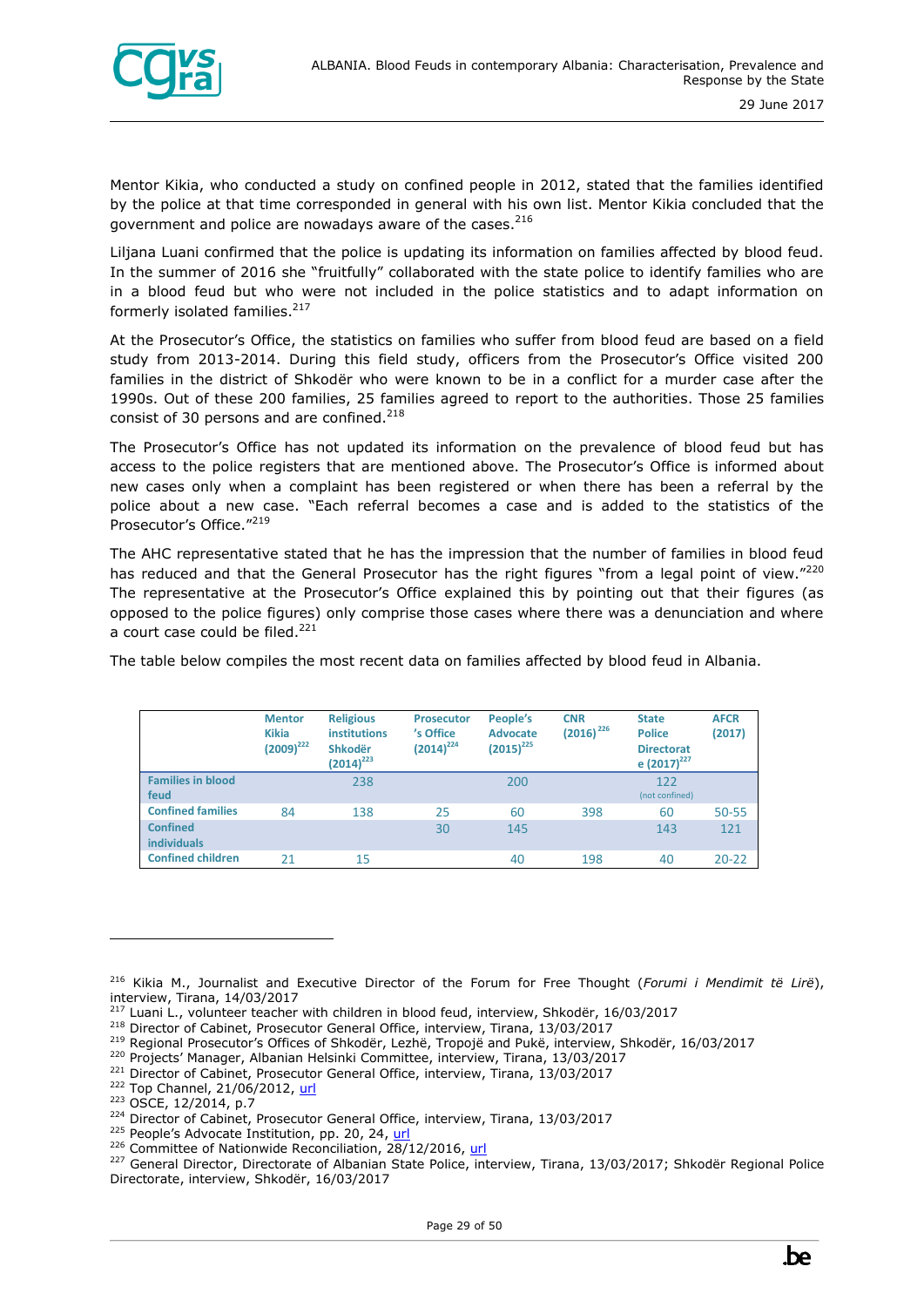

Apart from the figures published by the Committee of Nationwide Reconciliation (CNR) in 2016, which are significantly higher than all other figures, all other records show that the phenomenon is gradually decreasing. The Ombudsman said he trusts official figures rather than NGOs' or people's general opinion. Alfred Koçobashi argued that "figures are very low compared to some NGO figures" because those NGO's "try to increase this number to gain money for their activities".<sup>228</sup>

#### <span id="page-29-0"></span>4.2 Murders

At the State Police Headquarters it was stated that the number of murders for reasons of blood feud, as well as the total number of murders, is gradually decreasing:

The year 2013 counted 3 blood feud-related murders, but the investigations in these cases have not been concluded yet.<sup>229</sup> In 2014 one murder was listed as related to blood feud. This case was transferred to court.<sup>230</sup>

In 2015, no murders were registered as blood feud murders. Nationwide, 54 murders were committed in 2015.<sup>231</sup> In 2016, one murder was classified as a blood feud-related murder. A total of 63 murders were committed nationally in 2016. Approximately 80% of all murders in 2016 were related to property disputes. A small number of cases was related to criminal offenses and one to blood feud.<sup>232</sup>

As of 13 March 2017, no registered cases of murders were committed for reasons of blood feud.<sup>233</sup>

Many non-governmental interlocutors referred to the police statistics as a reliable source. New cases of blood feud murders are "very rare" according to Rasim Gjoka.<sup>234</sup> From the point of view of the AHC, only a handful of murders have been committed for blood feud in recent years. The representative from AHC referred to official statistics for the exact number.<sup>235</sup>

When Cedoca's interlocutors were asked about recent murders related to blood feud, most of them referred to the murder of a pastor in 2010 and the murders of a young girl and her grandfather in 2012. No one except Operazione Colomba could give examples of murders that were committed for blood feud after 2012. This organization disposes of its own database of contemporary blood feud murders. The database is updated through daily media research by its staff members who scrutinize the press not only for murders that are literally labelled as blood feuds but also for "reliable and typical elements that sometimes couldn't even be noticed by journalists".<sup>236</sup> Thus, Operazione Colomba is aware of 6 murders with blood feud elements in 2016, 2 in 2015, 4 in 2014 and 7 in 2013. These are cases from all over Albania that appeared in the media. Operazione Colomba could not provide information about the outcome of investigations or legal proceedings in these cases.<sup>237</sup>

It appears that most experts consulted by Cedoca are introduced to new cases through the media. According to Rasim Gjoka, the media - as well as some reconciliation associations - have an interest

<sup>233</sup> General Director, Directorate of Albanian State Police, interview, Tirana, 13/03/2017

<sup>228</sup> Koçobashi A., Head on duty, People's Advocate Institution (*Institucioni i Avokatit të Popullit,* the Ombudsman), interview, Shkodër, 17/03/2017

<sup>&</sup>lt;sup>229</sup> General Director, Directorate of Albanian State Police, interview, Tirana, 13/03/2017

<sup>&</sup>lt;sup>230</sup> General Director, Directorate of Albanian State Police, interview, Tirana, 13/03/2017

<sup>&</sup>lt;sup>231</sup> General Director, Directorate of Albanian State Police, interview, Tirana, 13/03/2017

<sup>&</sup>lt;sup>232</sup> General Director, Directorate of Albanian State Police, interview, Tirana, 13/03/2017

<sup>&</sup>lt;sup>234</sup> Gjoka R., Executive Director, Foundation for Conflict Resolution and Reconciliation of Disputes (AFCR), interview, Tirana, 13/03/2017

<sup>235</sup> Projects' Manager, Albanian Helsinki Committee, interview, Tirana, 13/03/2017

<sup>236</sup> Operazione Colomba, e-mail, 10/07/2017

<sup>237</sup> Operazione Colomba, e-mail, 5/05/2017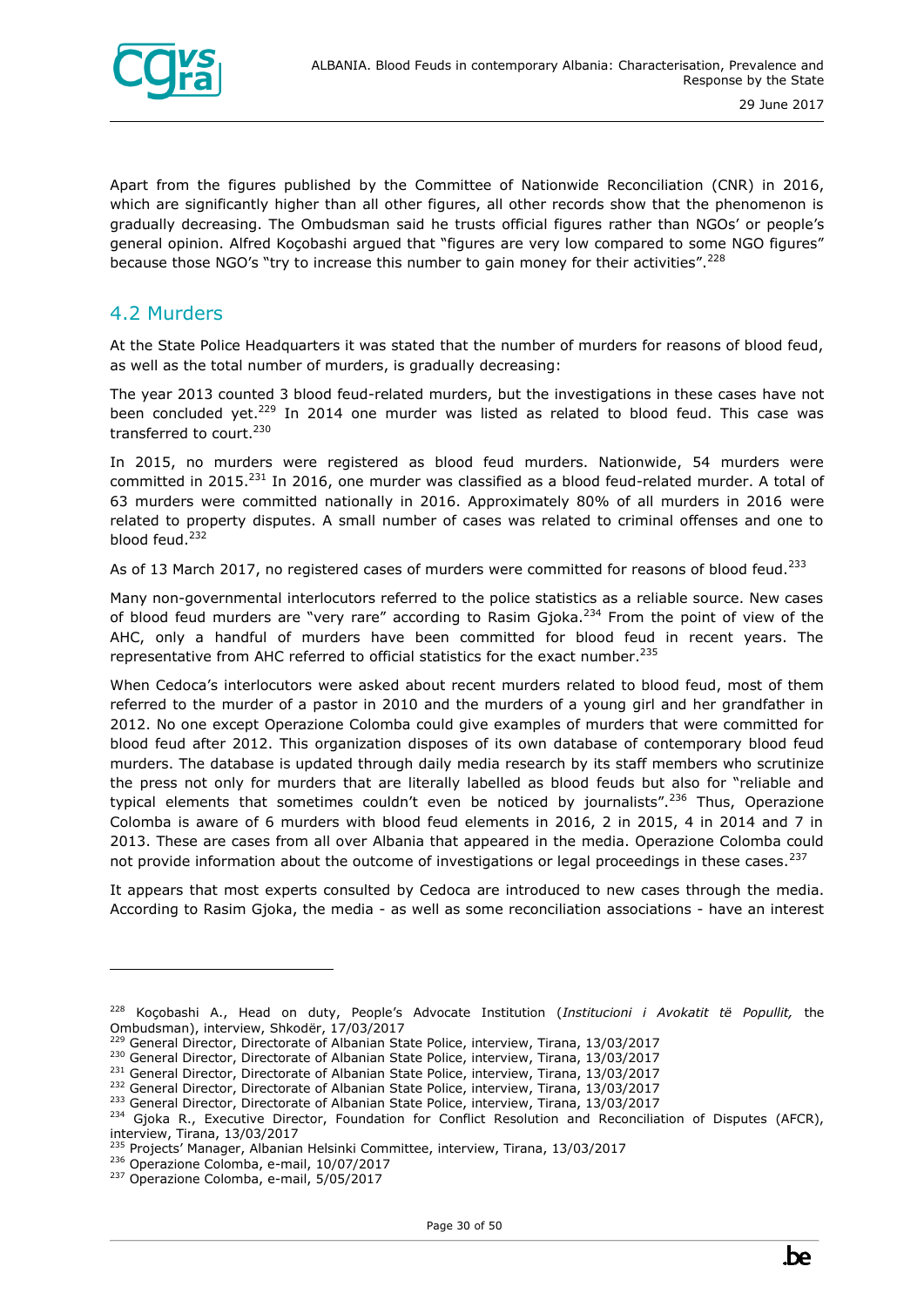

ł

to exaggerate numbers.<sup>238</sup> Mentor Kikia agrees that blood feud is "a beautiful story" for a newspaper.<sup>239</sup>

Some sources believed that in recent years murders have been committed for reasons of blood feud without being registered because people avoid the authorities.<sup>240</sup>

#### <span id="page-30-0"></span>4.3 Serious threat and incitement

According to the Shkodër Regional Police Directorate, no blood feud-related crimes have been registered in the region of Shkodër in 2015-2016.<sup>241</sup>

The local prosecutors stated that court proceedings and convictions under article 83(a) and 83(b) are very rare. They argue that a confined family never declares before the prosecutor or the police that they have received threats. "If they do not declare, measures cannot be taken. $"^{242}$ 

The table below shows figures provided by the General Prosecutor's Office concerning court proceedings on criminal offences related to blood feud.<sup>243</sup>

| <b>Criminal offences</b> |                              | Article 83/a<br>Serious threat for hakmarrja<br>or gjakmarrja | Article 83/b<br>Incitement for gjakmarrja |
|--------------------------|------------------------------|---------------------------------------------------------------|-------------------------------------------|
| 2013                     | <b>Registered procedures</b> | 10                                                            | $\overline{0}$                            |
|                          | Court proceedings            | 5                                                             | 0                                         |
|                          | Accused                      | $\overline{4}$                                                | $\Omega$                                  |
|                          | Accused sent to court        | 5                                                             | 0                                         |
|                          | Convicted                    | $\overline{2}$                                                | $\overline{0}$                            |
| 2014                     | <b>Registered procedures</b> | 16                                                            | 1                                         |
|                          | Court proceedings            | $\mathbf{1}$                                                  | $\overline{0}$                            |
|                          | <b>Accused</b>               | 2                                                             | 0                                         |
|                          | Accused sent to court        | 1                                                             | $\Omega$                                  |
|                          | Convicted                    | 3                                                             | O                                         |
| 2015                     | <b>Registered procedures</b> | 4                                                             | 1                                         |
|                          | <b>Court proceedings</b>     | 1                                                             | 0                                         |
|                          | Accused                      | $\mathbf{1}$                                                  | $\overline{0}$                            |
|                          | Accused sent to court        | 1                                                             | 0                                         |
|                          | Convicted                    | 1                                                             | $\Omega$                                  |
| 2016                     | <b>Registered procedures</b> | 7                                                             | 0                                         |
|                          | <b>Court proceedings</b>     | $\mathbf{1}$                                                  | $\overline{0}$                            |
|                          | <b>Accused</b>               | 3                                                             | 0                                         |
|                          | Accused sent to court        | 1                                                             | $\overline{0}$                            |
|                          | Convicted                    | 1                                                             | 0                                         |

None of Cedoca's (non-governmental) interlocutors had a clear insight into the prevalence of threats and incitement related to blood feud. Concerning threats Cedoca's interlocutors stated that the

<sup>&</sup>lt;sup>238</sup> Gjoka R., Executive Director, Foundation for Conflict Resolution and Reconciliation of Disputes (AFCR), interview, Tirana, 13/03/2017

<sup>239</sup> Kikia M., Journalist and Executive Director of the Forum for Free Thought (*Forumi i Mendimit të Lirë*), interview, Tirana, 14/03/2017

<sup>240</sup> Luani L., volunteer teacher with children in blood feud, interview, Shkodër, 16/03/2017

<sup>241</sup> Shkodër Regional Police Directorate, interview, Shkodër, 16/03/2017

<sup>242</sup> Regional Prosecutor's Offices of Shkodër, Lezhë, Tropojë and Pukë, interview, Shkodër, 16/03/2017

<sup>&</sup>lt;sup>243</sup> Director of Cabinet, Prosecutor General Office, e-mail, 13/03/2017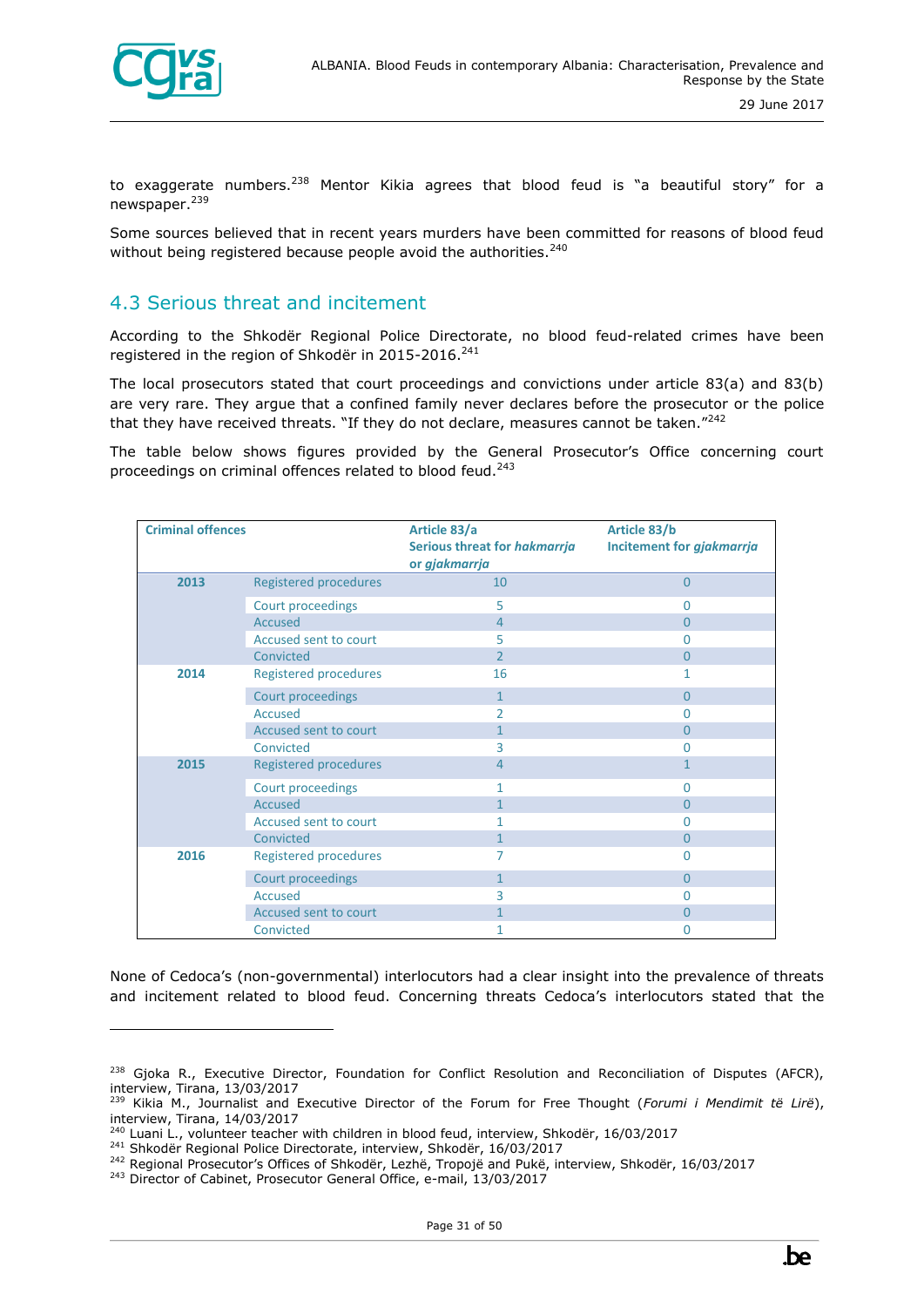

majority of the people do not go to the police to complain for a variety of reasons (cfr. supra 3.8 Latency). Besides, threats often appear to be subjective (cfr. supra 3.2 Fear; 3.3 Threats).<sup>244</sup> The Albanian Helsinki Committee – which runs a small clinic to process human rights complaints – has not received any complaints or requests from individual citizens regarding blood feud over the last two and a half years. $245$ 

## <span id="page-31-0"></span>5. State protection

ł

#### <span id="page-31-1"></span>5.1 Albanian State Police

The Vice-Minister of Internal Affairs declared to Cedoca that – generally speaking – the authorities are nowadays closely monitoring the known cases of contemporary blood feuds and that the phenomenon is largely under control. "Since 2013 it is not an issue anymore. People feel safer. If the police receive a request for protection, they deal with it."246

The statement by the Vice-Minister was repeated in more detail by two sources at the Albanian police forces whom Cedoca has met during the fact-finding mission. The General Director from the Albanian State Police claimed that the police have made a lot of efforts to end the blood feud phenomenon since the National Action Plan no. 1277 (dd. 24/10/2012) "On the prevention, tracking and fighting criminal acts of murder motivated by blood feuds".<sup>247</sup> He claimed that nowadays "each officer knows what to do". He explained that a good cooperation has been established between the police and several other organizations (the Prosecutor's Office, the municipalities, Ministry of Education, Ministry of Social Affairs, etc.) and that this cooperation facilitates quick interventions and arrests.<sup>248</sup>

The representative from the Shkodër Regional Police Directorate referred to the National Action Plan 419 (which is the updated version of National Action Plan no.  $1277)^{249}$  against blood feuds. He highlighted that nowadays different police structures (local police, intelligence officers, wider police structures) are permanently collecting and updating all relevant information with regard to known blood feuds in their area: "We are updating our information all the time now."250

The same source in Shkodër explained that a network has been set up that comprises stakeholders from outside the police forces (religious leaders, community leaders, actors from local governments, social services, etc.) with whom there is a constant exchange of information. He particularly stressed that lines of communication have been established as well between the police forces and the blood feud affected families themselves: "All the affected families presently know their neighbourhood

<sup>244</sup> Koçobashi A., Head on duty, People's Advocate Institution (*Institucioni i Avokatit të Popullit,* the Ombudsman), interview, Shkodër, 17/03/2017; Appeal Court Judge, Shkodër Appeal Court, interview, Shkodër, 17/03/2017; Pastoral assistant, religious congregation in Fushë-Arrëz, interview, Fushë-Arrëz, 18/03/2017

<sup>&</sup>lt;sup>245</sup> Projects' Manager, Albanian Helsinki Committee, interview, Tirana, 13/03/2017

<sup>&</sup>lt;sup>246</sup> Giebrea E., Vice-Minister of Interior Affairs, Ministry of Interior Affairs, interview, Tirana, 13/03/2017

<sup>&</sup>lt;sup>247</sup> "In parallel, the Albanian State Police launched, in June 2012, a database of persons directly involved in blood feuds. According to the information received, the database covers the entire country, and includes all physical persons directly identified as involved in a blood feud. The database contains information both on cases submitted to the court and cases that are not followed up through official channels. It is regularly updated. The State Police, the Prosecutor-General's Office, the representatives of the courts, and the People's Advocate are reported to have access to this database." cfr. Heyns. C, 23/04/2013, p.7, [url](http://www.ohchr.org/Documents/HRBodies/HRCouncil/RegularSession/Session23/A.HRC.23.47.Add.4_EN.pdf)

<sup>248</sup> General Director, Directorate of Albanian State Police, interview, Tirana, 13/03/2017

<sup>&</sup>lt;sup>249</sup> National Action Plan 419 for the prevention, discovering and documentation and prosecution of criminal acts motivated by blood feud

<sup>&</sup>lt;sup>50</sup> Shkodër Regional Police Directorate, interview, Shkodër, 16/03/2017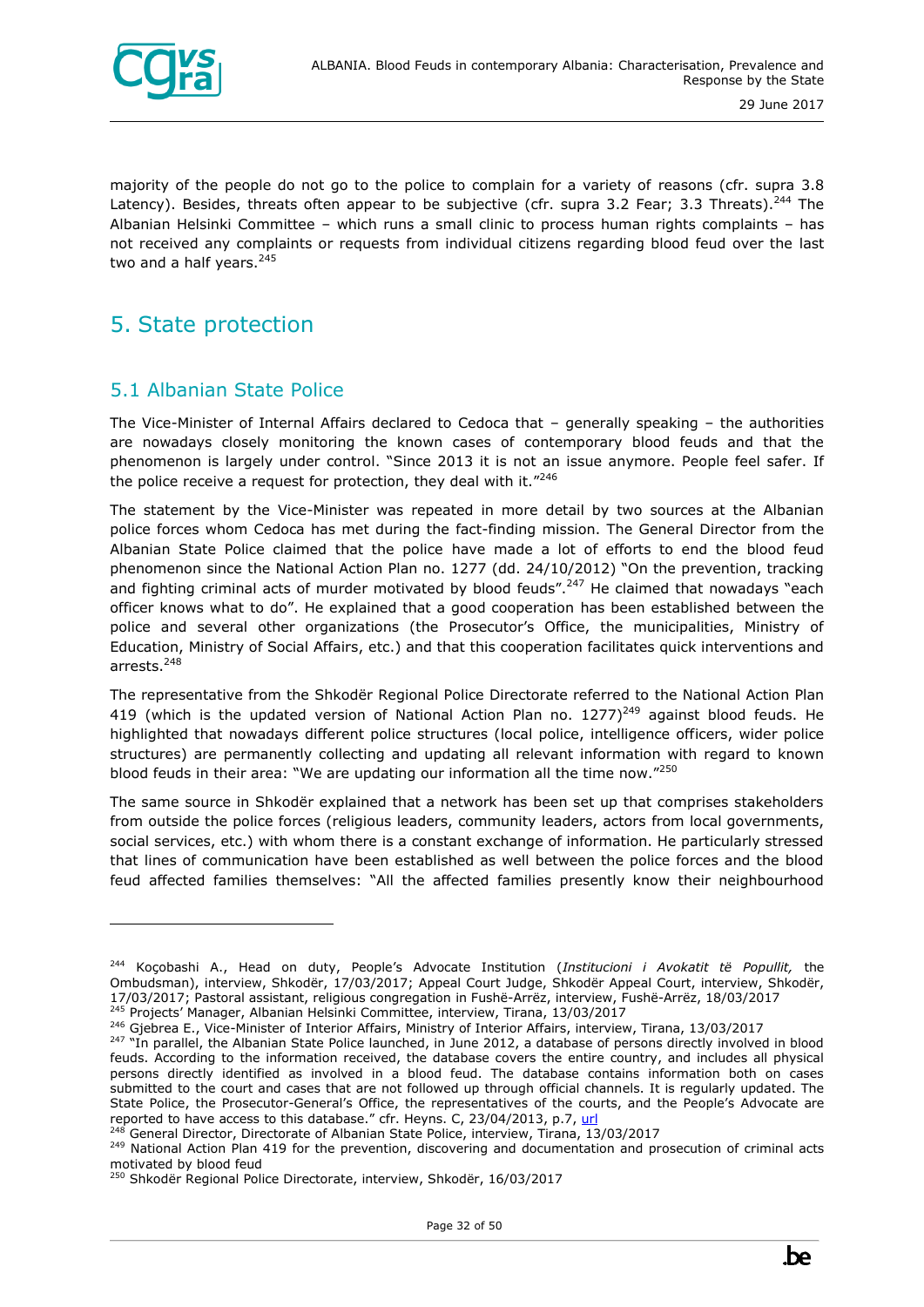

police officers. They have their phone numbers and they have the general emergency numbers. The affected families understand now that the support coming from the police is safer for them."<sup>251</sup>

The representative at the Shkodër Regional Police Directorate explained in more detail that his police officers are supervising the situation of the 68 confined families in the whole region of Shkodër by "contacting them, patrolling regularly and supervising their houses". He stated that "local field officers are ordered to approach them regularly and to stay in contact with them." He also claimed that his officers try to "mitigate, mediate and soothe down" those blood feud affected families who are not living in confinement.<sup>252</sup>

Apart from controlling and monitoring, the police also claimed to actively contribute to the prosecution of citizens who are involved in blood feuds. Both police sources claimed that as soon as there are serious indications of an imminent crime (e.g. a threat) or that a crime was committed, these elements are transferred to the Prosecutor's Office for investigation and prevention.<sup>253</sup> Lastly, both police sources explained their strategies to prevent new blood feuds (cfr. infra 6. Prevention). "When a murder has occurred, the damaged families are immediately monitored proactively in order to prevent that a blood feud will develop. The dynamics of a case are supervised now. We are trying to collect as much information as possible in order to identify elements that indicate the preparation of a revenge killing."<sup>254</sup>

Cedoca's interlocutor at the Shkodër Regional Police Directorate indicated that negligence by police officers in matters related to blood feud are punished severely nowadays: "We can be fired if we do not deposit the complaints that are given by the citizens or if we do not verify information that is provided to us." On the other hand, he also mentioned that the police has to reckon with its "heel of Achilles": Since they are tasked with many other social responsibilities as well, they cannot always be everywhere.<sup>255</sup>

Both police sources argued that the implementation of directives launched by the government to halt the blood feud phenomenon have had a positive impact and they referred to the statistics that indicate a decrease of the phenomenon (cfr. supra 4. Prevalence).

During its fact-finding mission, Cedoca met two experts who expressed strong doubt that the police is capable of controlling, monitoring, preventing and prosecuting the contemporary blood feud phenomenon: Operazione Colomba and Elsa Ballauri. Although they agreed that the police is accessible nowadays and that the police is "at least" hearing the citizens and that they are taking complaints now, they stressed that there are still very important issues of negligence and ineffectiveness at the heart of the police forces. They claimed that the police could do their investigation work much better. "Sometimes the suspects in a contemporary blood feud case are arrested immediately after an incident but what follows is a deficient investigation and the suspects are released again."<sup>256</sup>

However, multiple other non-governmental sources confirmed that the police forces have renewed and strengthened their attention to the phenomenon of contemporary blood feuds and have also acknowledged its effectiveness and impact on the decrease of the phenomenon:

The local representative of the national ombudsman declared that in the past blood feud cases were not investigated at all. They were considered normal. But, according to this source:

<sup>&</sup>lt;sup>251</sup> Shkodër Regional Police Directorate, interview, Shkodër, 16/03/2017

<sup>&</sup>lt;sup>252</sup> Shkodër Regional Police Directorate, interview, Shkodër, 16/03/2017

<sup>&</sup>lt;sup>253</sup> General Director, Directorate of Albanian State Police, interview, Tirana, 13/03/2017; Shkodër Regional Police Directorate, interview, Shkodër, 16/03/2017

<sup>254</sup> Shkodër Regional Police Directorate, interview, Shkodër, 16/03/2017

<sup>&</sup>lt;sup>255</sup> Shkodër Regional Police Directorate, interview, Shkodër, 16/03/2017

<sup>256</sup> Operazione Colomba, interview, Shkodër, 17/03/2017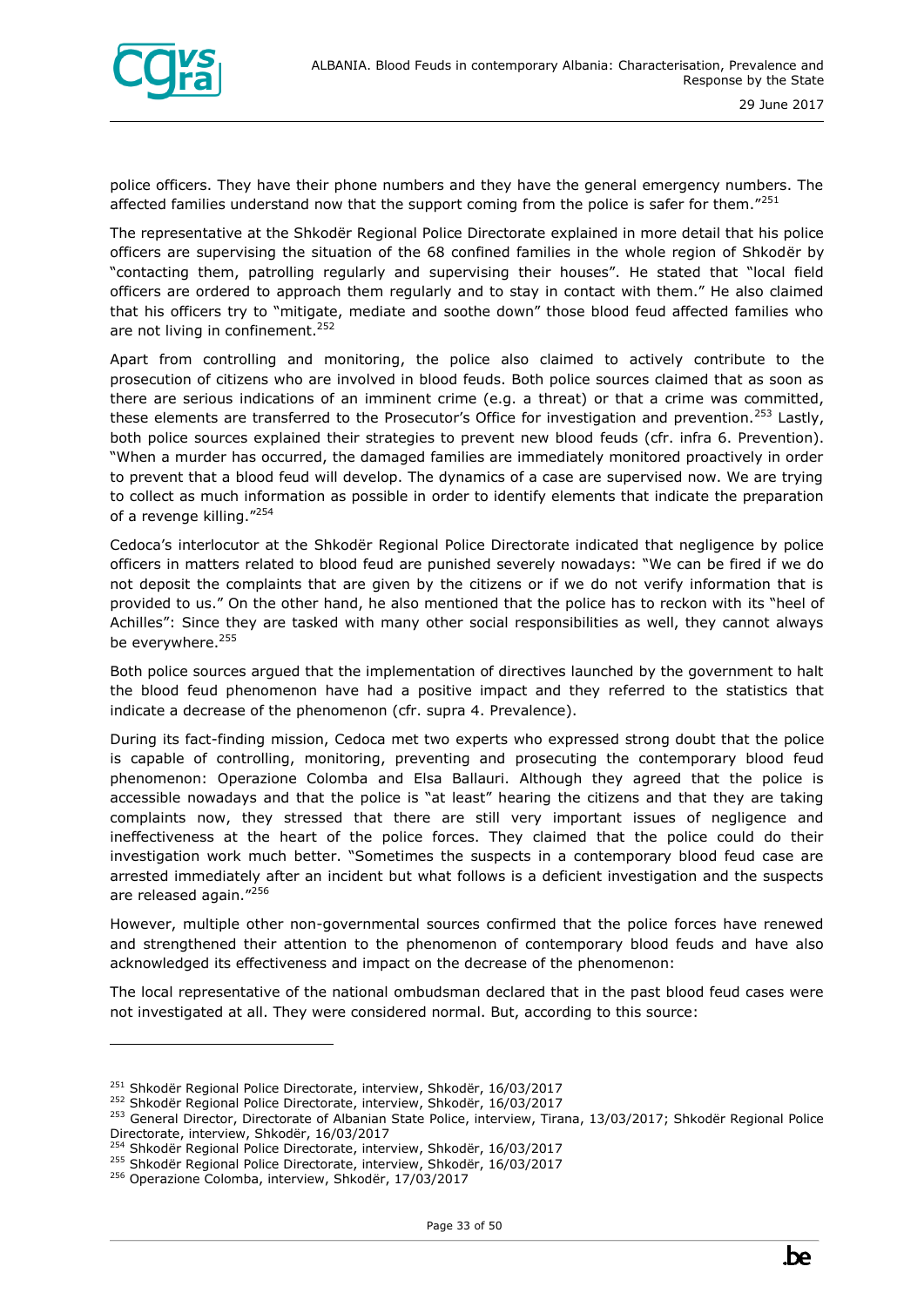

ł

"the presence of the law has very much advanced nowadays. In the last 5-6 years the law and order were re-established. Closed cases have been re-opened and potential blood feud cases are treated with particular attention, even in the remote areas. If something happens, the police will intervene nowadays. Police is eager to solve issues, to resolve disputes. If a dispute arises, the police will act for sure. The police will start a process of investigation and arrest those who pose a threat. They will not leave it like that. There is less space for taking the law in their own hands or for thinking of impunity. Even people in remote areas tend to go to the police station now or denounce to the prosecution office instead of taking the law into their own hands." He also stressed that nowadays police officers can be "laid off and be charged for negligence."<sup>257</sup>

An appeal court judge in Shkodër confirmed that nowadays the police have the data of all the families that are involved in a blood feud. She explained that when a murder has been identified as a potential blood feud case, the police will search for family members who could be involved.<sup>258</sup>

The mayor of Fushë-Arrëz confirmed that the police is present and that they will intervene whenever they are called: "People don't have to protect themselves anymore since the police is there now." He gave the example of a funeral in the beginning of 2017. After the last survivor of a blood feud affected family who resided in the village had died, his children were able to come from abroad to attend the funeral thanks to close police protection. The mayor also stated that the local police is now trying to collect all possible information and data in order to know every person in his municipality who might be affected by blood feuds and threats. But the mayor also pointed at some very concrete shortcomings that are still jeopardizing effective police protection: "The infrastructure and logistics of the police in my commune remain deficient. Sometimes I even have to lend them my private car." He also indicated that the salaries of the police officers are too low to guarantee maximum efficiency. Nevertheless, there is some improvement: "the salaries have risen and the police are more mixed. Police officers are brought in from other places as well. This way they are not too closely connected when something happens."259

Mentor Kikia confirmed that the police forces have identified all the families who are in a blood feud ("Government and police know the cases of isolated persons now.") and he agreed that it is possible now for citizens to reach the police for protection: "Each affected family has a list of phone numbers in case a problem becomes urgent. They can always call. The police will come and intervene, even if a family lives far away." Kikia also acknowledged that there is a real improvement in the registration of complaints, but he warned that a complaint is sometimes too vague for the police to react swiftly. He also explained that nowadays a police officer should have the courage not to register a complaint or to ignore received information in cases where the public uses the media because they feel that their requests and complaints are not answered. He agreed that the blood feud phenomenon has decreased since the state and the police are more powerful. He concluded that" you cannot be 'in blood feud' anymore like that. You want safety and you will reach for the police nowadays. When someone is a target, it is in his interest to have it registered." 260

Liljana Luani confirmed that the police directorate has the right data now and she repeatedly declared that the local police department is always ready to help her and her mission.<sup>261</sup>

<sup>257</sup> Koçobashi A., Head on duty, People's Advocate Institution (*Institucioni i Avokatit të Popullit,* the Ombudsman), interview, Shkodër, 17/03/2017

<sup>258</sup> Appeal Court Judge, Shkodër Appeal Court, interview, Shkodër, 17/03/2017

<sup>&</sup>lt;sup>259</sup> Tuci F., Mayor, City of Fushë-Arrëz, interview, Fushë-Arrëz, 18/03/2017

<sup>260</sup> Kikia M., Journalist and Executive Director of the Forum for Free Thought (*Forumi i Mendimit të Lirë*), interview, Tirana, 14/03/2017

<sup>&</sup>lt;sup>261</sup> Luani L., volunteer teacher with children in blood feud, interview, Shkodër, 16/03/2017; Luani L., volunteer teacher with children in blood feud, e-mail, 18/05/2017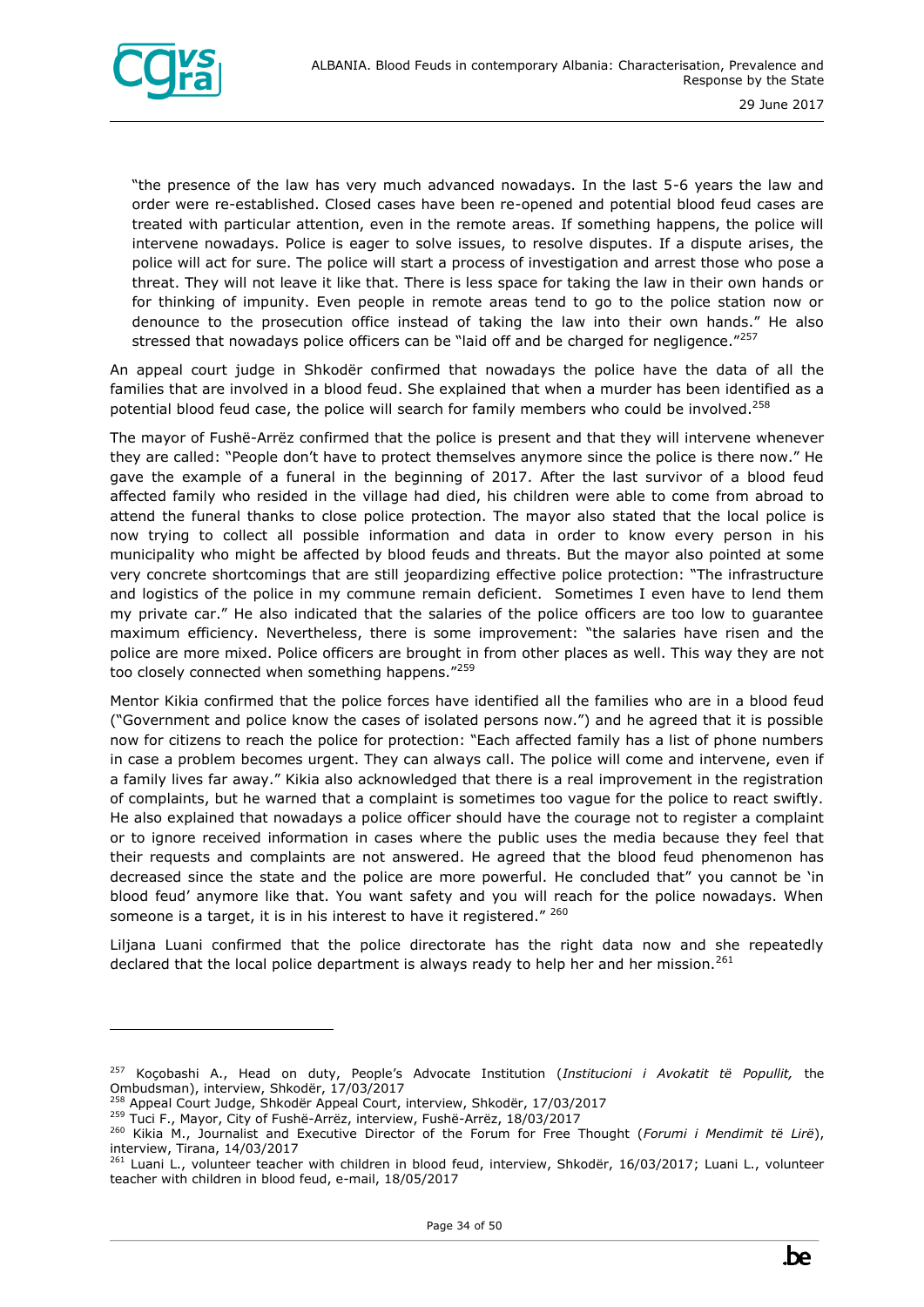

ł

Other sources like professor Gjuraj, the OSCE representatives, Luigj Mila and Rasim Gjoka have unanimously declared that the functioning of the police forces is not problematic anymore even if improvements should be made in efficiency. They all confirmed that the police forces try to identify all the blood feud cases; that they are more professional now in registering complaints and information and that they will try to intervene when the life of citizens is threatened because of a blood feud case.<sup>262</sup>

Generally speaking, as far as the larger sections of Albanian society are concerned, it appears that distrust towards the police does not seem to be an issue anymore. According to the latest "Annual Trust in Governance Opinion Poll" (held by the Institute for Democracy and Mediation (IDM) in 2016), larger sections of Albanian citizens are trusting the police services (66 %) more than any other public service provider.<sup>263</sup> Only two of Cedoca's interlocutors, Operazione Colomba and an expat living in a village with blood feud affected families, claimed that the police forces have to be bribed with so-called "coffee money" in order to intervene (or can be bribed in order not to intervene).<sup>264</sup> However, most sources agree that this is not imaginable in cases where the lives of citizens are under threat.<sup>265</sup> Koçobashi claimed that there is much less space now for impunity at the police level. There is a new generation now that is eager to solve issues, to resolve disputes."266 Concerning corruption, Mila stated that "at least at the police level, there is a lot of improvement".<sup>267</sup>

However, despite improvements in police work and better trust in the police by larger sections of Albanian society, it appears that when citizens find themselves in a contemporary blood feud situation they still tend to avoid contact with the police forces. Multiple sources confirmed that in many cases citizens still cannot overcome feelings of distrust towards the police and keep their problems from them (cfr. supra 3.8 Latency):

According to a representative of the OSCE, blood feud cases are still not always reported to the police: "In spite of the current professionalism, the latency remains in this domain. Especially in the countryside some people consider the legacy of the Kanun more important than the police. This remains a problem because without a perpetrator and a denunciation it is difficult to connect a crime with blood feud. If there is not 100 % proof, they will qualify a crime as `uncertain motivation'."<sup>268</sup>

Koçobashi acknowledged that the mentality of some Albanians is stronger than all the possible efforts by the authorities and that there remain people who continue to "go for self-protection".<sup>269</sup>

Elsa Ballauri indicated that those who file a complaint feel more insecure because they believe it will make their enemies more angry. She claimed that some people are not going to the police because they do not trust the police or other representatives from the State. They believe that only selfisolation can save them.<sup>270</sup>

 $262$  Giuraj T., Professor in Sociology and Rector of the European University of Tirana, interview, Tirana, 15/03/2017; Organization for Security and Co-operation in Europe (OSCE), interview, Tirana, 20/03/2017; Mila L., Executive Director, Justice and Peace Commission of Albania, interview, Shkodër, 16/03/2017; Gjoka R., Executive Director, Foundation for Conflict Resolution and Reconciliation of Disputes (AFCR), interview, Tirana, 13/03/2017

 $263$  Institute for Democracy and Mediation (IDM), 10/02/2017, p. 7, [url](http://www.al.undp.org/content/albania/en/home/library/democratic_governance/opinion-poll--trust-in-governance-2016--.html)

<sup>&</sup>lt;sup>264</sup> Operazione Colomba, interview, Shkodër, 17/03/2017; Expat living in a village with blood feud-affected families, interview, village in Shkodër municipality, 19/03/2017

<sup>265</sup> Kikia M., Journalist and Executive Director of the Forum for Free Thought (*Forumi i Mendimit të Lirë*), interview, Tirana, 14/03/2017

<sup>266</sup> Koçobashi A., Head on duty, People's Advocate Institution (*Institucioni i Avokatit të Popullit,* the Ombudsman), interview, Shkodër, 17/03/2017

<sup>&</sup>lt;sup>267</sup> Mila L., Executive Director, Justice and Peace Commission of Albania, interview, Shkodër, 16/03/2017

<sup>&</sup>lt;sup>268</sup> Organization for Security and Co-operation in Europe (OSCE), interview, Tirana, 20/03/2017

<sup>269</sup> Koçobashi A., Head on duty, People's Advocate Institution (*Institucioni i Avokatit të Popullit*, the Ombudsman), interview, Shkodër, 17/03/2017

<sup>&</sup>lt;sup>270</sup> Ballauri E., Executive Director, Albanian Human Rights Group (AHRG), interview, Tirana, 14/03/2017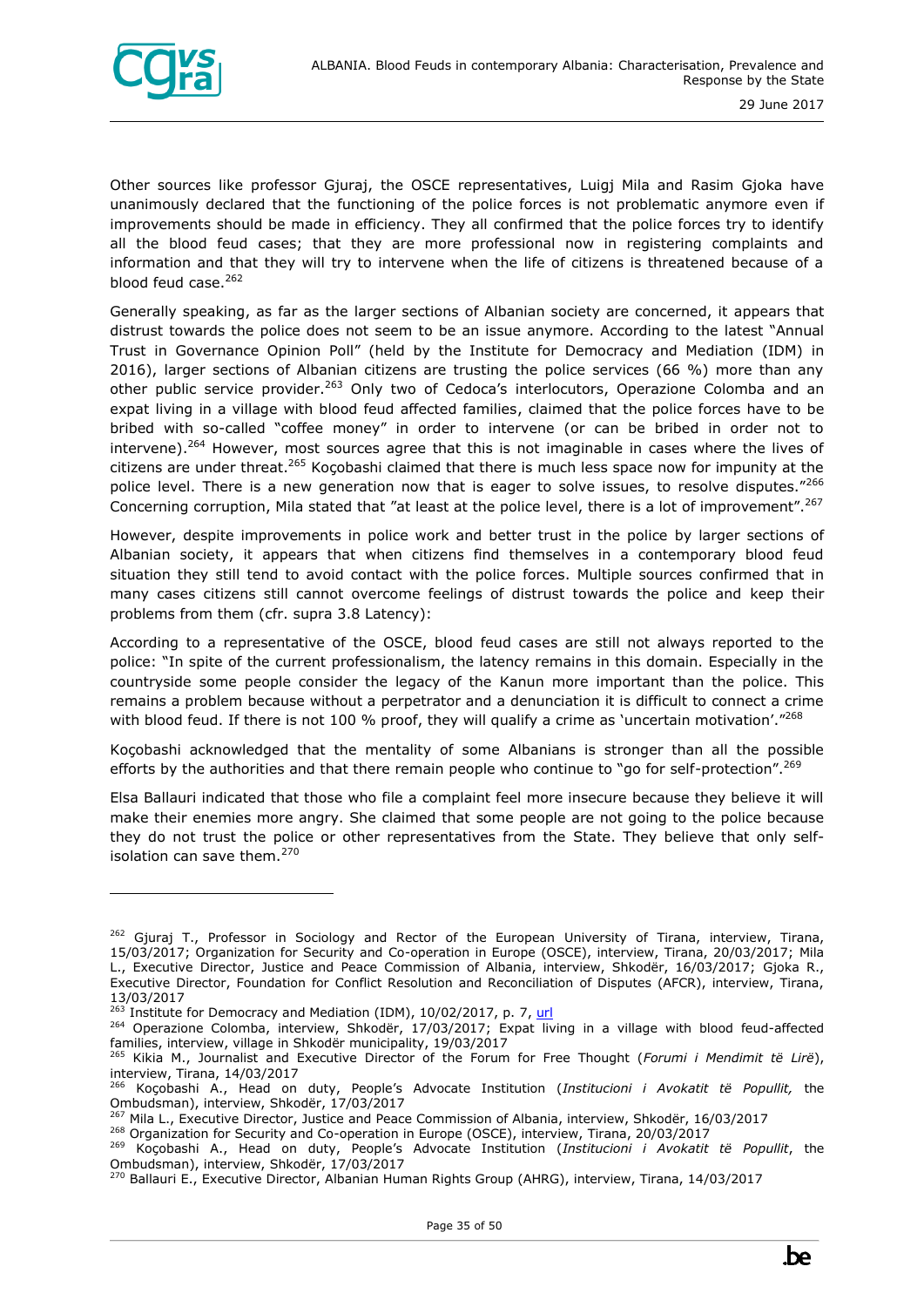

Likewise, Operazione Colomba argued that the affected families do not reach for the police because they do not want to make the opposite family more angry and because they do not trust the police.<sup>271</sup>

#### <span id="page-35-0"></span>5.2 Judiciary

The Director of Cabinet at the Prosecutor's General Office stated that blood feud has been regarded as one of the Cabinet's priorities in the last few years. She cited the EU integration process and the issue of Albanian asylum claims in the EU as the reasons for this. The Director has also explained to Cedoca in more detail how the priorities have been translated into actions on the ground. "In 2013 the Prosecutor's Office has organized a number of roundtables in "every county but especially in Lezhë, Pukë, Tropojë and Shkodër in order to investigate the real number of confined people and to inform itself what to do in order to minimize the blood feud phenomenon." Then in 2013 and 2014 officers of the prosecutor went to "every house where there was a claim linked with blood feud" in order to obtain "enough evidence to start a case". The Director of Cabinet explained that 200 families in Shkodër have been approached "from which it was claimed that they were in conflict because of a murder case in the 1990s."<sup>272</sup>

The Director of Cabinet at the Prosecutor's General Office also declared that they have not organized new roundtables since 2013 but she added that the identified blood feud cases are monitored by the authorities and that the field work is basically a police task. However, she claimed that as soon as the Prosecutor's Office receives a referral of a new intervention by the police, it will become a  $case.<sup>273</sup>$ 

Representatives of Prosecutors' Offices from the north confirmed that they now have access to the police database with all the collected information on potentially at-risk families. They explained that the collected information is helpful to assess whether a new crime case can be identified as a contemporary blood feud case stemming from issues in the past.<sup>274</sup>

Koçobashi confirmed that in the year 2013 several roundtables initiated by the Prosecutor's Office were held in Shkodër. They were attended by the local prosecutors, court directors (first instance and appeal) and by a number of judges. "File by file they have scrutinized cases that contained potential indications of a contemporary blood feud. " He also confirmed that in response to the roundtables an order was issued by the prosecutor for the police commissariats to go out in the field to identify potential blood feud elements or threats (cfr. supra 5.1 Albanian State Police). Koçobashi declared that these steps meant a huge change of direction for the local prosecutors because "in the past cases were closed and it was decided not to continue when there was no immediate proof."275

According to Koçobashi, in 2015-2016 more progress was made in the field of cooperation between the Prosecutor's Office and other institutions. He referred to the presence of the prosecutors at multiple roundtables with different stakeholders and to an order from the Prosecutor's Office to the police commissariats to re-open old cases that had been closed because of a lack of evidence. Also, the Prosecutor's Office has initiated criminal investigations against people who issued fake attestations, and charged them with fraud and abuse of power (cfr. infra 7. Attestations).<sup>276</sup>

<sup>&</sup>lt;sup>271</sup> Operazione Colomba, interview, Shkodër, 17/03/2017

<sup>&</sup>lt;sup>272</sup> Director of Cabinet, Prosecutor General Office, interview, Tirana, 13/03/2017

<sup>273</sup> Director of Cabinet, Prosecutor General Office, interview, Tirana, 13/03/2017

<sup>&</sup>lt;sup>274</sup> Regional Prosecutor's Offices of Shkodër, Lezhë, Tropojë and Pukë, interview, Shkodër, 16/03/2017

<sup>275</sup> Koçobashi A., Head on duty, People's Advocate Institution (*Institucioni i Avokatit të Popullit*, the Ombudsman), interview, Shkodër, 17/03/2017

<sup>276</sup> Koçobashi A., Head on duty, People's Advocate Institution (*Institucioni i Avokatit të Popullit*, the Ombudsman), interview, Shkodër, 17/03/2017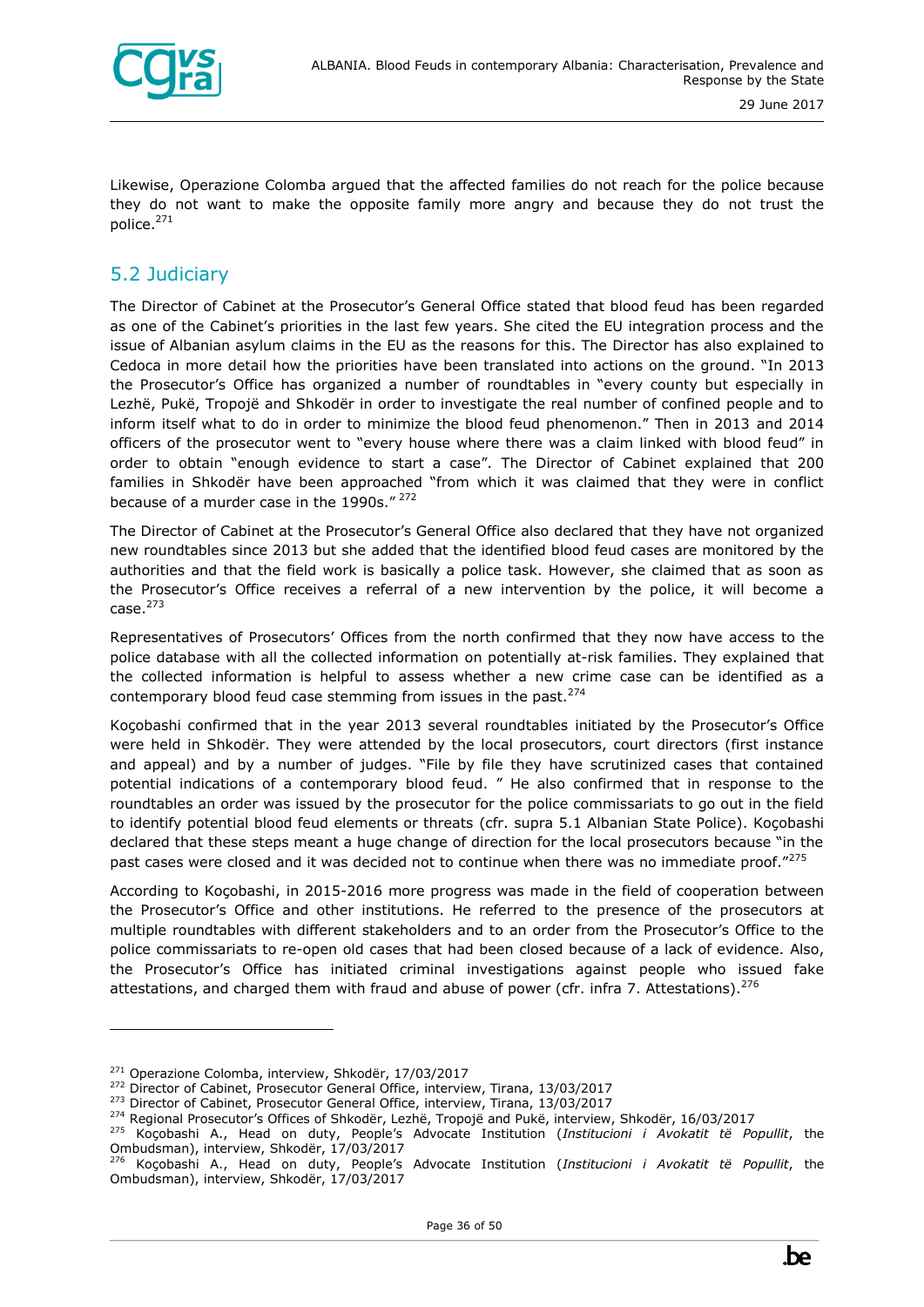

There have been legislative changes as well since 2012. The Albanian Penal Code was amended in September 2012 and in May 2013. Murder for blood feud is punishable by no less than 30 years or life imprisonment according to article 78/a of the Penal Code. The amendments also resulted in a sentence of up to 3 years of imprisonment under article 83/a: serious threats of revenge or blood feud, threats against a person to be locked up at home; and article 83/b: incitement to blood feud.<sup>277</sup>

According to the Prosecutor's Office, the increased severity of the penal code concerning sentences for crimes related to blood feud has proved its effect in reducing such crimes.<sup>278</sup> At the Shkodër Regional Police Directorate they agreed that the amendments to the penal code have contributed to reduce the phenomenon. Operazione Colomba agreed that the new articles on punishment for blood feud-related crimes are implemented but "a culture of revenge" still needs to be discouraged.<sup>279</sup>

The Prosecutor's Office provided a list with statistics on court cases related to blood feud from 2013- 2016.<sup>280</sup> The first part concerns court cases for murders for revenge killings under article 78/2 of the penal code. The second part concerns court cases for murders for blood feud under article 78/a of the penal code. These statistics show the number of cases in different stages of the judicial procedure per year. One needs to take into account that a conviction in one specific year does not mean that the murder took place in the same year. The same applies for other stages in the procedure. The statistics can be found in the table below.

| <b>Murders</b> |                          | Article 78/2                | Article 78/a          |  |
|----------------|--------------------------|-----------------------------|-----------------------|--|
|                |                          | <b>Murder for hakmarrja</b> | Murder for gjakmarrja |  |
| 2013           | Procedure started        | $\overline{7}$              | $\overline{3}$        |  |
|                | <b>Court Proceedings</b> | 5                           | 1.                    |  |
|                | <b>Accused</b>           | $\overline{4}$              | $\overline{2}$        |  |
|                | Accused sent to court    | 7                           | 1                     |  |
|                | Convicted                | $\overline{2}$              | 0                     |  |
| 2014           | Procedure started        | $\Omega$                    | 8                     |  |
|                | <b>Court Proceedings</b> | $\overline{2}$              | $\overline{3}$        |  |
|                | Accused                  | $\Omega$                    | 7                     |  |
|                | Accused sent to court    | $\mathcal{P}$               | $\overline{4}$        |  |
|                | Convicted                | 5                           | $\overline{2}$        |  |
| 2015           | Procedure started        | $\Omega$                    | 3                     |  |
|                | <b>Court Proceedings</b> | 1                           | 3                     |  |
|                | <b>Accused</b>           | $\Omega$                    | $\overline{4}$        |  |
|                | Accused sent to court    | 1.                          | 4                     |  |
|                | Convicted                | $\overline{2}$              | 4                     |  |
| 2016           | Procedure started        | 6                           | 2                     |  |
|                | <b>Court Proceedings</b> | $\overline{3}$              | $\Omega$              |  |
|                | Accused                  | 15                          | 2                     |  |
|                | Accused sent to court    | 9                           | 1                     |  |
|                | Convicted                | 1                           | 0                     |  |

<sup>&</sup>lt;sup>277</sup> Journal Officiel de la République d'Albanie, 20/05/2013, p.32, [url;](http://www.qbz.gov.al/botime/fletore_zyrtare/2013/PDF-2013/83-2013.pdf) Criminal Code of the Republic of Albania, 18/06/2015, Article 78/a, 83/a, 83/b [, url;](http://rai-see.org/wp-content/uploads/2015/08/Criminal-Code-11-06-2015-EN.pdf) Open Data, 2017, [url](http://open.data.al/en/lajme/lajm/id/1918/titull/Criminal-proceedings-against-murder-threats-and-incitement-of-revenge-and-blood-feud-during-2005-2015)

<sup>&</sup>lt;sup>278</sup> Director of Cabinet, Prosecutor General Office, interview, Tirana, 13/03/2017

<sup>279</sup> Operazione Colomba, interview, Shkodër, 17/03/2017

<sup>&</sup>lt;sup>280</sup> Director of Cabinet, Prosecutor General Office, e-mail, 13/03/2017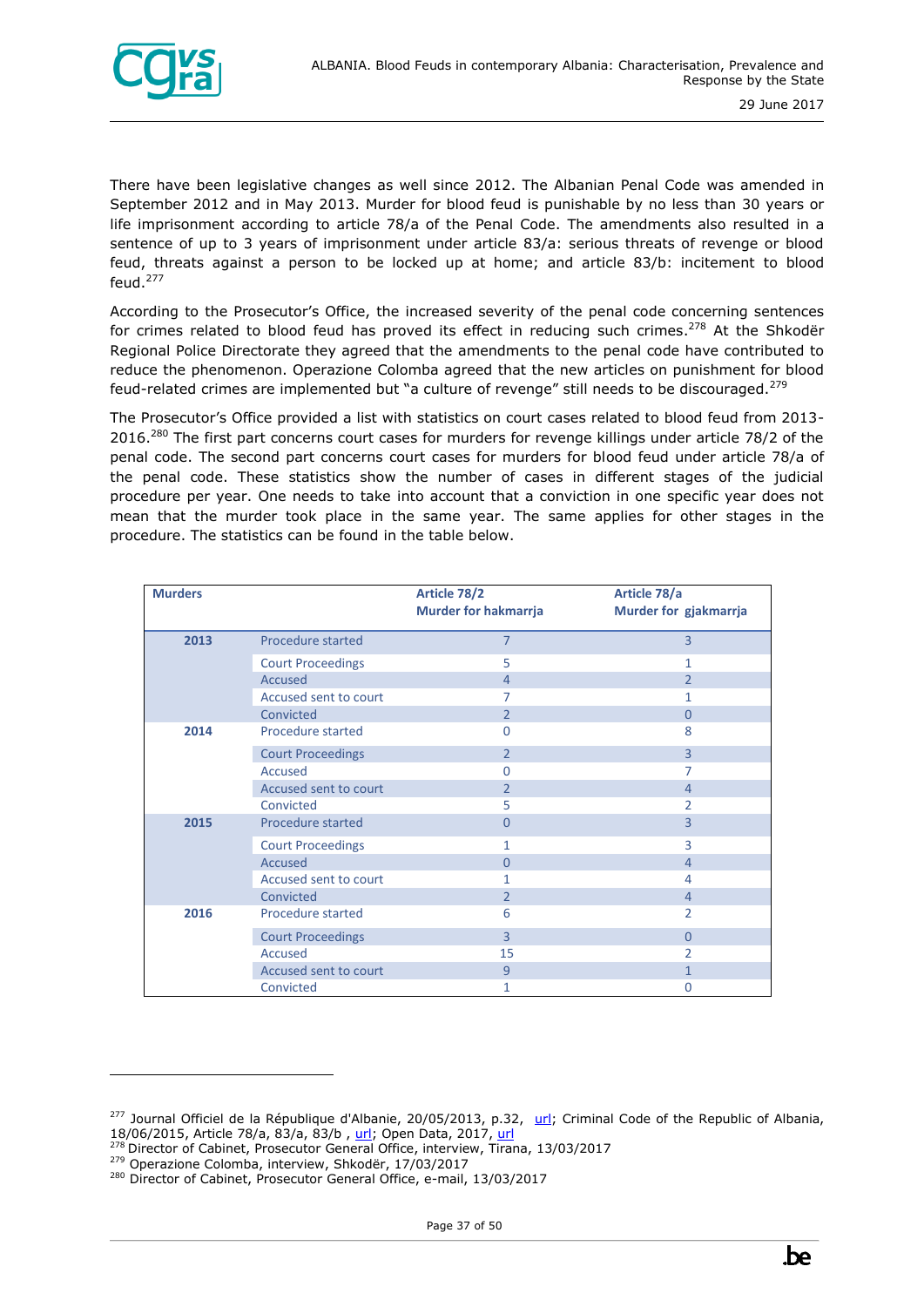

The Director of Cabinet from the Prosecutor's Office in Tirana claimed that in a court case the prosecutor will always ask for the maximum penalties.<sup>281</sup> The local prosecutors also declared that in the majority of the cases they ask for the highest penalties.<sup>282</sup> The appeal court judge Cedoca spoke claimed that convictions in Shkodër district range from 32 years minimum to life sentence, but when someone is convicted for blood feud, the person can receive a reduction of his sentence from the first instance court, according to the law.<sup>283</sup>

In the media it was reported that since 2013 blood feud cases are to be treated by the Serious Crimes court (*Gjykata e Krimeve të Rënda*).<sup>284</sup> However, a judge from an appeal court in Shkodër declared that blood feud cases (78, 83/a and 83b) are currently still treated by district courts.<sup>285</sup>

According to most consulted experts<sup>286</sup>, the increased severity of the penal code concerning sentences for crimes related to blood feud has proved its effects in reducing such crimes. Mentor Kikia for example confirmed that a lot of people have been arrested after the amendments in the penal code and that judges do not have an alternative anymore but to give the proscribed, fixed penalty. He also indicated that families are attempting "manoeuvres" now in order to receive lower sentences such as having their minors to pose as the perpetrators.<sup>287</sup>

In his 2011 report, Philip Alston noted that "A number of interlocutors also raised concerns about the impact of corruption in the justice system on charges and sentencing for blood feud-related killings. There is at least a widely held perception that bribing a judge may result in a lower sentence. Bribing a prosecutor was also seen as a means of reducing the potential charge from that for blood feuds,…"<sup>288</sup> Also according to latest (2017) annual Trust in Governance Opinion poll (organized by IDM in Albania), more than half of the citizens are still not satisfied with judiciary services (66%) (along with employment services (78%), and with social welfare services (60%)).<sup>289</sup>

Multiple interlocutors stated that the judiciary remains the weak point and they especially stressed the issue of corruption at the level of the judiciary.<sup>290</sup> Liljana Luani believed that families "pay to avoid heavy sentences". She claimed that she has knowledge of many perpetrators who live freely because lawyers, judges and prosecutors were bribed to avoid heavy sentences. She hoped that the reforms of the judiciary and the vetting system will solve the problem.<sup>291</sup> A representative from Operazione Colomba also said that judges can be bribed, although she acknowledged that a lot has been done to counter this in recent years. She also claimed that judges can be bribed in order to release convicted blood feud murderers before they have served their sentence.<sup>292</sup> Large sums of



<sup>&</sup>lt;sup>281</sup> Director of Cabinet, Prosecutor General Office, interview, Tirana, 13/03/2017

<sup>&</sup>lt;sup>282</sup> Regional Prosecutor's Offices of Shkodër, Lezhë, Tropojë and Pukë, interview, Shkodër, 16/03/2017

<sup>&</sup>lt;sup>283</sup> Appeal Court Judge, Shkodër Appeal Court, interview, Shkodër, 17/03/2017

<sup>&</sup>lt;sup>284</sup> "Blood feuds have been a competence of the Serious Crimes since when it was established, but were removed in September 2004." cfr. Top Channel, 08/06/2013, url

<sup>285</sup> Appeal Court Judge, Shkodër Appeal Court, interview, Shkodër, 17/03/2017

<sup>&</sup>lt;sup>286</sup> Shkodër Regional Police Directorate, interview, Shkodër, 16/03/2017; Director of Cabinet, Prosecutor General Office, interview, Tirana, 13/03/2017

<sup>287</sup> Kikia M., Journalist and Executive Director of the Forum for Free Thought (*Forumi i Mendimit të Lirë*), interview, Tirana, 14/03/2017

<sup>&</sup>lt;sup>288</sup> Alston P., 14/03/2011, p. 9[, url](http://reliefweb.int/report/albania/report-special-rapporteur-extrajudicial-summary-or-arbitrary-executions-philip-alston)

<sup>&</sup>lt;sup>289</sup> Institute for Democracy and Mediation (IDM), 10/02/2017, p. 7, [url](http://www.al.undp.org/content/albania/en/home/library/democratic_governance/opinion-poll--trust-in-governance-2016--.html)

<sup>&</sup>lt;sup>290</sup> Gjoka R., Executive Director, Foundation for Conflict Resolution and Reconciliation of Disputes (AFCR), interview, Tirana, 13/03/2017; Ballauri E., Executive Director, Albanian Human Rights Group (AHRG), interview, Tirana, 14/03/2017; Kikia M., Journalist and Executive Director of the Forum for Free Thought (*Forumi i Mendimit të Lirë*), interview, Tirana, 14/03/2017

<sup>&</sup>lt;sup>291</sup> Luani L., volunteer teacher with children in blood feud, interview, Shkodër, 16/03/2017

<sup>292</sup> Operazione Colomba, interview, Shkodër, 17/03/2017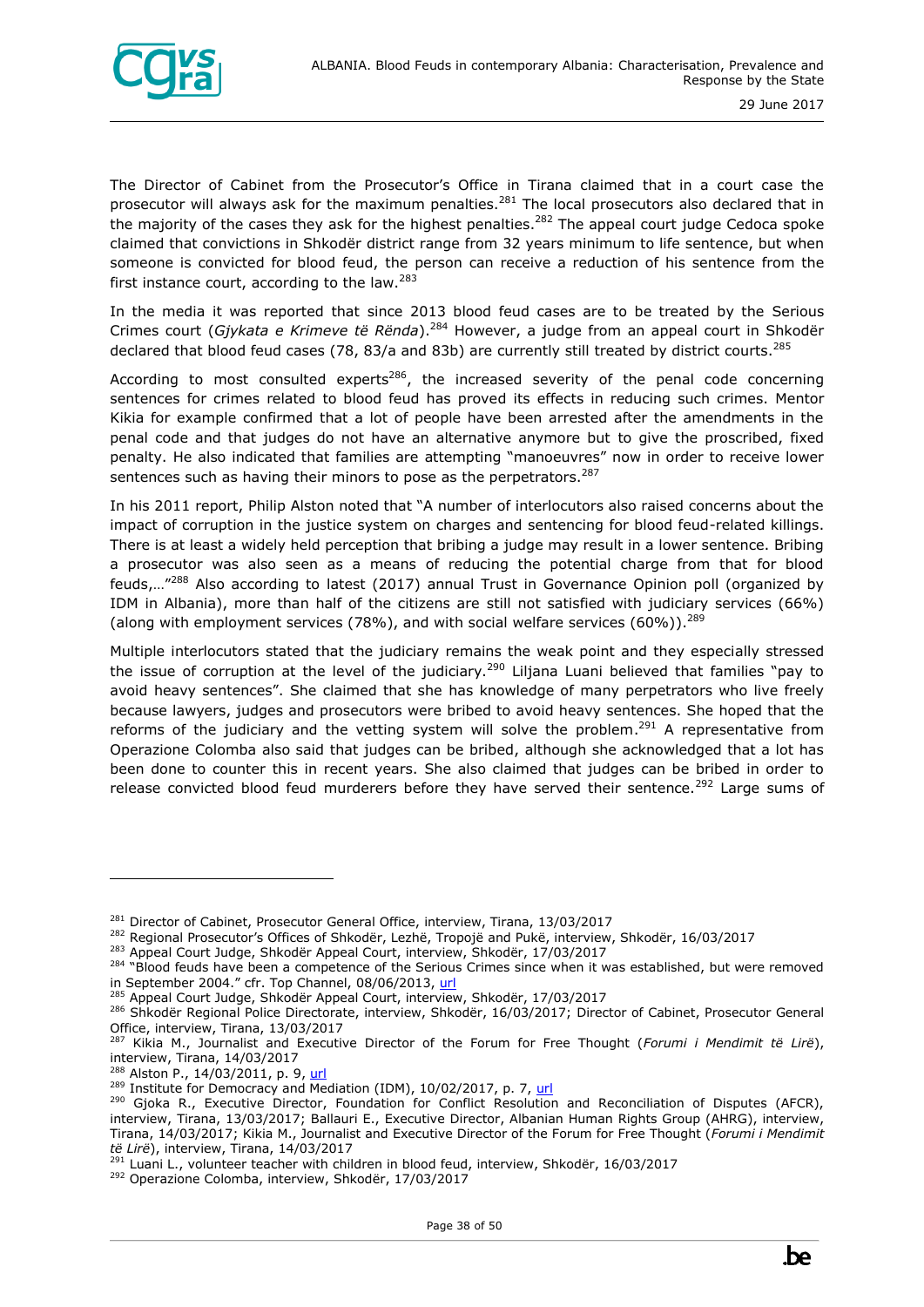

money are collected abroad or via the criminal circuits for this purpose.<sup>293</sup> Mila claimed that there is a lot of "dirty money from prostitution and drugs business" and that judges can be bribed.<sup>294</sup>

Professor Gjuraj claimed that poor citizens are not able to bribe a judge. He claimed that only those who have strong ties with politics are able to influence court decisions. "Hence the importance of the vetting process and the decriminalization law."<sup>295</sup> According to Mentor Kikia, judges can be bribed, yet he believed this only occurs rarely in cases of blood feud.<sup>296</sup>

Both the Director of Cabinet of the Prosecutor's Office in Tirana and the local prosecutors in the north have complained that many blood feud affected families do not want to collaborate with the judiciary. The Director declared that 175 out of 200 families who were living in conflict (during their study in 2013-2014) because of a previous murder and who were asked for a denunciation in order to start a court case, have refused to denounce. "They were frightened. They don't want to collaborate. This is a real problem." A delegation of local prosecutors with whom Cedoca talked stated that the family of the confined never declare to the prosecutor or the police that they have received threats. "In those cases, we can do nothing. The state structures are not powerful enough. We cannot take measures if they don't denounce." The prosecutors can only take action when a crime has happened. "The state can merely only punish a murderer, the person who has committed a crime or a murder. In case of threats, the state can do nothing when there is no denunciation."<sup>297</sup>

Also the appeal court judge Cedoca met stated that the blood feud-affected families generally try to avoid the authorities. "They want to deal with the issue themselves. They also try to confuse the judges in the court room. They try to make the judges believe that it was a 'normal murder' and not a blood feud murder." She added that sometimes, however, the accused are also proud to have perpetrated a blood feud killing.<sup>298</sup>

All of Cedoca's interlocutors agree upon the fact that a fair sentence for an offender could help to prevent future conflicts or prevent escalation of existing conflicts.

<sup>&</sup>lt;sup>293</sup> Operazione Colomba, interview, Shkodër, 17/03/2017

<sup>&</sup>lt;sup>294</sup> Mila L., Executive Director, Justice and Peace Commission of Albania, interview, Shkodër, 16/03/2017

<sup>&</sup>lt;sup>295</sup> Gjuraj T., Professor in Sociology and Rector of the European University of Tirana, interview, Tirana, 15/03/2017

<sup>296</sup> Kikia M., Journalist and Executive Director of the Forum for Free Thought (*Forumi i Mendimit të Lirë*), interview, Tirana, 14/03/2017

<sup>&</sup>lt;sup>297</sup> Regional Prosecutor's Offices of Shkodër, Lezhë, Tropojë and Pukë, interview, Shkodër, 16/03/2017

<sup>298</sup> Appeal Court Judge, Shkodër Appeal Court, interview, Shkodër, 17/03/2017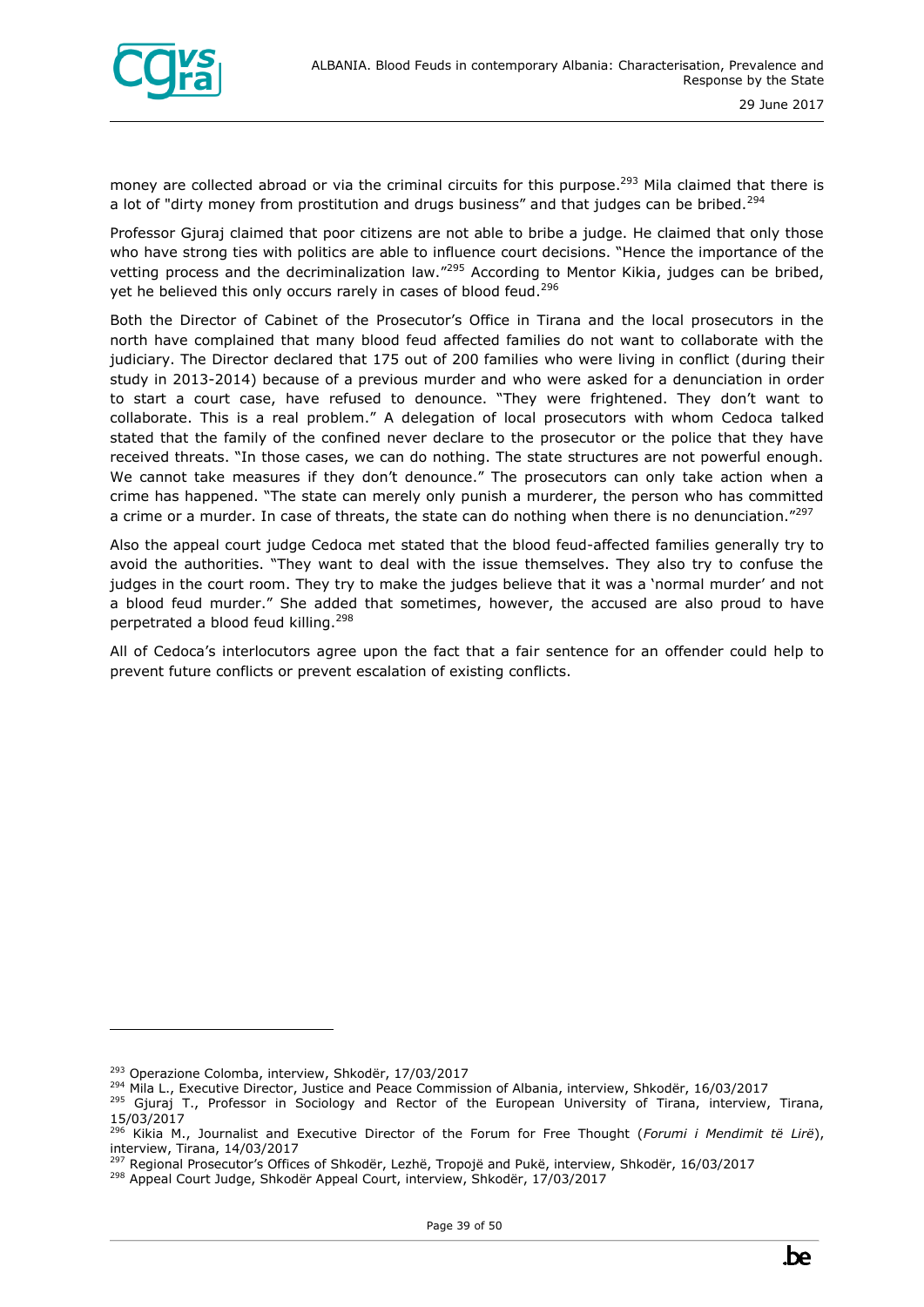

## <span id="page-39-0"></span>6. Prevention

#### <span id="page-39-1"></span>6.1 Prevention by state actors

The General Director from the Albanian State Police Directorate declared that, following the 2012 action plan (cfr. supra 5. Protection), the police has taken several measures to increase the prevention of blood feud. He declared that his police officers proactively approach a person as soon as there are indications that he or she will commit a crime.<sup>299</sup> The representative from the Shkodër Regional Police Directorate indicated that intelligence officers will assess whether there are somewhere intentions to take revenge and evaluate the situation by analysing how the families feel about the blood feud. He also referred to the permanent communication, negotiation and mitigation by his officers with families affected by blood feud and declared that the police also inform the Prosecutor's Office of preventive police actions. The success rate of these preventive measures is documented but was not shared with Cedoca. The police representative argued that the statistics on blood feud (related crimes) speak for themselves. Nevertheless, he also said that it will take 25 more years to change the revengeful mentality of some Albanians.<sup>300</sup>

According to the Prosecutor's Office, the harshening of the sentences for blood feud related crimes can also be seen as a preventive measure. $301$  In his 2015 report, the Ombudsman praises the efforts made by the Prosecutor's Office of Shkodër in 2014 to visit all families who were known to be in a conflict and to register all claims from persons under threat of being confined (cfr. supra 5. Protection). The Ombudsman believes that these actions have contributed to the prevention of blood feud in Shkodër and have encouraged people to move freely.<sup>302</sup>

However, not all of Cedoca's interlocutors are convinced that the police and the Prosecutor's Office are sufficiently active in prevention. According to Rasim Gjoka, there are different initiatives coming from the police but the problem is the implementation of these initiatives.<sup>303</sup> Elsa Ballauri stated that the police most often respond to crimes reactively instead of proactively.<sup>304</sup>

Prevention also has to do with addressing broader issues. The mayor of Fushë-Arrëz argued that Albania has developed rapidly but that a lot of people have been left behind. He pointed out that many socio-economic issues have to be addressed in the long term in order to eradicate the phenomenon because, according to him, "poverty is the mother of evil". 305

Many interlocutors argued that the Albanian State could do much more in its fight against blood feud than merely strengthening the police and the judiciary, as the phenomenon is linked to socioeconomic context and to traditional mind-sets as well. A representative of Operazione Colomba explained that "It's not only about punishment but there is also a socio-cultural dimension. Many people who are in need to receive justice are from very poor and backward backgrounds and they are not even able to ask for justice. They do not know who to approach."306

Mentor Kikia argued that from now on socio-political strategists should also be consulted. He stated that: "Blood feud should no longer be a police matter only. Nowadays, the police have the names,

- <sup>301</sup> Director of Cabinet, Prosecutor General Office, interview, Tirana, 13/03/2017
- 302 People's Advocate Institution, 12/2015, p. 11, [url](http://www.avokatipopullit.gov.al/sq/raporte-t%C3%AB-ve%C3%A7anta)

<sup>&</sup>lt;sup>299</sup> General Director, Directorate of Albanian State Police, interview, Tirana, 13/03/2017

<sup>300</sup> Shkodër Regional Police Directorate, interview, Shkodër, 16/03/2017

<sup>303</sup> Gjoka R., Executive Director, Foundation for Conflict Resolution and Reconciliation of Disputes (AFCR), interview, Tirana, 13/03/2017

<sup>&</sup>lt;sup>4</sup> Ballauri E., Executive Director, Albanian Human Rights Group (AHRG), interview, Tirana, 14/03/2017

<sup>305</sup> Tuci F., Mayor, City of Fushë-Arrëz, interview, Fushë-Arrëz, 18/03/2017

<sup>306</sup> Operazione Colomba, interview, Shkodër, 17/03/2017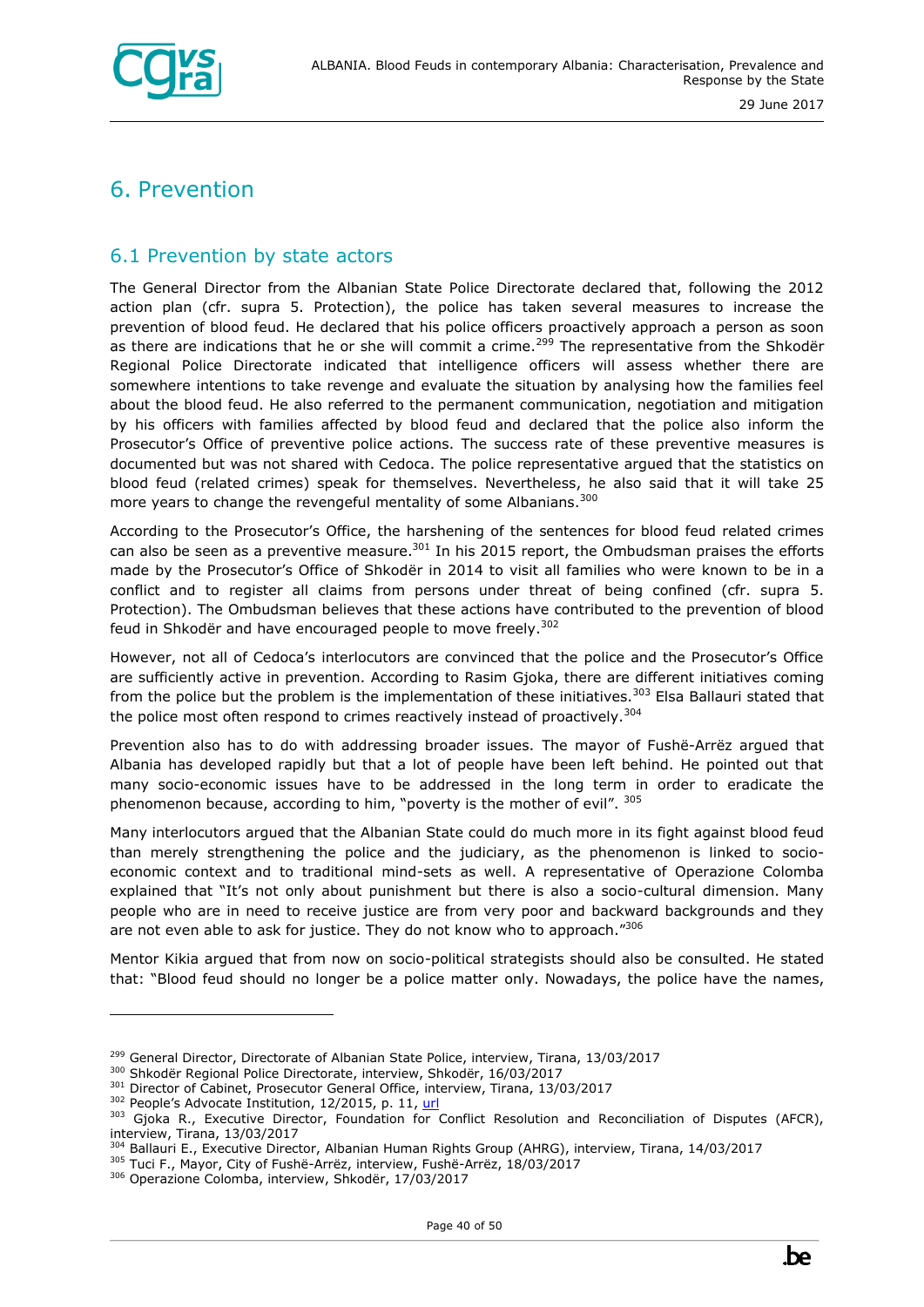

the exact numbers and they are in contact with the affected people but they cannot change the mentality and the psychology of the people." Mentor Kikia saw an important role for the so-called Coordinating Council<sup>307</sup> in this perspective: "What the Coordinating Council should do is the psychological treatment of all these families, which is more important than just having their names in a list. The council should coordinate the care of the social part of the phenomenon. They have to work on the mentality and the psychology."308

Echoing Kikia, Luigj Mila stated that nowadays "It is not only a matter of the law and the authorities. It is also a matter of civilization like education, awareness, conditions of life, exchange, openness, resolution of the property issues, less guns." Like Kikia he stated that it also takes civilization to change the mentality and that the Coordinating Council could play an important role: "Tirana cannot solve the problem by ignoring it or by just blaming the Catholics in the North. $^{7309}$ 

The Ombudsman also considers that the "Coordinating Council on the fight against blood feud" which was to be created under a 2005 law - could play an important role in preventing blood  $feud.<sup>310</sup>$ 

The authorities, however, have not implemented the law on the Coordinating Council. According to the Vice-Minister of Interior Affairs, the Coordinating Council is no longer needed because the number of people affected by blood feud is decreasing.  $311$ 

Alfred Koçobashi and the OSCE representative referred to an important roundtable gathering in March 2015 attended by local prosecutors and other judicial representatives at which plans were made to act together with civil society groups in order to prevent new incidents of contemporary blood feud.<sup>312</sup> Cedoca is however not aware of recent initiatives by the Albanian government to increase awareness and to work on prevention.

In the absence of the Coordinating Council, the Ombudsman has repeatedly recommended that the Ministry of Education contribute to the prevention of blood feud by raising awareness through education about the importance of tolerance and the negative effects of self-justice, blood feud and revenge.<sup>313</sup> However, it is not known to Cedoca if and how these recommendations are implemented. Liljana Luani told Cedoca that she has received support from the Ministry of Education in the form of didactic teaching tools and through expressions of interest in her work.<sup>314</sup> Another teacher Cedoca spoke to claimed that she has never received official instructions on how to work on children's mentality with regard to blood feud.<sup>315</sup> According to Liljana Luani, teachers are obliged to inform the authorities when they know of a case of a child affected by blood feud.<sup>316</sup> The former teacher confirmed that she informs the authorities of such cases, although she has never received official instructions concerning this.<sup>317</sup>

<sup>&</sup>lt;sup>307</sup> Law No. 9389 "On the creation and functioning of the Coordinating Council for the Fight against blood feuds" passed on 04/05/2005 aimed at coordinating all the possible efforts and actors in Albania in order to fight the phenomenon

<sup>308</sup> Kikia M., Journalist and Executive Director of the Forum for Free Thought (*Forumi i Mendimit të Lirë*), interview, Tirana, 14/03/2017

<sup>&</sup>lt;sup>309</sup> Mila L., Executive Director, Justice and Peace Commission of Albania, interview, Shkodër, 16/03/2017 <sup>310</sup> People's Advocate Institution, 12/2015, p. 13, [url](http://www.avokatipopullit.gov.al/sq/raporte-t%C3%AB-ve%C3%A7anta)

<sup>&</sup>lt;sup>311</sup> Gjebrea E., Vice-Minister of Interior Affairs, Ministry of Interior Affairs, interview, Tirana, 13/03/2017

<sup>312</sup> Koçobashi A., Head on duty, People's Advocate Institution (*Institucioni i Avokatit të Popullit*, the Ombudsman), interview, Shkodër, 17/03/2017; Organization for Security and Co-operation in Europe (OSCE), interview, Tirana, 20/03/2017

<sup>&</sup>lt;sup>313</sup> People's Advocate Institution, 12/2015, p. 17, [url](http://www.avokatipopullit.gov.al/sq/raporte-t%C3%AB-ve%C3%A7anta)

<sup>&</sup>lt;sup>314</sup> Luani L., volunteer teacher with children in blood feud, interview, Shkodër, 16/03/2017

<sup>&</sup>lt;sup>315</sup> Teacher in the area of Shkodër (also with children in blood feud), e-mail, 18/05/2017

<sup>&</sup>lt;sup>316</sup> Luani L., volunteer teacher with children in blood feud, interview, Shkodër, 16/03/2017

<sup>&</sup>lt;sup>317</sup> Teacher in the area of Shkodër (also with children in blood feud), e-mail, 18/05/2017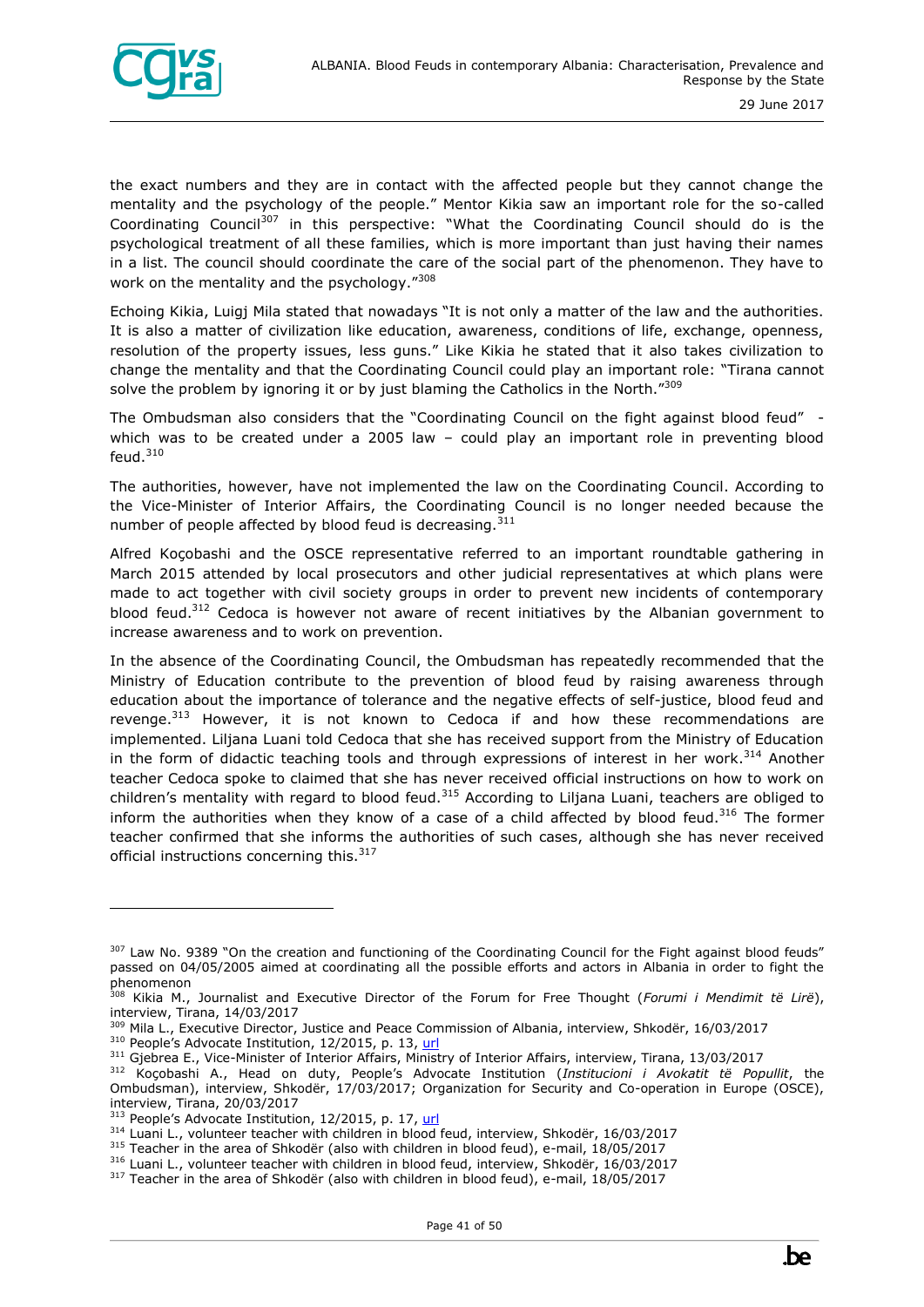

#### <span id="page-41-0"></span>6.2 Prevention by non-state actors

A representative of Operazione Colomba explained how her organization actively works on prevention by organizing awareness campaigns among civil society and national institutions. Operazione Colomba directly involves the local population in its monthly demonstrations in Shkodër and Tropojë. Operazione Colomba thus aims to open a dialogue about blood feud and its consequences.<sup>318</sup> Operazione Colomba also has working groups with youngsters and women who are affected by blood feud. According to Operazione Colomba, the members of the youngsters' groups believe it is "a very bad tradition" and want to struggle to overcome it. $319$  Besides, Operazione Colomba closely cooperates with the Ombudsman by organizing conferences and periodic meetings. In this way, different (local) institutions are stimulated to work together to look for a solution to overcome the phenomenon of blood feud. However, the representative of Operazione Colomba argued that they have not received a lot of response from the public prosecutors or from the mayor of Shkodër. <sup>320</sup>

Mentor Kikia also spoke about protests he organized in different cities in Albania after a 17-year old girl was killed. He emphasized the importance to talk about blood feud and break the taboo because "if we remain silent, the phenomenon will not stop. $"321"$ 

AFCR has been working on the education of other stakeholders. Its network of mediators in the north of Albania also aims at the prevention of further escalation of existing conflicts.<sup>322</sup> According to Rasim Gjoka, the catholic church in Shkodër has also been successful in preventing conflicts or escalation of conflicts.<sup>323</sup> A priest from a religious congregation in Fushë-Arrëz said that he has contributed to the prevention of the escalation of existing conflicts by talking to the opposing families.<sup>324</sup> Luigj Mila confirmed that the Catholic church has contributed to diminishing the phenomenon by ordering the excommunication of any potential perpetrator by the local bishops. Mila claimed that the deterrent was successful because the locals "are more afraid of God than of the State".<sup>325</sup>

 $318$  Operazione Colomba, 15/12/2015, pp. 4, 7, [url](http://www.operazionecolomba.it/docs/reportvendette_eng.pdf)

<sup>319</sup> Operazione Colomba, interview, Shkodër, 17/03/2017

<sup>320</sup> Operazione Colomba, interview, Shkodër, 17/03/2017

<sup>321</sup> Kikia M., Journalist and Executive Director of the Forum for Free Thought (*Forumi i Mendimit të Lirë*), interview, Tirana, 14/03/2017

<sup>&</sup>lt;sup>322</sup> Gjoka R., Executive Director, Foundation for Conflict Resolution and Reconciliation of Disputes (AFCR), interview, Tirana, 13/03/2017

<sup>&</sup>lt;sup>3</sup> Gjoka R., Executive Director, Foundation for Conflict Resolution and Reconciliation of Disputes (AFCR), interview, Tirana, 13/03/2017

<sup>&</sup>lt;sup>324</sup> Priest, religious congregation in Fushë-Arrëz, e-mail, 25/04/2017

<sup>325</sup> Mila L., Executive Director, Justice and Peace Commission of Albania, interview, Shkodër, 16/03/2017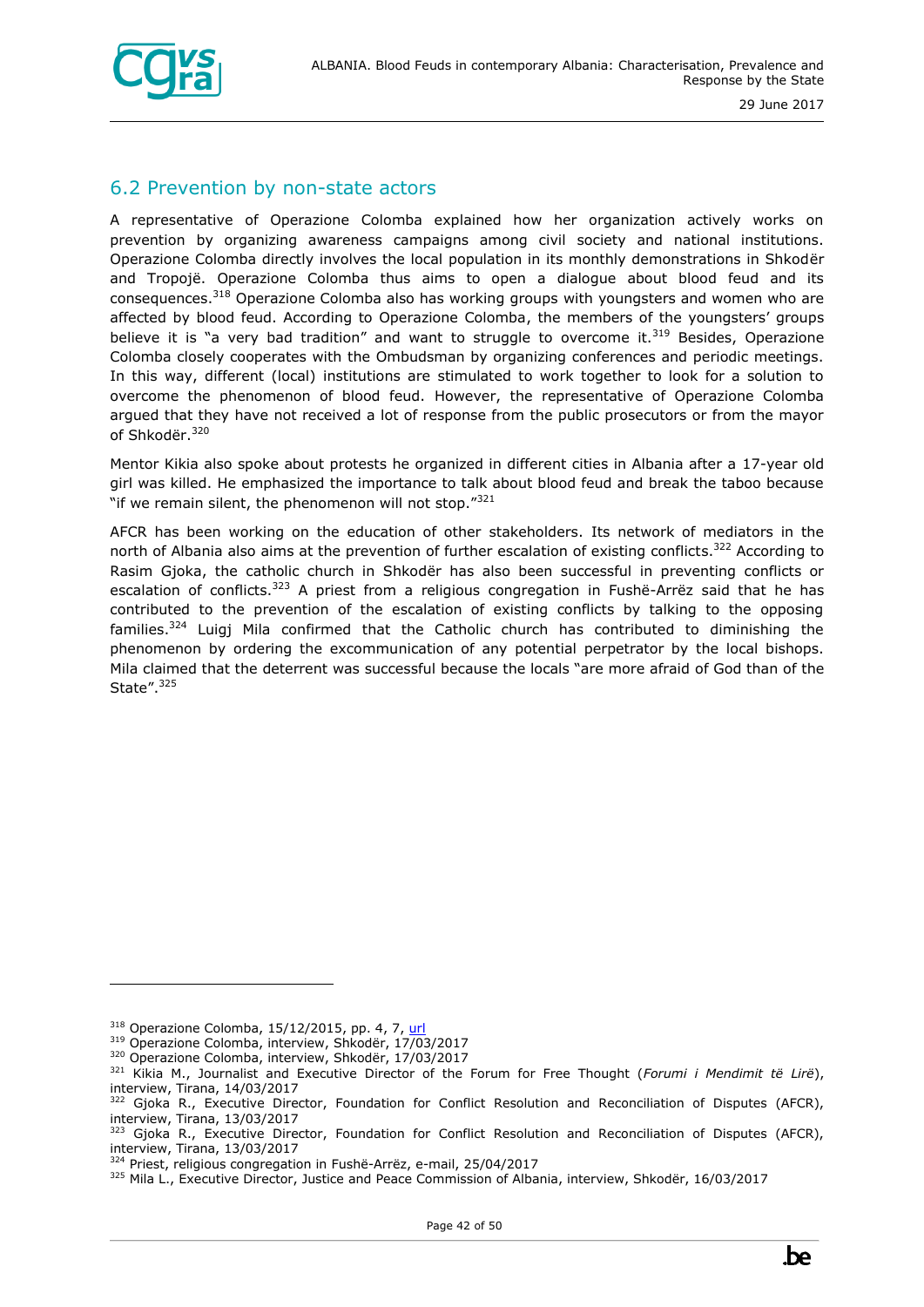

## <span id="page-42-0"></span>7. Attestations

The issuance of fake blood feud attestations and the presentation of such certificates by asylum seekers in and outside Europe is a recurring topic in many reports on blood feud.<sup>326</sup> According to the 2014 OSCE report on blood feud there is neither an official nor a non-official entity that is authorized to issue such certificates.<sup>327</sup>

A representative at the Shkodër Regional Police Directorate confirmed that the police offices do not issue attestations or verifications declaring families have problems. "But every complaint is written down and it is part of the procedure to provide a copy of a complaint." Telephone complaints are also registered in a special book in the command room and citizens can obtain a copy of any official document at any time.<sup>328</sup>

The Prosecutor's Office declared that it can issue attestations to citizens about cases that have been started but such attestations will never state that a given case is correlated with blood feud. In these attestations the facts of an incident are registered: what has happened, who is a victim and who is the perpetrator.<sup>329</sup>

The General Director from the Albanian State Police mentioned that unofficial reconciliation organizations have taken advantage of the requests for blood feud attestations by a number of citizens. He stated that Albanians have obtained documents from those institutions falsely claiming they are in a blood feud situation, and he noted that even municipality and police signatures were falsified.<sup>330</sup>

The Vice-Minister of Interior Affairs argued that a lot of research has been done into organizations that are abusing the phenomenon. She declared that the Ministry of Interior Affairs has intensified its actions against this kind of abuse. $331$ 

The Prosecutor's Office has started several proceedings against associations that deliver false attestations. These proceedings have resulted in convictions and are a warning to other NGOs, according to a representative at the Prosecutor's Office in Tirana.<sup>332</sup> She cited two court cases (in Durrës and in Shkodër) in 2016.<sup>333</sup> With regard to the Durrës-case, the head of the National Assembly of Missionaries for Reconciliation was sentenced to 2 years<sup>334</sup> imprisonment while his associate was sentenced to 9 months $335$  imprisonment.  $336$ 

Apart from reconciliation associations, some local police officers and heads of villages have also benefitted from issuing false documents. According to Alfred Koçobashi, in recent years a total of 16 persons were criminally investigated and charged for fraud and abuse of power: the head of the National Assembly of Missionaries for Reconciliation in Durrës and two of his associates (cfr. supra Durrës case), the mayor of Postribë town, the secretary general of the Association of Missionaries for



<sup>326</sup> Immigration and Refugee Board of Canada, 1/02/2012, [url;](http://www.refworld.org/docid/4f5f1ab32.html) UK Home Office Country Information and Guidance, 6/07/2016, pp. 25-31, [url](http://www.refworld.org/docid/578366a94.html)

<sup>327</sup> OSCE, 12/2014, p. 15

<sup>328</sup> Shkodër Regional Police Directorate, interview, Shkodër, 16/03/2017

<sup>&</sup>lt;sup>329</sup> Regional Prosecutor's Offices of Shkodër, Lezhë, Tropojë and Pukë, interview, Shkodër, 16/03/2017

<sup>&</sup>lt;sup>330</sup> General Director, Directorate of Albanian State Police, interview, Tirana, 13/03/2017

<sup>331</sup> Gjebrea E., Vice-Minister of Interior Affairs, Ministry of Interior Affairs, interview, Tirana, 13/03/2017

<sup>332</sup> Director of Cabinet, Prosecutor General Office, interview, Tirana, 13/03/2017

<sup>&</sup>lt;sup>333</sup> Director of Cabinet, Prosecutor General Office, interview, Tirana, 13/03/2017

<sup>334</sup> According to article 406/1 from the Penal Code, the sentence was reduced by 1/3 of the sentence imposed and Ndrec Prenga was finally sentenced to 1 (one) year and four (4) months' imprisonment.

<sup>335</sup> According to article 406/1 from the Penal Code, the sentence of the accused was reduced by 1/3 of the sentence and Sabahete Manuka was finally sentenced to 6 (six) months' imprisonment.

<sup>336</sup> Court decisions, e-mail, 13/03/2017, Prosecutor's Office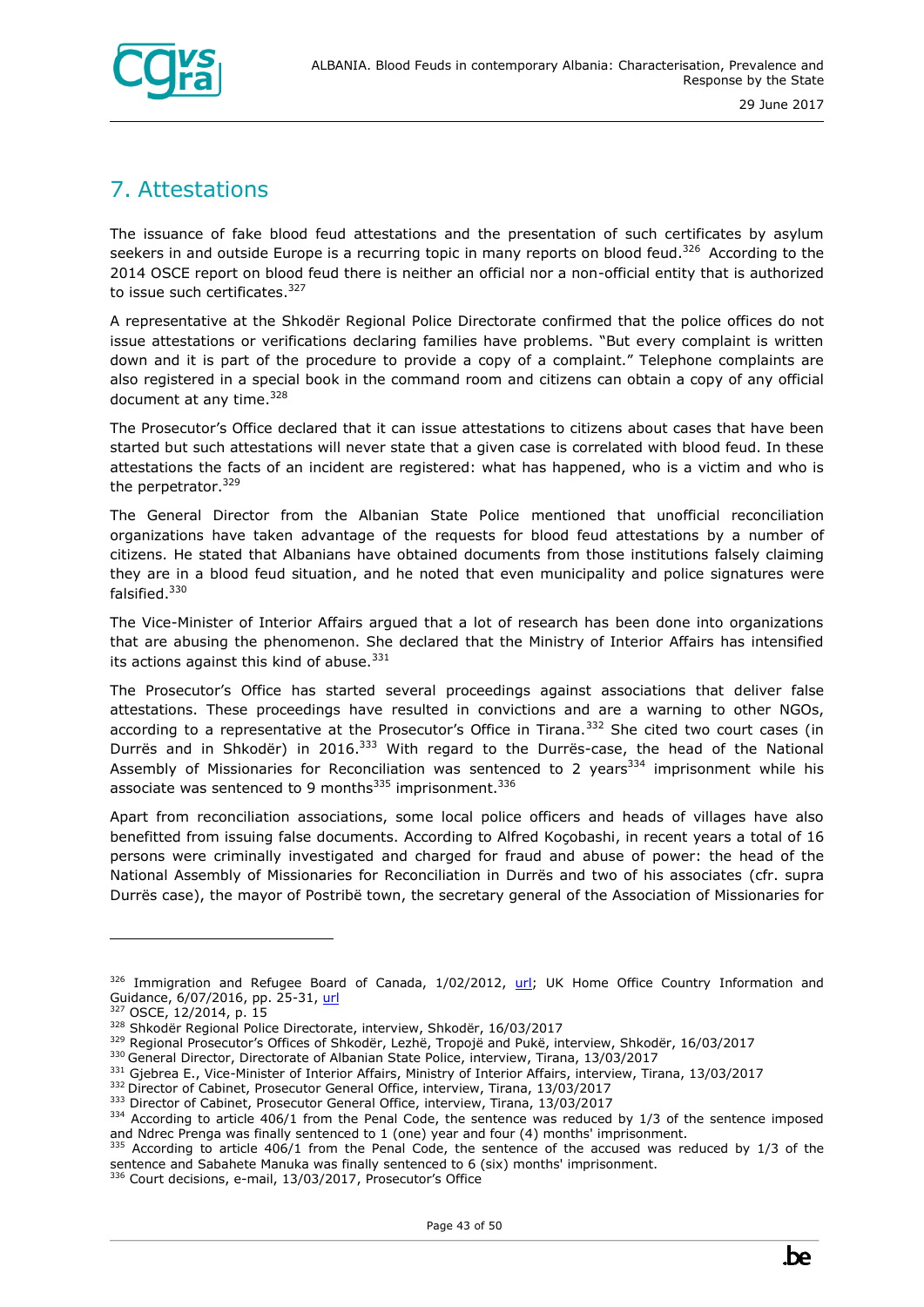

ł

Peace, the heads of the villages of Mes, Boks and Drisht, an elder of the village Shtoj and of Rrethina, and seven citizens.<sup>337</sup>

Most non-governmental sources Cedoca met during its fact-finding mission have received requests from Albanian citizens or foreign lawyers to issue attestations to prove (often wrongly) that their clients are in a blood feud situation. The persons asking for such attestations often say they or their family members need them as a proof of their situation. None of Cedoca's interlocutors have complied with such requests.<sup>338</sup>

<sup>337</sup> Koçobashi A., Head on duty, People's Advocate Institution (*Institucioni i Avokatit të Popullit,* the Ombudsman), interview, Shkodër, 17/03/2017

<sup>338</sup> Projects' Manager, Albanian Helsinki Committee, interview, Tirana, 13/03/2017; Gjoka R., Executive Director, Foundation for Conflict Resolution and Reconciliation of Disputes (AFCR), interview, Tirana, 13/03/2017; Kikia M., Journalist and Executive Director of the Forum for Free Thought (*Forumi i Mendimit të Lirë*), interview, Tirana, 14/03/2017; Ballauri E., Executive Director, Albanian Human Rights Group (AHRG), interview, Tirana, 14/03/2017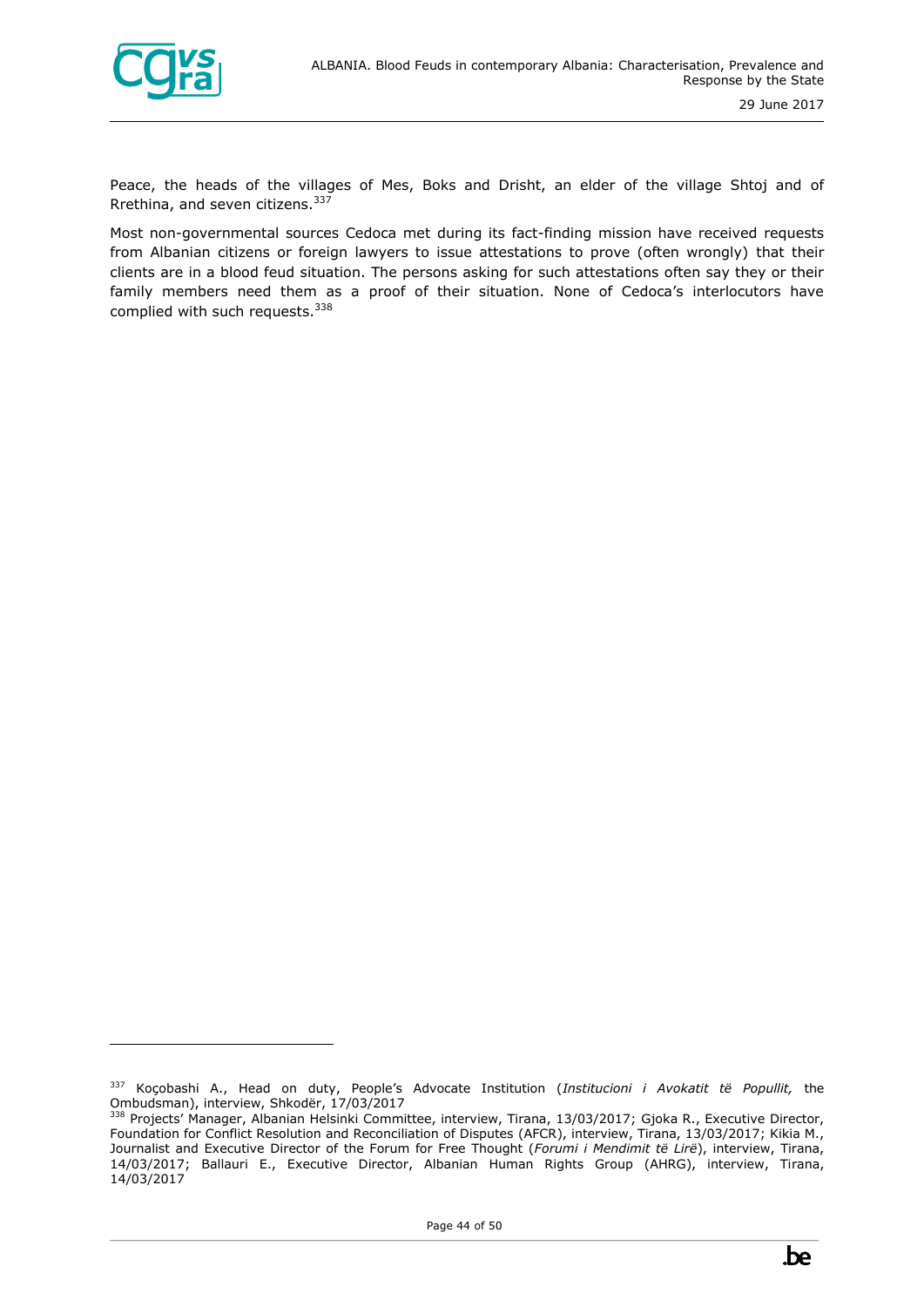

## <span id="page-44-0"></span>**Summary**

Traditional blood feud killings are a practice that was common in specific regions in Albania for more than 500 years (throughout the Ottoman period) and that was embedded in a socio-cultural matrix that was known and accepted by all the members of the local communities in those regions.

In pre-modern Albania, the individual's honour was closely linked to the community's honour and its survival. Committing a blood feud killing in order to restore or cleanse one's honour after it was infringed upon was sanctioned by customary law. It was seen as an integral social obligation. It could be called the death penalty for the one who had violated someone's honour and the honour of his community.

Both the traditional phenomenon itself and the acceptance of it by society were halted in the 20<sup>th</sup> century, particularly by the communist regime. A modern criminal code and harsh methods of law enforcement replaced customary law and its implementations even in the most remote parts of the country. In the post-communist era, Albanian society also swiftly changed towards a more individualistic, open and modern one.

Yet many murders that have been committed since the 1990s are still being labelled as blood feud killings. This report shows that these contemporary blood feud killings have little but the name in common with traditional blood feud. The main change is that the practice has been reduced from an integral social obligation, accepted by the totality of a local community, to a much less integral social obligation. The practice still may be instigated by a mental or emotional attachment to a tradition that belongs to the past but it has lost all but a few of the tradition's formal aspects. The practice seems to be continued as a mere justification for acts of violence that have little to do with cleansing or restoring one's honour. Instead, it appears that these acts are mostly related to the consequences of – depending on the case - political instability, social unrest, poverty, property issues or to the myriad forms of criminality that have been omnipresent in Albania, especially in the 1990s. Therefore, this report argues that, although they are formally inspired by an attachment to a traditional mentality, contemporary blood feud killings are mostly about ordinary revenge killings that could happen anywhere in the world. Since there is very little correlation with customary law motivations and prescriptions, they appear nowadays as hybrid forms of ordinary revenge killing.

Both desk-based research and a fact-finding mission have not revealed a definition of the blood feud phenomenon in contemporary Albania that is broadly accepted and used in juridical, sociological, and political contexts. The phenomenon has transformed and the transformation appears to be difficult to define. Even the Albanian penal code does not provide a legal definition. Nevertheless, research has made it possible to enumerate a number of characteristics in this COI Focus that can variably be observed in contemporary blood feud cases: self-confinement, threats, killings, negotiations, mediations, reconciliations, role of the elderly, importance of the family, interventions by the authorities, socio-economic support initiatives, latency, vulnerable position of women, etc. These characteristics are not always present in each case of contemporary blood feud (and the list is not exhaustive). However they can be used as tools to assess both the credibility and seriousness of a given case.

Furthermore, this COI Focus also provides the most recent official data about the prevalence of contemporary blood feuds. In 2013 three murders were attributed to blood feud and ever since there was annually either one (2014, 2016) or none (2015, 2017) killing attributed to blood feud. The data also show that there are still families that are affected and that there are still citizens (even children) that live in confinement. It seems that the data about the affected persons and families are quite divergent, depending on the source (state or non-state). Yet, it is generally agreed that these phenomena have strongly decreased in the last ten years.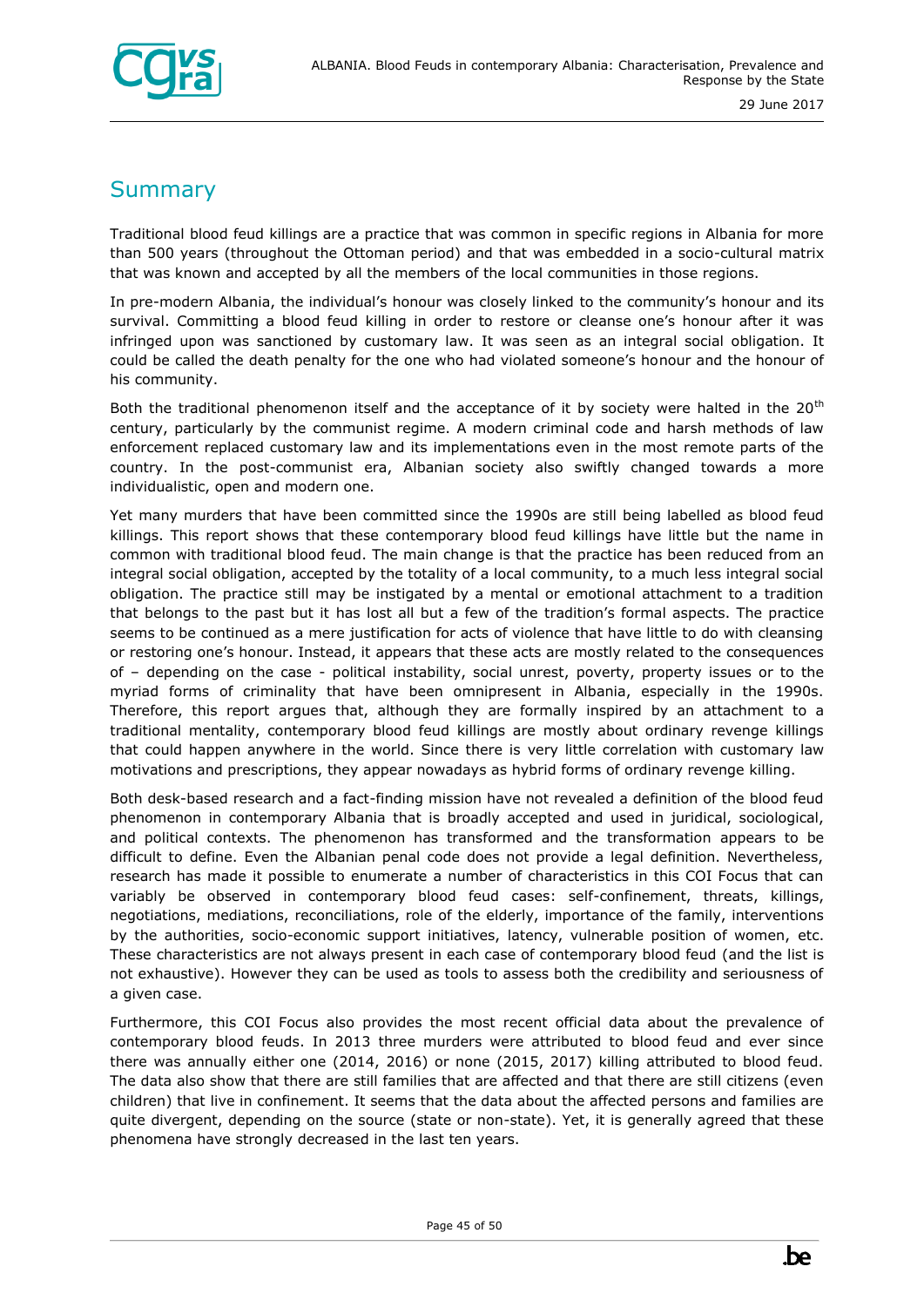

This COI Focus also describes the strategies that the Albanian authorities have applied in order to curb the phenomenon. It appears that, especially in the years 2012-2014 a lot has been done to identify the families that are affected and to mitigate their situations. Ever since it seems that these families are being monitored closely. New murder cases are always investigated with special attention to potential characteristics of contemporary blood feuds. Annually a number of court proceedings are started and continued against accused perpetrators of such crimes. However, it also seems that those who recur to or who are affected by contemporary blood feud violence or threats, still do everything to avoid interventions by the authorities. The mentality of some Albanians remains stronger than all the possible efforts by the state. This COI Focus also pays attention to the authorities' strategy to halt the production of attestations that are wrongly endorsing a blood feud case.

Finally, the COI Focus also addresses the aspect of prevention. Since the phenomenon of blood feud in contemporary Albania is linked with the socio-economic context in post-communist Albania and with a mentality in some sections of the Albanian society that is oriented towards the past, it is argued that the Albanian state could do much more than only strengthening the efforts of the police forces and the judiciary. There is a socio-cultural dimension that involves the mentality and the psychology of some citizens and this dimension should be addressed as well. It is argued that the non-convening of the Coordinating Council for the Fight against Blood Feuds definitely is a missed chance.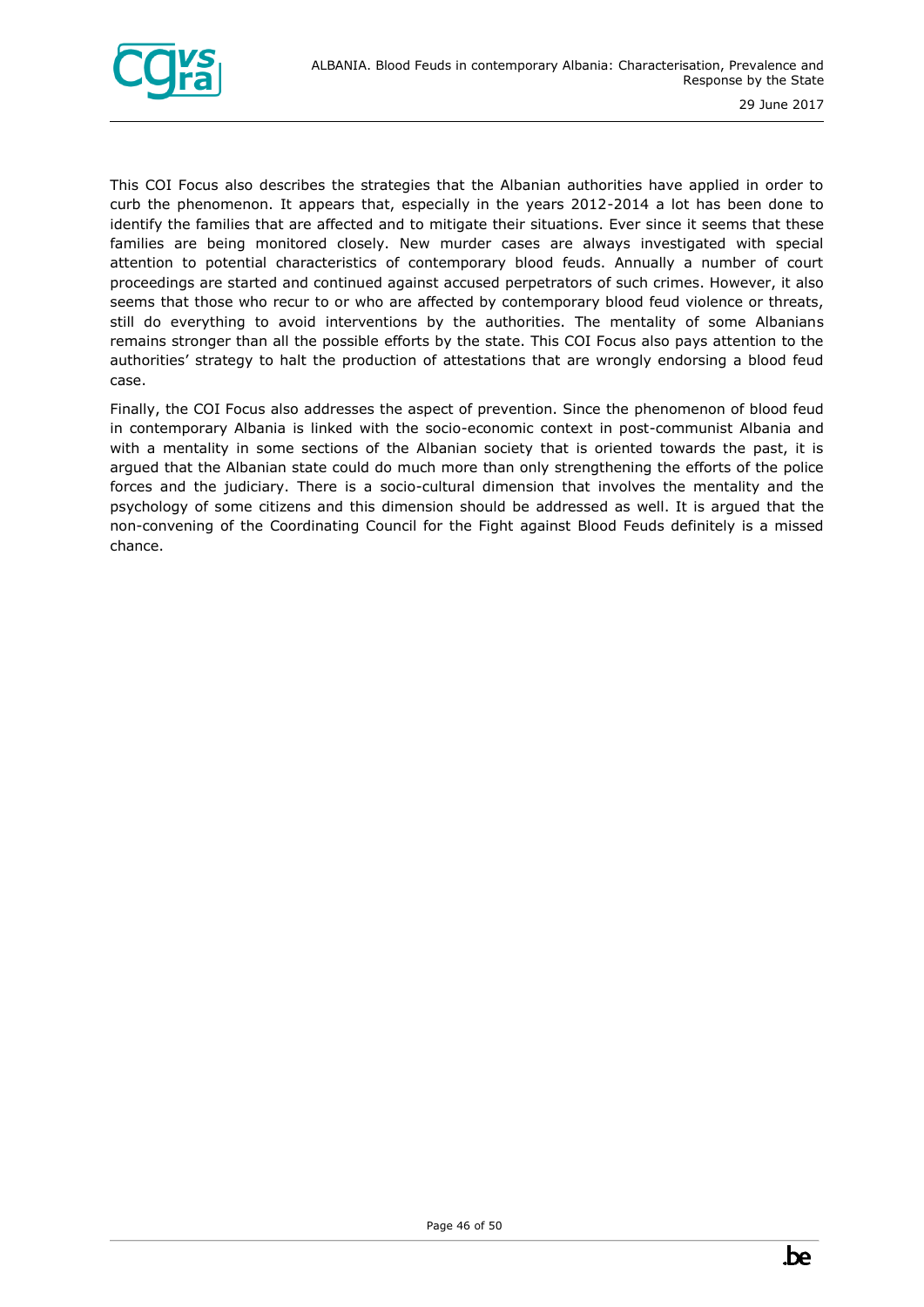

## <span id="page-46-0"></span>**Bibliography**

#### **Contacts**

Albanian Helsinki Committee, interview, Tirana, 13/03/2017

Appeal Court Judge, Shkodër Appeal Court, interview, Shkodër, 17/03/2017

Arqimandriti M., Executive Director, Gender Alliance for Development Center (GADC), interview, Tirana, 20/03/2017

Ballauri E., Executive Director, Albanian Human Rights Group (AHRG), interview, Tirana, 14/03/2017

Director of Cabinet, Prosecutor General Office, interview, Tirana, 13/03/2017

Director of Cabinet, Prosecutor General Office, e-mail, 13/03/2017

Expat living in a village with blood feud-affected families, interview, village in Shkodër municipality, 19/03/2017

General Director, Directorate of Albanian State Police, interview, Tirana, 13/03/2017

Gjebrea E., Vice-Minister of Interior Affairs, Ministry of Interior Affairs, interview, Tirana, 13/03/2017

Gjoka R., Executive Director, Foundation for Conflict Resolution and Reconciliation of Disputes (AFCR), interview, Tirana, 13/03/2017

Gjuraj T., Professor in Sociology and Rector of the European University of Tirana, interview, Tirana, 15/03/2017

International organization in Tirana, interview, Tirana, 20/03/2017

Kikia M., Journalist and Executive Director of the Forum for Free Thought (*Forumi i Mendimit të Lirë*), interview, Tirana, 14/03/2017

Koçobashi A., Head on duty, People's Advocate Institution (*Institucioni i Avokatit të Popullit,* the Ombudsman), interview, Shkodër, 17/03/2017

Luani L., volunteer teacher with children in blood feud, interview, Shkodër, 16/03/2017

Luani L., volunteer teacher with children in blood feud, e-mail, 18/05/2017, contact details not mentioned for reasons of confidentiality

Mila L., Executive Director, Justice and Peace Commission of Albania, interview, Shkodër, 16/03/2017

Operazione Colomba, interview, Shkodër, 17/03/2017

Operazione Colomba, e-mail, 5/05/2017 and 711/07/2017, contact details not mentioned for reasons of confidentiality

Pastoral assistant, religious congregation in Fushë-Arrëz, interview, Fushë-Arrëz, 18/03/2017

Priest, religious congregation in Fushë-Arrëz, e-mail [translated], 25/04/2017, contact details not mentioned for reasons of confidentiality

Priest, religious congregation in Fushë-Arrëz, interview, Fushë-Arrëz, 18/03/2017

Regional Prosecutor's Offices of Shkodër, Lezhë, Tropojë and Pukë, interview, Shkodër, 16/03/2017

Shkodër Regional Police Directorate, interview, Shkodër, 16/03/2017

Tuci F., Mayor, City of Fushë-Arrëz, interview, Fushë-Arrëz, 18/03/2017

Teacher in the area of Shkodër (also with children in blood feud), e-mail, 18/05/2017, contact details not mentioned for reasons of confidentiality

Organization for Security and Co-operation in Europe (OSCE), interview, Tirana, 20/03/2017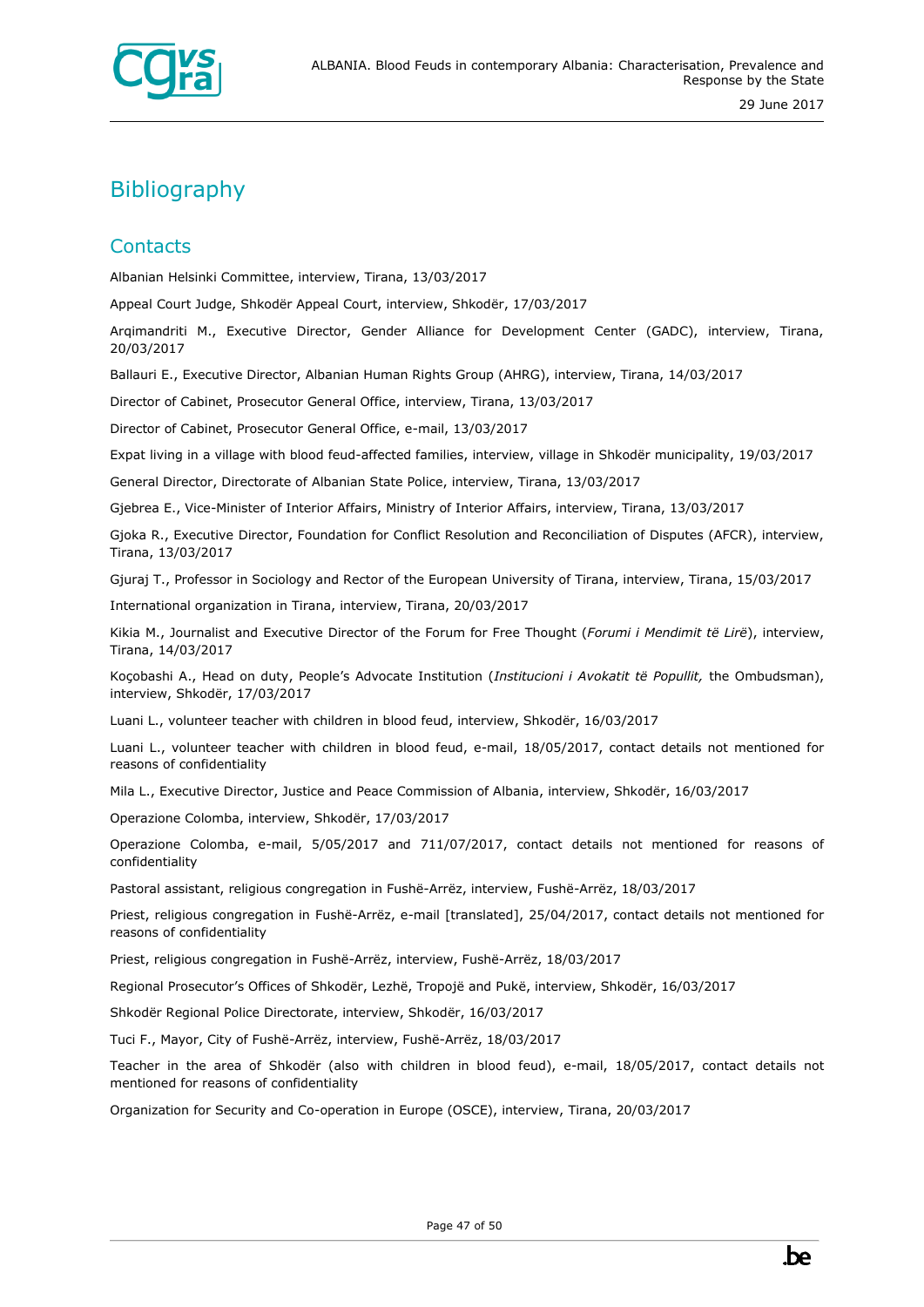

#### Written and audio-visual sources

Albanian Helsinki Committee (AHC), *Informacion lidhur me gjakmarrjen dhe mbrojtjen nga shteti në Shqipëri,* [Informations concernant la vendetta et la protection par l'Etat en Albanie], 29/06/2016

Albanian Institute for Public Affairs (AIPA), *Effects of blood feuds on Albanian girls and women*, 05/2013, [https://www.researchgate.net/publication/298786990\\_Effects\\_of\\_blood\\_feuds\\_on\\_albanian\\_girls\\_and\\_women](https://www.researchgate.net/publication/298786990_Effects_of_blood_feuds_on_albanian_girls_and_women) [accessed 6/06/2017]

Alston P., *Report of the Special Rapporteur on extrajudicial, summary or arbitrary executions*, 14/03/2011, [http://reliefweb.int/report/albania/report-special-rapporteur-extrajudicial-summary-or-arbitrary-executions](http://reliefweb.int/report/albania/report-special-rapporteur-extrajudicial-summary-or-arbitrary-executions-philip-alston)[philip-alston](http://reliefweb.int/report/albania/report-special-rapporteur-extrajudicial-summary-or-arbitrary-executions-philip-alston) [accessed 6/06/2017]

Avocati I Popullit [Republic of Albania People's Advocate], [*Tracing, analysis and evincing factors affecting increase of asylum applications by Albanian nationals in member states of Shengen area (Draft)]*, 24/03/2014 [http://www.theioi.org/downloads/5gm18/Peoples%20Advocate%20Special%20report%20on%20Asylumseekers.](http://www.theioi.org/downloads/5gm18/Peoples%20Advocate%20Special%20report%20on%20Asylumseekers.pdf) [pdf](http://www.theioi.org/downloads/5gm18/Peoples%20Advocate%20Special%20report%20on%20Asylumseekers.pdf) [accessed 6/06/2017]

Avokati i Popullit [Republic of Albania People's Advocate], Annual Report on the Activity of the People's Advocate, 2/2016, [http://www.avokatipopullit.gov.al/sites/default/files/ctools/REPORT%20ENGLISH%202015.pdf,](http://www.avokatipopullit.gov.al/sites/default/files/ctools/REPORT%20ENGLISH%202015.pdf) [accessed 6/06/2017]

Avokati i Popullit [Republic of Albania People's Advocate], *Raporti i veçantë 2 për Gjakmarrjen* [*Sur le phénomène de vendetta en Albanie, Rapport Spécial (II))*], 12/2015, <http://www.avokatipopullit.gov.al/sq/raporte-t%C3%AB-ve%C3%A7anta> [accessed 6/06/2017]

Bundesamt für Migration und Flüchtlinge, *Albanien Blutrache*, 4/2014 [https://www.bamf.de/SharedDocs/Dossiers/DE/herkunftslaenderinformationen.html?docId=5589052&notFirst=tr](https://www.bamf.de/SharedDocs/Dossiers/DE/herkunftslaenderinformationen.html?docId=5589052¬First=true) [ue](https://www.bamf.de/SharedDocs/Dossiers/DE/herkunftslaenderinformationen.html?docId=5589052¬First=true) [accessed 6/06/2017]

Cani B. (General Prosecutor Tirana), [*Identification sur le terrain de familles isolées, les meurtres par vengeance ou par vendetta et menace sérieuse de vengeance ou de vendetta, et incitation à la vendetta, les articles 83/a et 83/b du Code pénal]*, 2015

Committee of Nationwide Reconciliation, *Statistics of 2 year expedition of reconciliation 2014-2016*, 28/12/2016, <http://www.pajtimi.com/Statistics-of-reconciliation-expedition.docx> [accessed 6/06/2017]

Courrier International (Meta G.), *Albanie Vendetta La Victime de trop*, 27/06/2012, <http://www.courrierinternational.com/article/2012/06/27/vendetta-la-victime-de-trop>[accessed 6/06/2017]

*Criminal Code of the Republic of Albania, Law No. 7895 dated 27/01/1995, with amendments in the year 2014*, *Euralius*, 18/06/2015, <http://rai-see.org/wp-content/uploads/2015/08/Criminal-Code-11-06-2015-EN.pdf> [accessed 6/06/2017]

de Waal C, *Albania today : a portrait of post-communist turbulence*, London, I.B. Tauris, 2005

Fijnaut C., Paoli L., *Organised Crime in Europe: Concepts, Patterns and Control Policies in the European Union and Beyond, Dordrecht: Springer*, 2007, <https://goo.gl/Rwirw1> [accessed 28/04/2017]

Gellçi D., *Gjakmarrja: Albanian Highlander's "blood Feud" as Social Obligation*, Tirana: Albanian Institute for International Studies, 2005

Gjeçov, Shtjefën (ed.), *Kanuni i Lekë Dukagjinit, The Code of Lekë Dukagjini,*, Albanian Text Collected and Arranged by Gjeçov, Shtjefën, Translated with an introduction by Leonard Fox, Gjonlekaj Publishing Company, New York, 1989

Heyns C., *Report of the Special Rapporteur on extrajudicial, summary or arbitrary executions, Follow-up to country recommendations,* 23/04/2013,

[http://www.ohchr.org/Documents/HRBodies/HRCouncil/RegularSession/Session23/A.HRC.23.47.Add.4\\_EN.pdf](http://www.ohchr.org/Documents/HRBodies/HRCouncil/RegularSession/Session23/A.HRC.23.47.Add.4_EN.pdf) [accessed 6/06/2017]

Immigration and Refugee Board of Canada, *Albania: Attestation letters for blood feuds; issuing organizations; how letters are issued, processed and stored; whether issuing organizations are recognized by the government; whether the Committee of Nationwide Reconciliation (CNR) has the full authority, approved by the government*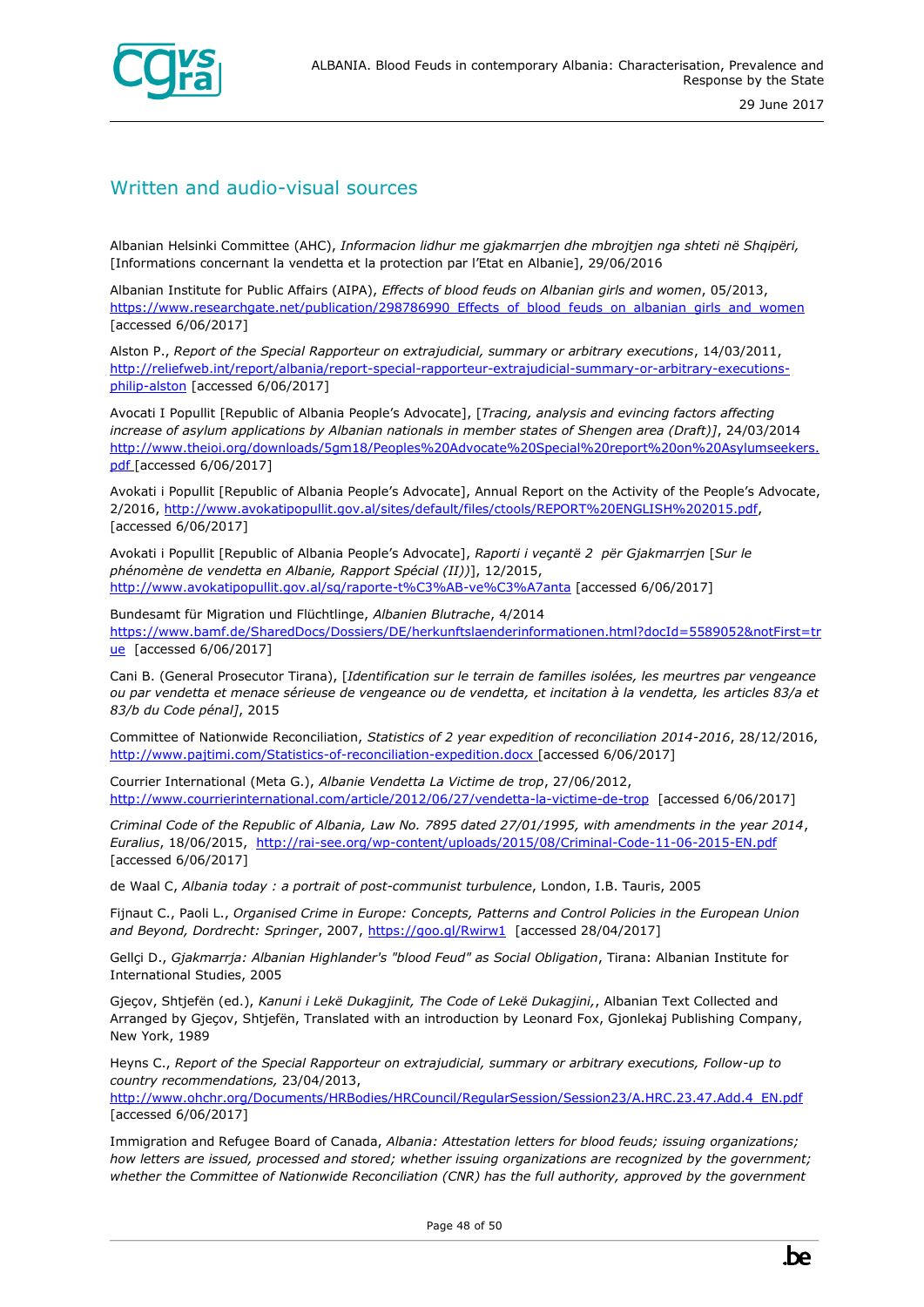

*and recognized by international organizations and institutions, to verify the authenticity of blood feuds; fees for mediation services; issuance of false attestation letters*, 1/02/2012, <http://www.refworld.org/docid/4f5f1ab32.html> [accessed 6/06/2017]

Immigration and Refugee Board of Canada, *Albania: Blood Feuds*, 08/2008, p.4, [http://irb](http://irb-cisr.gc.ca/eng/ResRec/NdpCnd/Pages/Albania-BloodFeuds.aspx)[cisr.gc.ca/eng/ResRec/NdpCnd/Pages/Albania-BloodFeuds.aspx](http://irb-cisr.gc.ca/eng/ResRec/NdpCnd/Pages/Albania-BloodFeuds.aspx) [accessed 6/06/2017]

Institute for Democracy and Mediation (IDM), *Trust in Governance 2016*, 10/02/2017, [http://www.al.undp.org/content/albania/en/home/library/democratic\\_governance/opinion-poll--trust-in](http://www.al.undp.org/content/albania/en/home/library/democratic_governance/opinion-poll--trust-in-governance-2016--.html)[governance-2016--.html](http://www.al.undp.org/content/albania/en/home/library/democratic_governance/opinion-poll--trust-in-governance-2016--.html) [accessed 6/06/2017]

*Jarvis C, "The Rise and Fall of the Pyramid Schemes in Albania," IMF Working Paper 99/98, 1999,* <https://www.imf.org/external/pubs/ft/wp/1999/wp9998.pdf> [accessed 6/06/2017]

Korngold Danielle J., *Gjakmarrja as Conflict, the Potential for Informal Peace Education, and Transforming Attitudes in Albania, Working Paper Series No. 8*, 03/2016, [http://historicaldialogues.org/2016/03/08/working](http://historicaldialogues.org/2016/03/08/working-paper-no-8/)[paper-no-8/](http://historicaldialogues.org/2016/03/08/working-paper-no-8/) [accessed 6/06/2017]

Mediterranean Journal of Social Sciences Vol 5 No 4 (Baka Peco, E), *Blood-Feud- Internally Displacing Because of Life Security Threat*,<http://www.mcser.org/journal/index.php/mjss/article/view/2241> [accessed 6/06/2017]

Migrationsverket (Swedish Migration Board) , Blodsfejder i Albanien (Bloedwraak in Albanië) , 08/07/2016, <https://goo.gl/g47DZv> [accessed 6/06/2017]

Ministry of Justice, *Journal Officiel de la République d'Albanie*, 20/05/2013,<https://goo.gl/4yGL1n> [accessed 6/06/2017]

Office Français de Protection des Réfugiés et Apatrides (OFPRA), *Rapport de Mission en République d'Albanie*, 2014, <https://goo.gl/ZijWnj> [accessed 6/06/2017]

Open Data, *Criminal proceedings against murder, threats, and incitement of revenge and blood feud during 2005-2015*, 2017, [http://open.data.al/en/lajme/lajm/id/1918/titull/Criminal-proceedings-against-murder](http://open.data.al/en/lajme/lajm/id/1918/titull/Criminal-proceedings-against-murder-threats-and-incitement-of-revenge-and-blood-feud-during-2005-2015)[threats-and-incitement-of-revenge-and-blood-feud-during-2005-2015](http://open.data.al/en/lajme/lajm/id/1918/titull/Criminal-proceedings-against-murder-threats-and-incitement-of-revenge-and-blood-feud-during-2005-2015) [accessed 6/06/2017]

Operazione Colomba, *Awareness-raising campaign 2015: "A crowd against blood feud"*, 15/12/2015, [www.operazionecolomba.it/docs/reportvendette\\_eng.pdf](http://www.operazionecolomba.it/docs/reportvendette_eng.pdf) [accessed 6/06/2017]

Operazione Colomba, *Descriptive document on the phenomenon of "hakmarrja" and "gjakmarrja" to raise awareness among Albanian and international institutions*, 17/02/2015 [www.operazionecolomba.it/docs/Report\\_ENG.pdf](http://www.operazionecolomba.it/docs/Report_ENG.pdf) [accessed 6/06/2017]

Organization for Security and Co-operation in Europe (OSCE), *Report on Blood Feud in Albania*, 12/2014

Rakipi A., Albanian Institute for International Studies (AIIS), *A Political Story of Post Communism*, 18/02/2015 <http://www.aiis-albania.org/?q=node/145> [accessed 6/06/2017]

Saferworld, *Turning the page: Small arms and light weapons in Albania*, 12/01/2006, <http://www.saferworld.org.uk/resources/view-resource/115-turning-the-page> [accessed 28/04/2017]

Thesis (Nikos Ziogas), *Albanian Crisis*, s.d., [http://www.hri.org/MFA/thesis/spring97/albanian\\_crisis.html](http://www.hri.org/MFA/thesis/spring97/albanian_crisis.html) [accessed 6/06/2017]

Telegraph (Peter Foster), *Behind the murky world of Albanian Blood Feuds*, 16/04/2016, <http://www.telegraph.co.uk/news/2016/04/16/behind-the-murky-world-of-albanian-blood-feuds/> [accessed 6/06/2017]

Tepshi A., Blood Feuds and Revenge in Canons and Medieval Statutes and Social Consequences, 5/11/2015, <http://www.mcser.org/journal/index.php/ajis/article/viewFile/8179/7843> [accessed 6/06/2017]

Top Channel, *Law experts react on Criminal Code amends*, 8/06/2013, [http://top](http://top-channel.tv/english/artikull.php?id=9195&ref=fp)[channel.tv/english/artikull.php?id=9195&ref=fp](http://top-channel.tv/english/artikull.php?id=9195&ref=fp) [accessed 6/06/2017]

Top Channel, *Maria's blood feud murder*, 21/06/2012,<http://top-channel.tv/english/artikull.php?id=6209> [accessed 6/06/2017]

Top Channel, *Gjakmarrja 5 % e krimeve ne 2011*, 19/06/2012, [http://top](http://top-channel.tv/lajme/artikull.php?id=236936)[channel.tv/lajme/artikull.php?id=236936](http://top-channel.tv/lajme/artikull.php?id=236936) [accessed 6/06/2017]